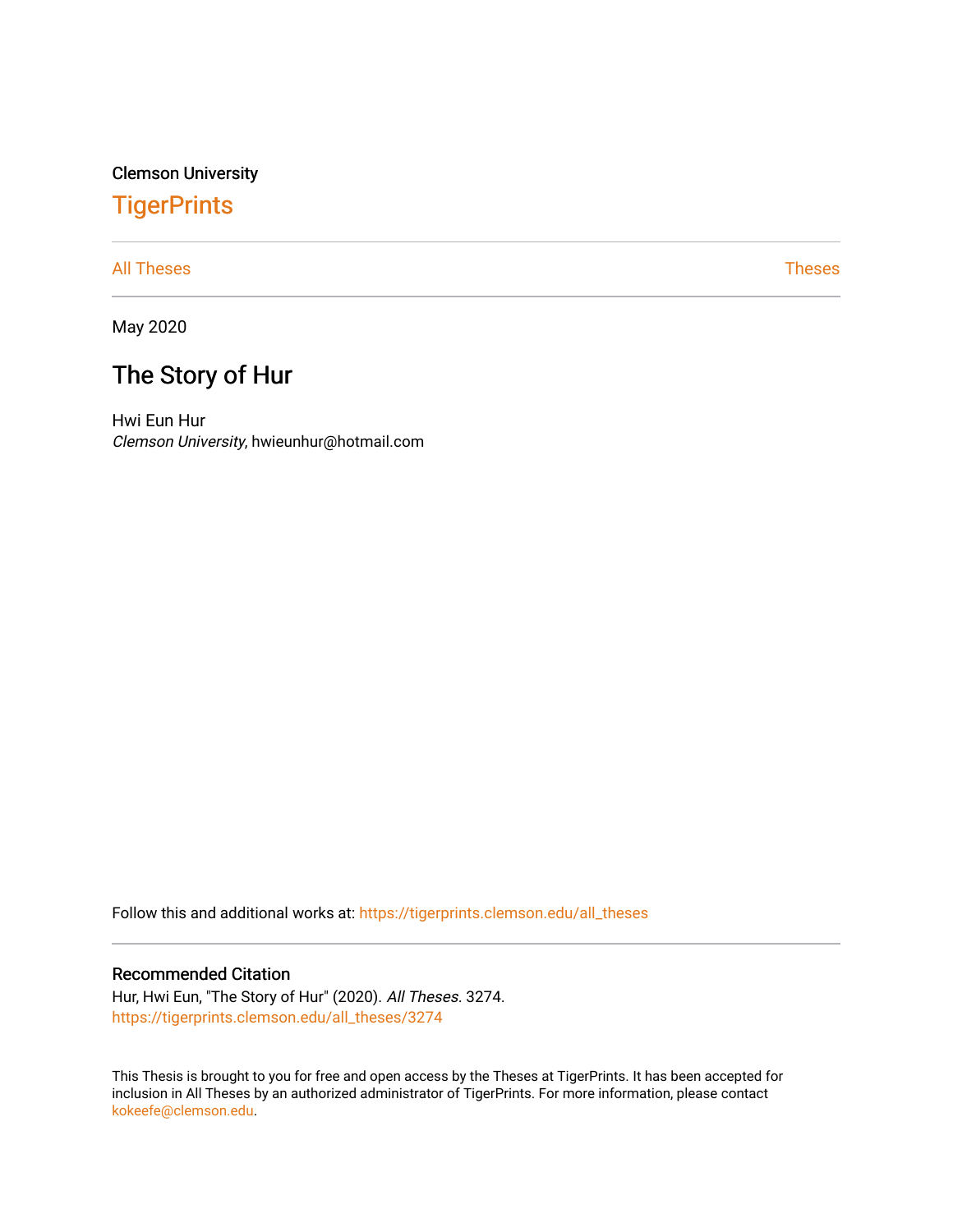### THE STORY OF HUR: A MEMOIR

A Thesis Presented to the Graduate School of Clemson University

In Partial Fulfillment of the Requirements for the Degree Master of Arts English

> by Hwi Eun Hur May 2020

Accepted by: Dr. Nic Brown, Committee Chair Dr. Will Stockton Dr. Matt Hooley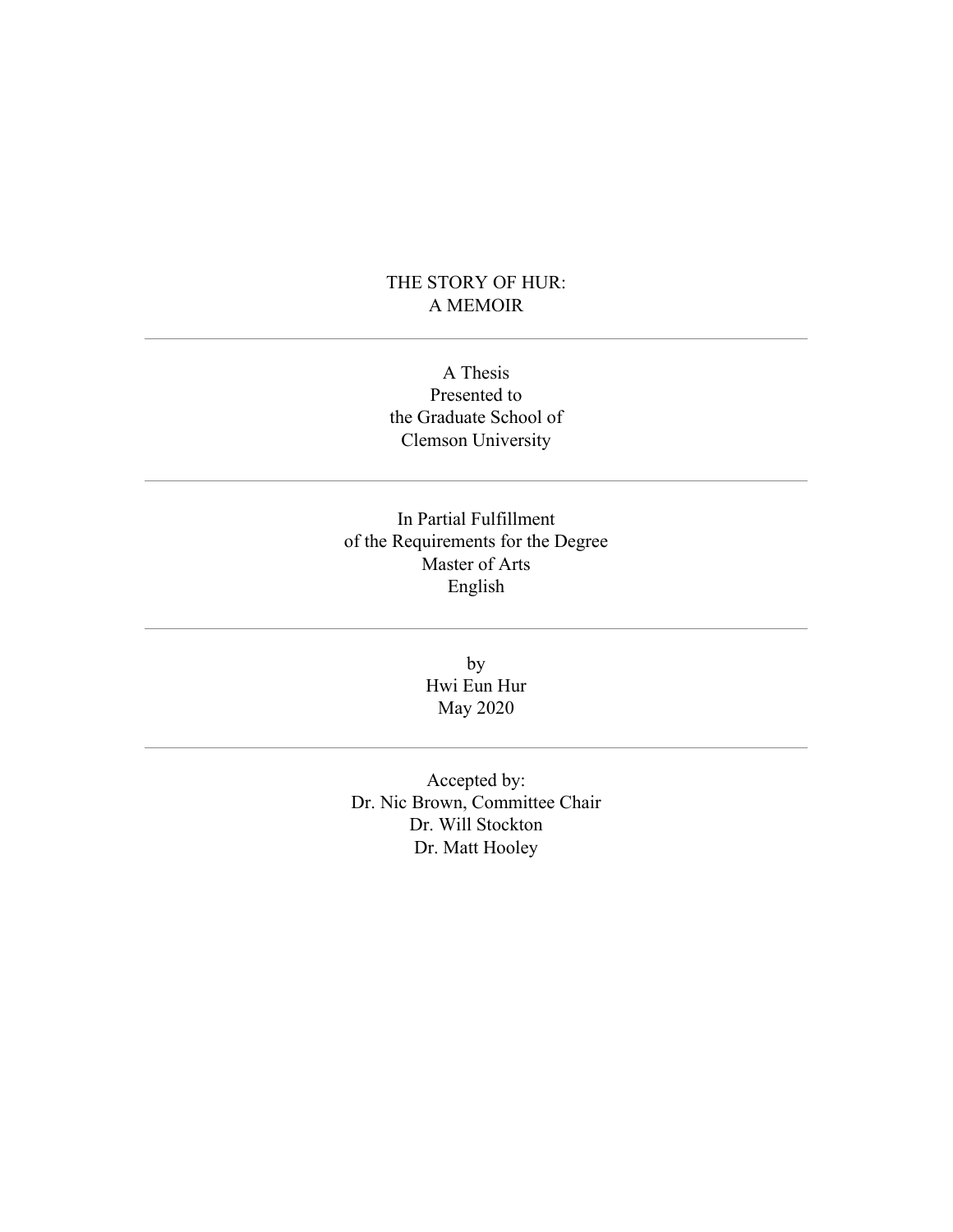#### ABSTRACT

The primary content of this creative nonfiction thesis includes a collection of three essays of a memoir to be called: *The Story of Hur.* The three essays are titled: "Between a Memory and a Dream," "Immigrant Churches," and "With Brother." Following these essays, a critical essay-- "Writing about 'Hur'"--explores the various styles and authorial choices of creative nonfiction genre writers along with their influences in the writing style of the respective essays. This work discusses various cultural tensions in immigrant churches that eventually spill into the domestic home.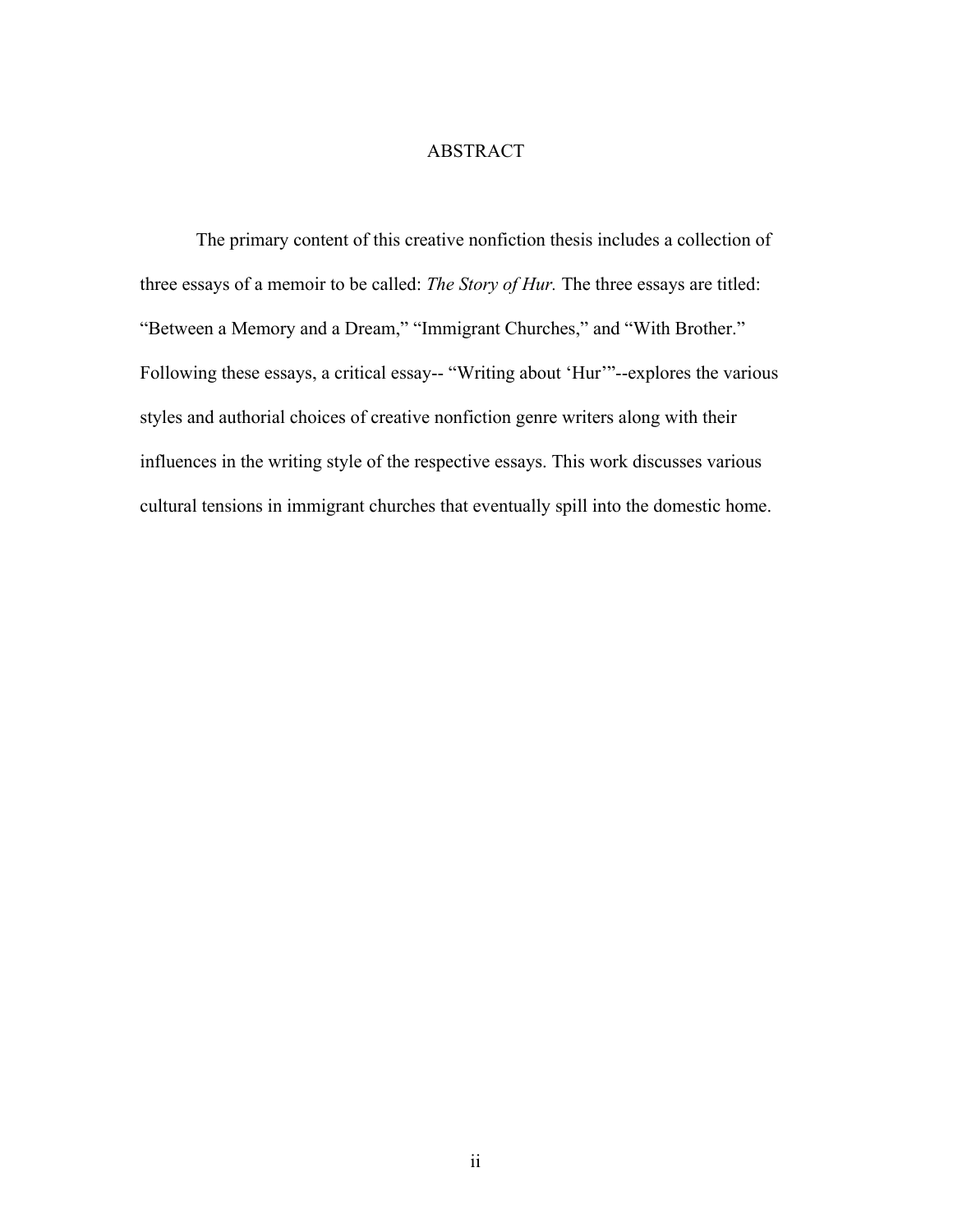## TABLE OF CONTENTS

|                  | Page |
|------------------|------|
|                  |      |
|                  |      |
|                  |      |
|                  |      |
|                  |      |
| THE STORY OF HUR |      |
| $\mathbf{I}$     |      |
| $\mathbf{H}$     |      |
| Ш                |      |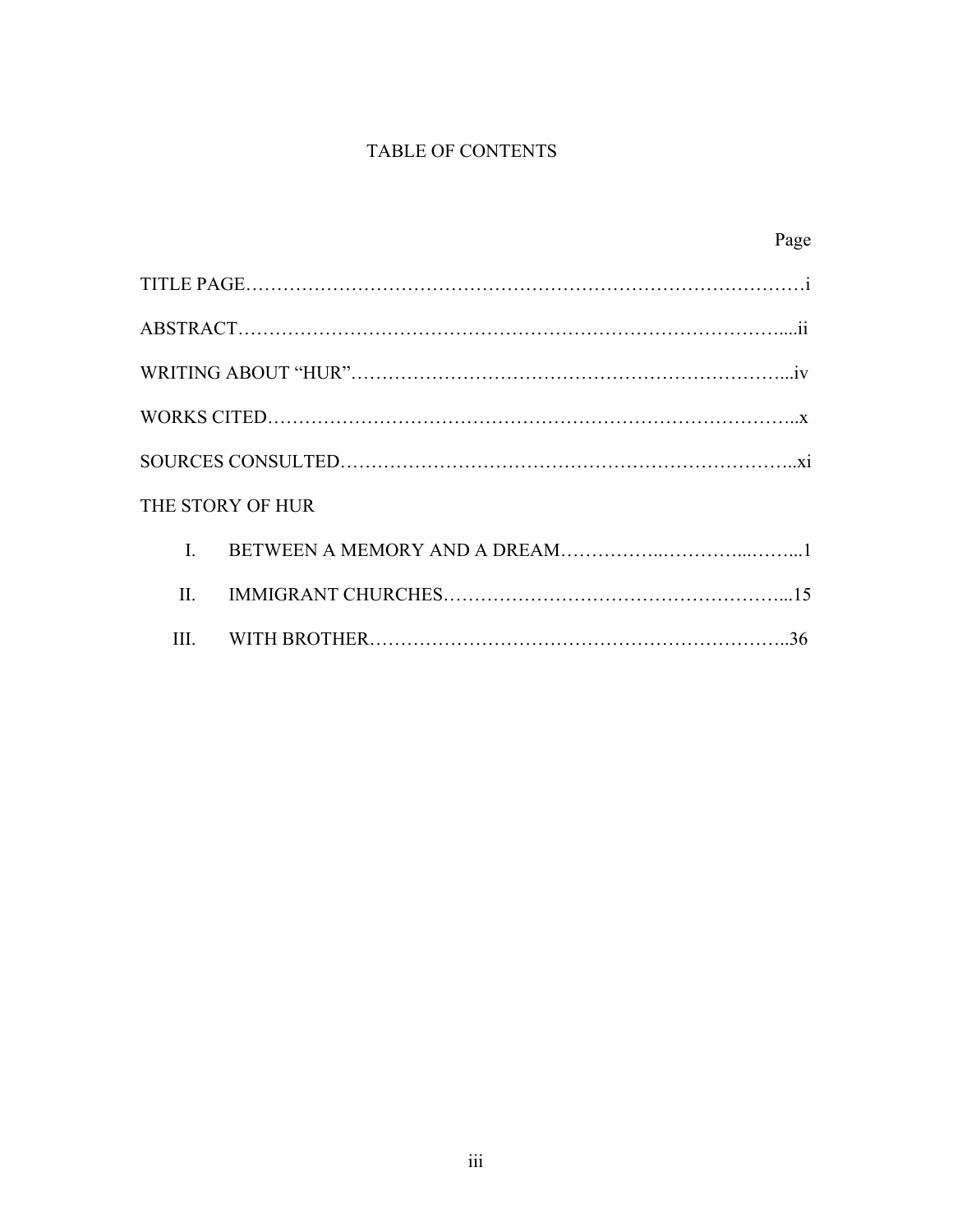#### WRITING ABOUT "HUR"

My thesis consists of three personal essays that form a short memoir spanning from childhood memories to present-day events. The first two essays display fractures in the homes--geographical, religious, and familial--throughout my life. These disruptions of what I define as "home" begins with my father. As a pastor and missionary, he uproots our family from Korea to Guam, instigating our transitions into becoming American citizens. With this move, I become removed from not only the geographical home but also the familial home that includes my grandparents. Though this removal actually begins all of my memoir's events, I do not fully engage with it until my final piece because I wish for my readers to experience how I've connected these moments in my life in the same order that I'd come to understand them.

The first essay, "Between a Memory and a Dream," follows a retelling of when I realized that another pastor had choked my father. With that storyline, I wanted to include a child voice that was distinct from a more adult voice that related another narrative throughout the same story in the form of flashbacks. For these differing voices, I wished to borrow from Mary Karr's depictions of her childhood self in her younger scenes dealing with traumatic and graphic details of her life in *The Liar's Club* with slight moments of interjections from an older narration voice. Dorothy Allison also uses this technique in her semi-autobiographical novel, *Bastard Out of Carolina*, in a similar manner. During conversations and interactions with my parents, my hope was for the readers to imagine being "in-scene" alongside an eight-year-old as she/I wrestled to come

iv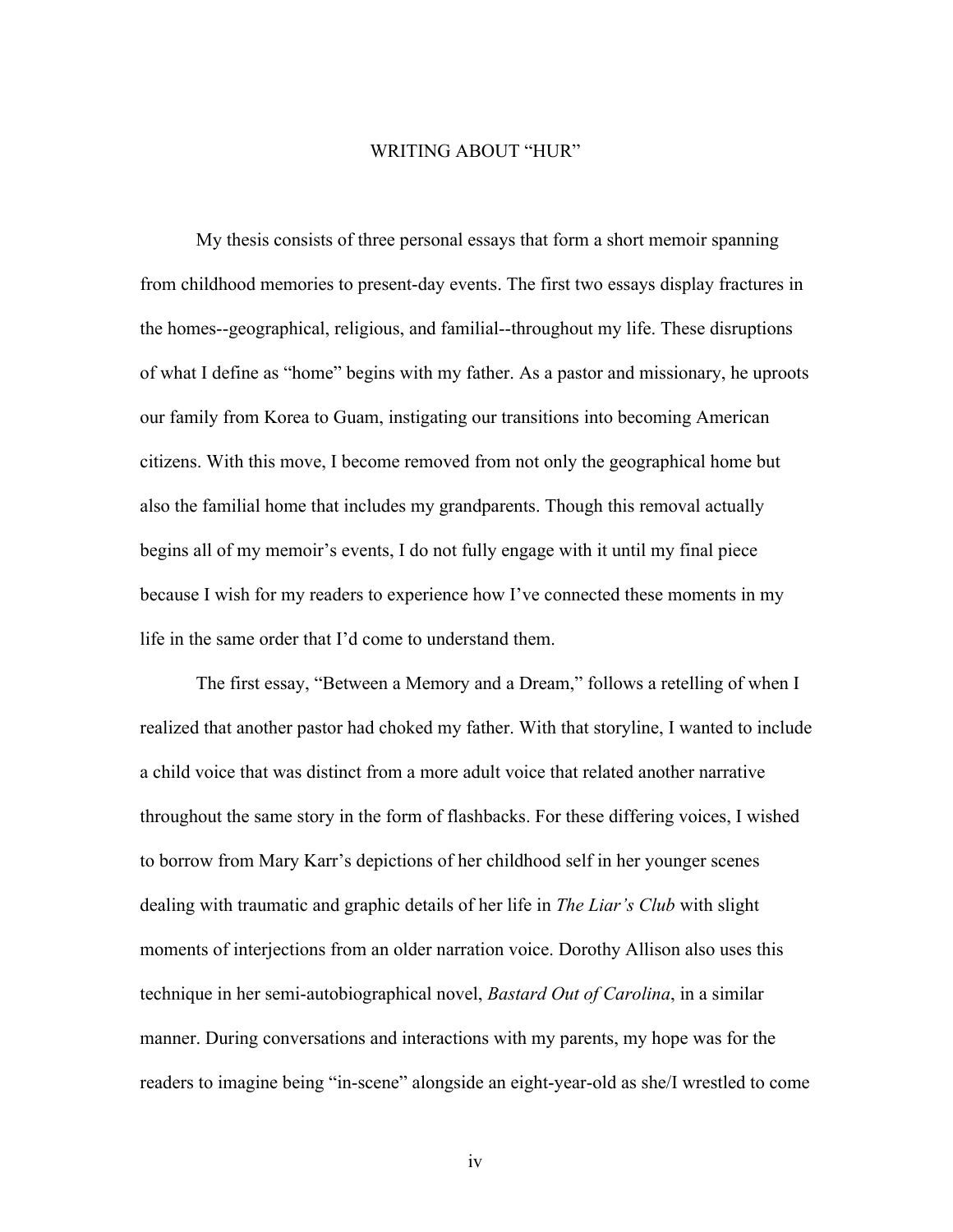to terms with a shattering discovery of the church and the religious home. This is the main storyline that progresses the essay.

Yet the adult voice introduces another line of narrative that interweaves the main story told by the child voice: the signs of abuse within the family. I wished to include these flashbacks as blurred images. In *The Art of Memoir,* Karr states, "Even the best minds warp and blur what they see" (5). Likewise, many of my scenes are blurry. For instance, though I say that my dad is on his knees begging, the scene actually only has a description of shadows against a wall. This scene plays out in my head as I imagine what my parents' faces and bodies must have looked like. Then I wake up unable to determine which parts were real and which ones I had made up. All the memories of possible instances of my father's abuse of my mother are imperfect. They'd ingrained themselves into my consciousness before I'd understood their importance. I wanted the readers to also experience this confusion and murkiness which is why I explicitly stated phrases such as "I don't remember" and "I don't know" to acknowledge these gaps and to establish myself as a non-omniscient voice. These flashbacks mix with the choking narrative to show how I've pieced these memories together into an understanding of how a later familial home came to be.

Wil S. Hylton explores a similar move in his article, "My Cousin Was My Hero. Until the Day He Tried to Kill Me," when he states, "I was flitting in and out of consciousness, and everything was warped." His idea of "warped" functions more rapidly than Karr's because of the difference in length between an article and a book. Since my essays are also shorter, I've followed much of Hylton's structure to organize my

v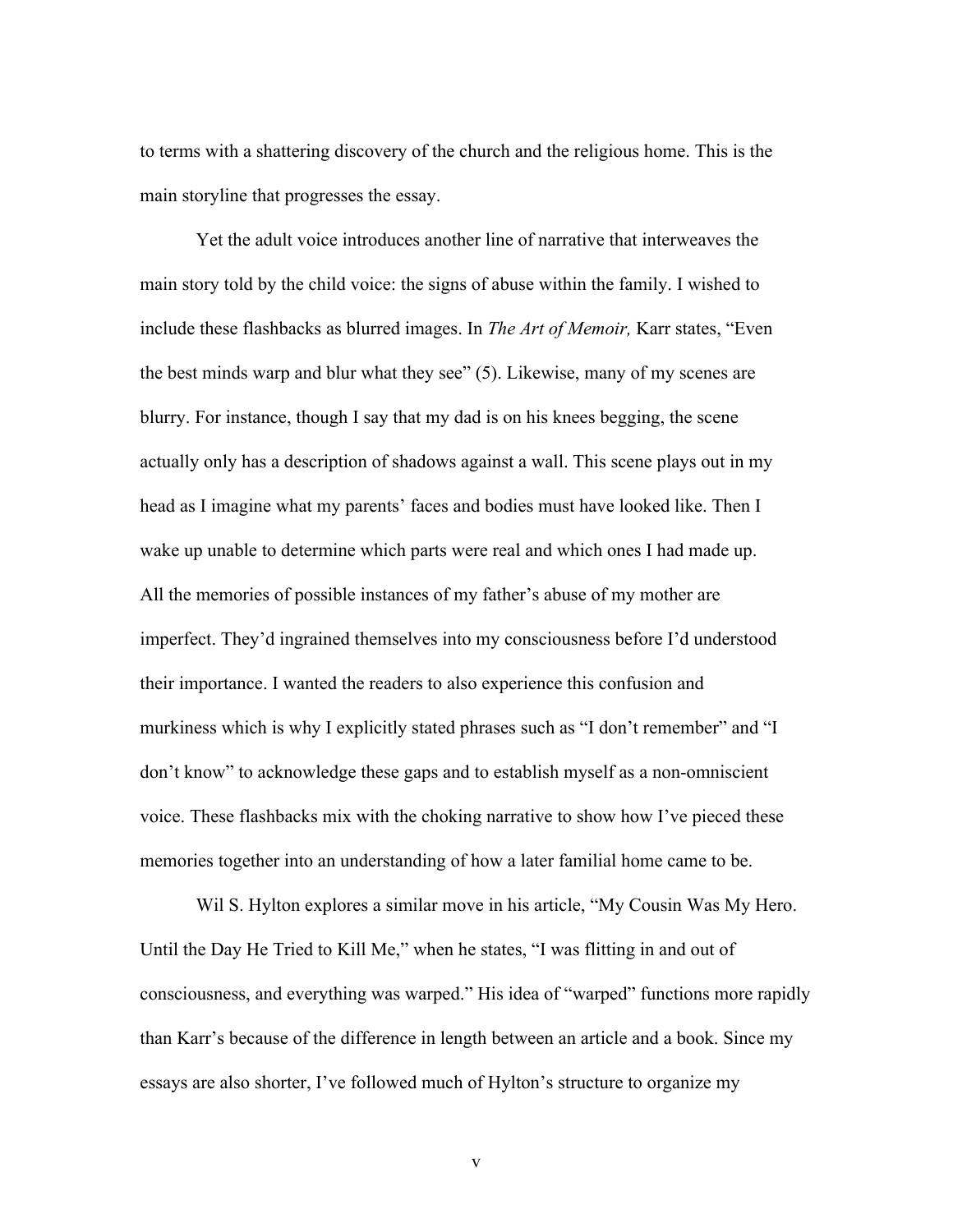transitions between time. In his essay, Hylton uses the scene of his cousin attacking him to center the various flashbacks of his past experiences in which he analyzes his relationship with masculinity. I also wished to have a scene to ground my readers in the midst of an unchronological array of flashbacks. Time was a difficult factor to consider when writing these essays. So I mimicked how Hylton came in and out of his flashbacks through repetitions of strong phrases during a dialogue.

While the choking scene grounds my first piece, various flashbacks follow hints of when my dad hit my mom, though she tried to hide it. Those flashbacks connect the aftermaths of my father's first experience of abuse with the breaking down of what he believed the church as a stable home to be. Though my father encounters these two events together, I have to connect these two pieces later in life. The structure of my essay parallels this process of connection for me. I chose to use stronger scenes to frame my essays because I had no big adventure like Cheryl Strayed in *Wild* in which she switches back and forth from her memories throughout her journey across the Pacific Crest Trail. So I decided to use specific moments throughout my life to create several narratives. Similar to how Karr separated her memoir by her geographical movements in her life, I also organized my essays by geography--Guam, Florida, and South Carolina--despite the flashbacks also moving across scenes from Korea, Georgia, and North Carolina as well.

With my second essay, I switched to a slightly different approach. Unlike the first essay, which began with a description of the grounding narrative as a set-up, this piece opens in-scene. There is only one main event, or narrative, to follow: the church fight. And the few flashbacks in the essay mostly function to explain events directly relating to

vi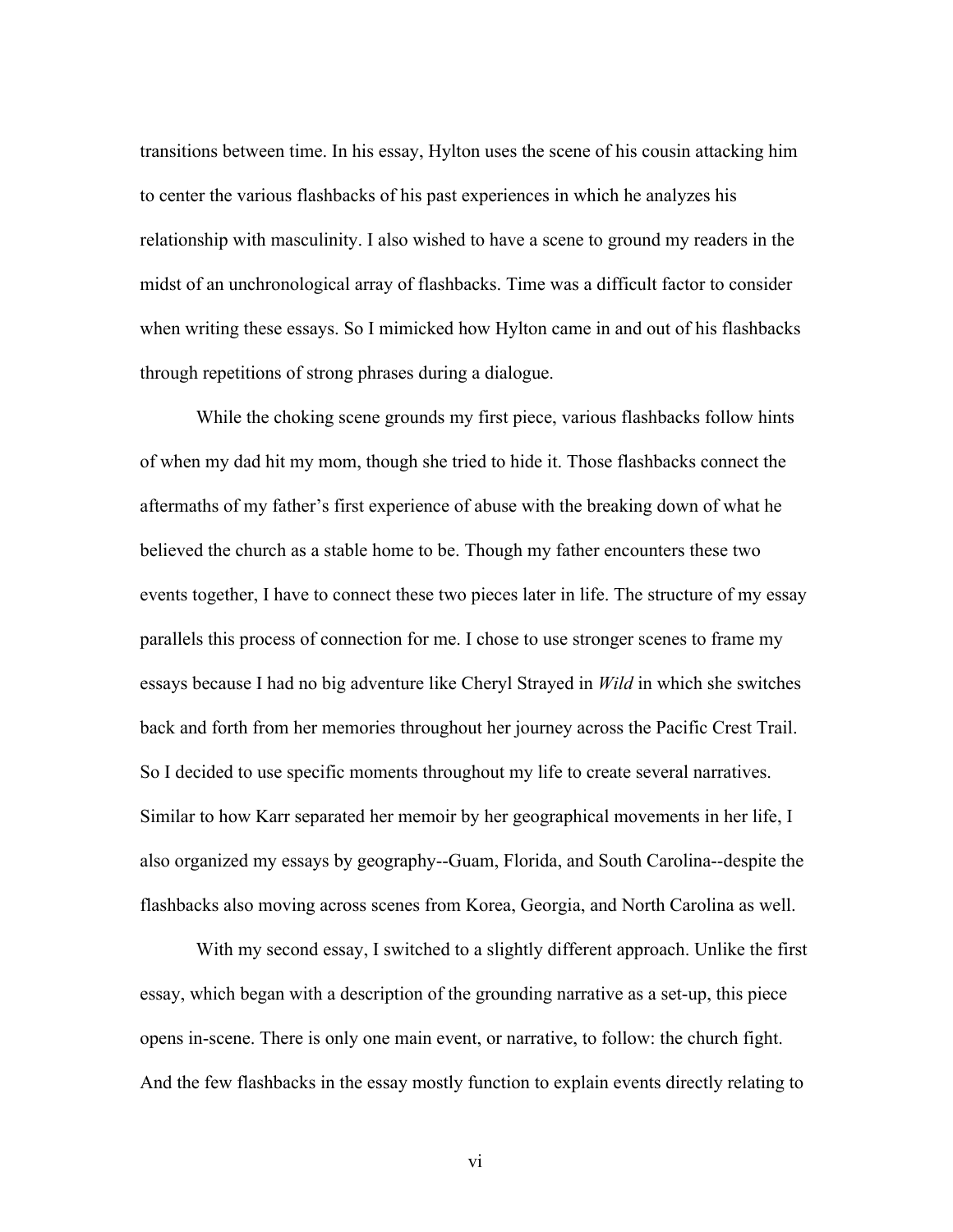the fight. Rather than connecting events in my life to understand an aspect of myself, I use this specific scene to analyze the immigrant church and its use as a home for people between borders and identities. Through this piece, I aim to understand the people who have torn down the church as a religious home for me through their attempts to transform it into a middle-ground safeplace for their national and cultural identities. I wrestle with the bigger questions that I'd come to ask myself after moving through various types of immigrant churches and watching similar conflicts unfold in each church. The fight in this essay serves as a representation of the many church fights that my parents and I have witnessed throughout the years. These fights in the church are crucial factors of my father's abuse in the first essay. With increasing church disputes, the frequency of his abuse also increased. It displayed, to me, a direct correlation.

Though every church has its own set of church politics in the background, immigrant churches must also face factors of social and cultural displacement issues among the members of the church body. Power struggles become a prominent factor in this essay as I expose the various layers of power dynamics within the Southern Baptist Convention and among immigrant families to examine what happens when the two are combined into an immigrant church setting. What happens when people move from one country and culture to another? What happens when they experience the bottom of society in a different country? Where do they go to find the respect that they so desire? (This respect may also be what my dad desired in the familial home through his abuse of my mom.) What happens when the church no longer becomes a religious gathering but, rather, a place of cultural haven? These are some questions that will be explored.

vii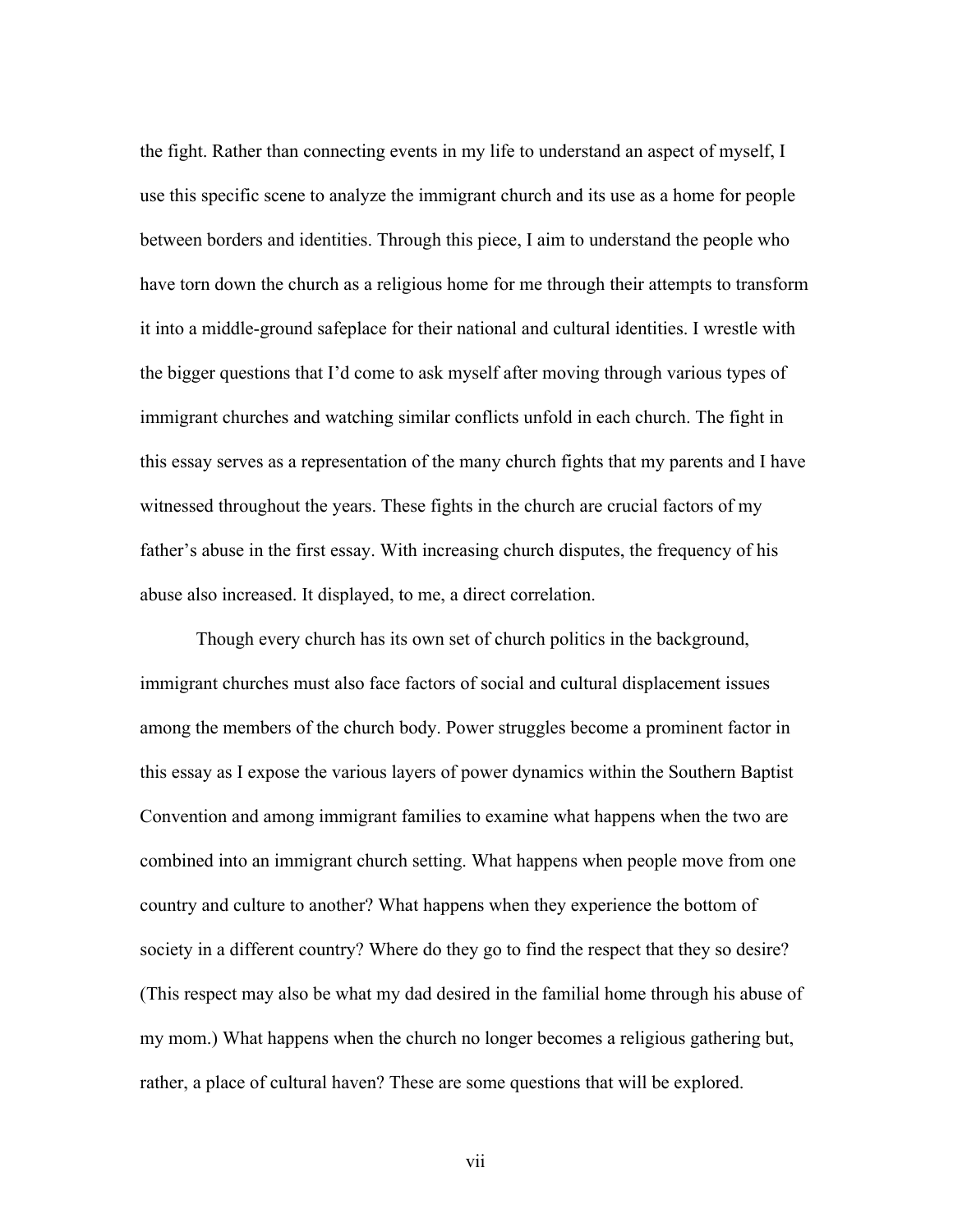With these deeper questions, I hoped to engage in some literary theory. "The 'autobiographical example,' says Saidiya Hartman, 'is not a personal story that folds onto itself; it's not about navel gazing, it's really about trying to look at historical and social process and one's own formation as a window onto social and historical processes, as an example of them' (Saunders 2008b, 7). Like Hartman, I wished to examine my experiences and analyze the "social and historical" influences that have shaped them. I wanted to explore the different identities--national, religious, and familial--that I both identify with and against, and I wanted to explore how the effects of these identities on other immigrants inevitably shaped my life as well. In doing so, I hoped to discover the grey area of borders, or margins, between these identities that have made my homes feel so precarious in the first place.

This second essay served as more of a background piece. The one fight scene represented all the church fights my parents and I have witnessed and been a part of. The immigrant identity also functioned as a category that I belonged to--yet wished to distinguish myself from. Without this piece, the reader can only understand a very superficial aspect of the first and last essays. As for the timeline, the scene depicted in this second essay occurs at a climactic point. This fight brings about the final instance of my father's abuse and connects to my mother's revelation of this history in the first essay. They are all interconnected.

My third essay follows a similar structure to the first. There is a specific narrative--moments of Evan and me--that sets the flow of the piece while other flashbacks--mostly uncovering my relationship with my mom--weave through that main

viii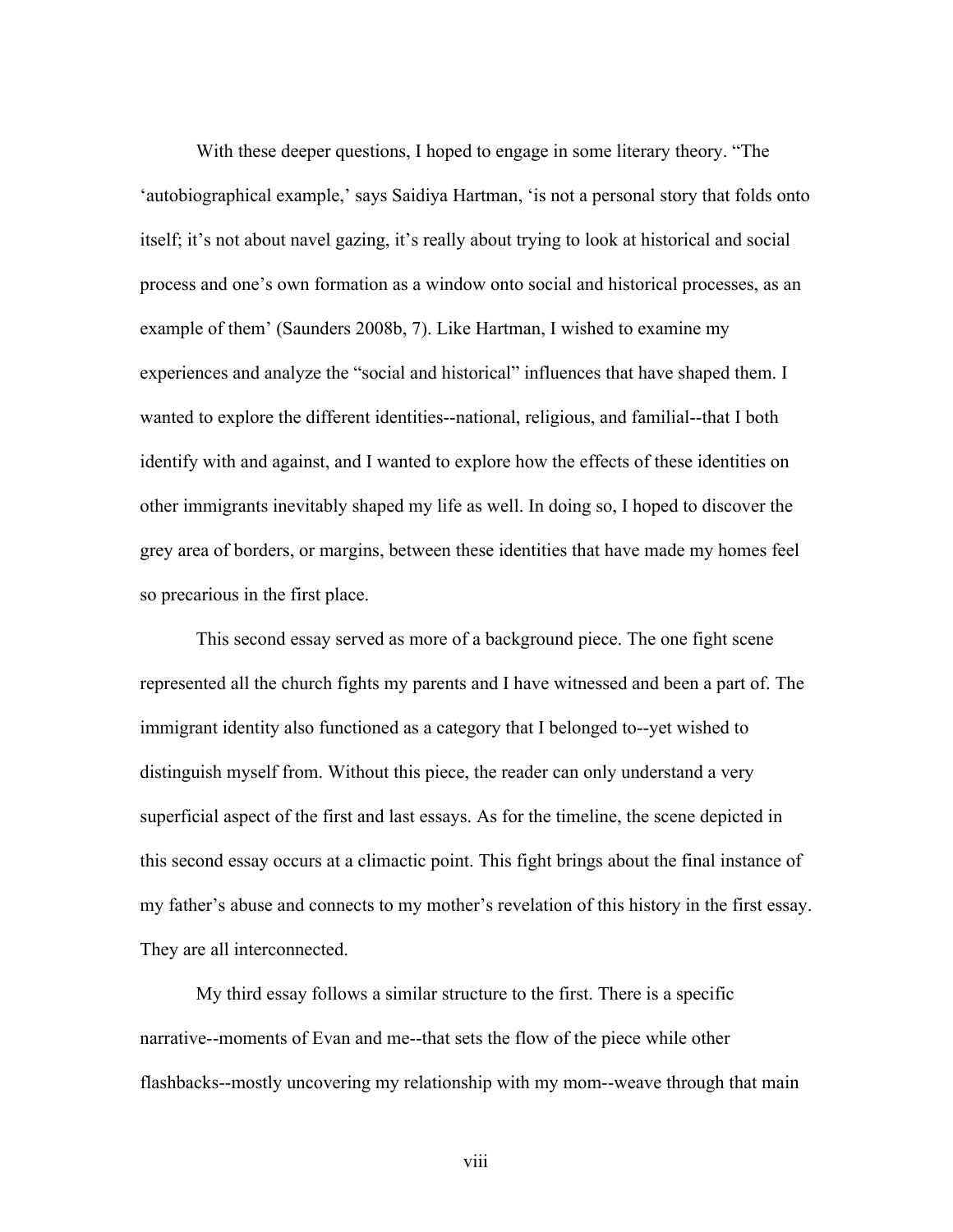storyline. For this piece, I again consulted Karr and Hylton's works for many of the structural choices. However, I also wanted to borrow a lighter tone employed by Patricia Lockwood in *Priestdaddy.* If the first two essays discussed more serious issues and portrayed a gravity in certain moments of my life, I wished to show more everyday images of my family.

Like Lockwood's underwear-sporting priest daddy, I included descriptions of cheeky and light-hearted interactions with my parents. I wanted the characters to have more dimensionality than simple stock characters. With this piece, I focused on creating more layers of complexities for each family member. Because of this desire, however, I struggled with choosing which scenes

to eventually include. I wanted to incorporate more scenes to tell a more complete version of these events. In the end, though, I had to leave some scenes out.

The first essay introduced the first sparks of abuse and the direct effects of it. The second essay described the underlying factors that contributed to those acts of abuse. The third essay followed the aftermath of that first abuse. I would not describe these events as a cycle but, rather, as an interweaving of various issues that contribute to and influence the other. Even in this third essay, I tried to include moments of emotional instability when raising Evan. The conclusion was not meant to provide closure by any means. I wanted the readers to also arrive at and share in this temporary feeling of peace while still experiencing the uncertainty that I have about the future.

ix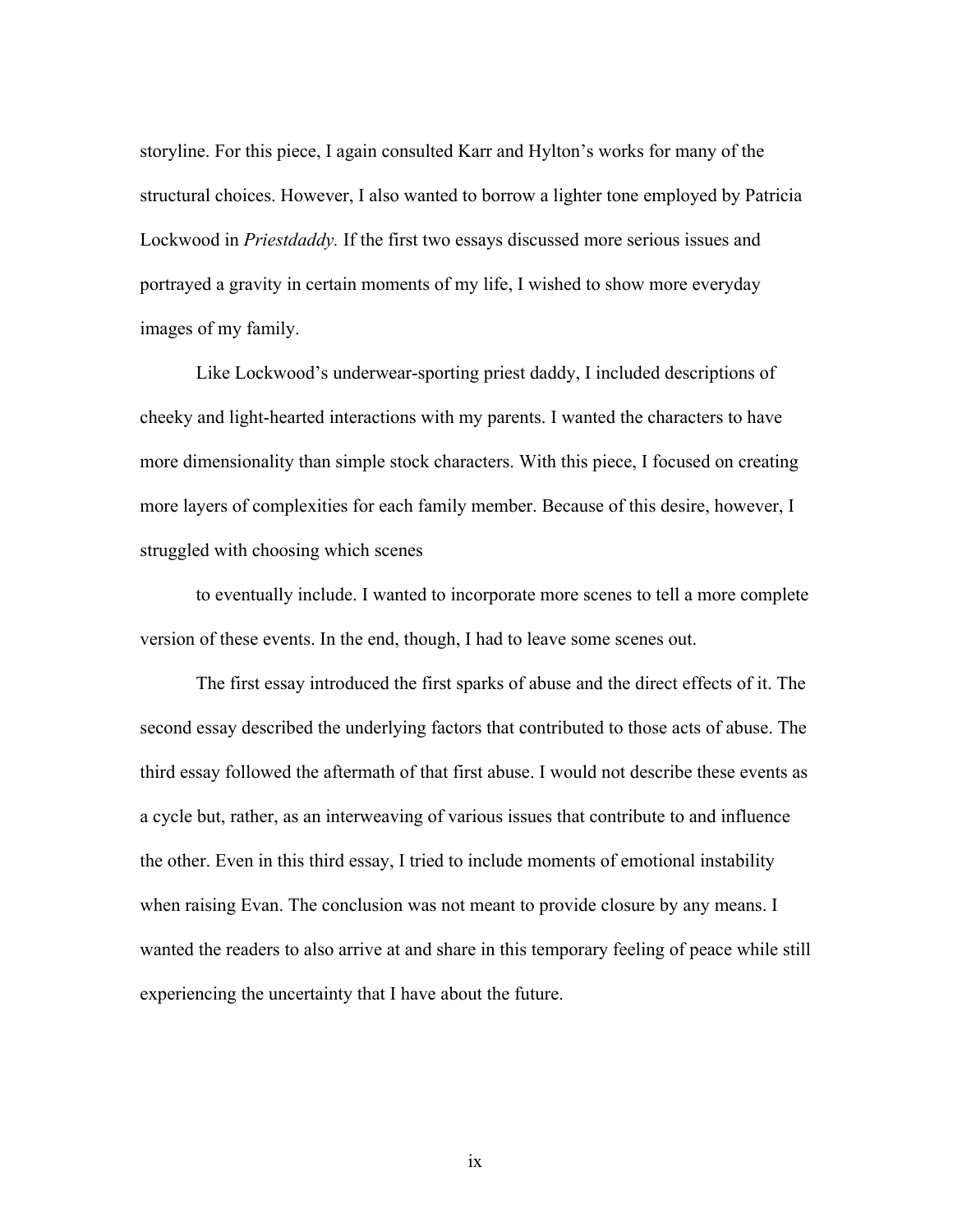### WORKS CITED

Hylton, Wil S. "My Cousin was My Hero. Until the Day He Tried to Kill Me." *New York Times*, May 8, 2019.

Karr, Mary. *The Art of Memoir.* Harper Perennial, New York, NY, 2015.

- ---. *The Liar's Club: A Memoir.* Viking, New York, NY, 1995.
- Saunders, Patricia J. "Fugitive Dreams of Diaspora: Conversations with Saidiya Hartman."
- Anthurium A Caribbean Studies Journal, vol. 6, no. 1, 2008, p. 7., doi:10.33596/anth.115.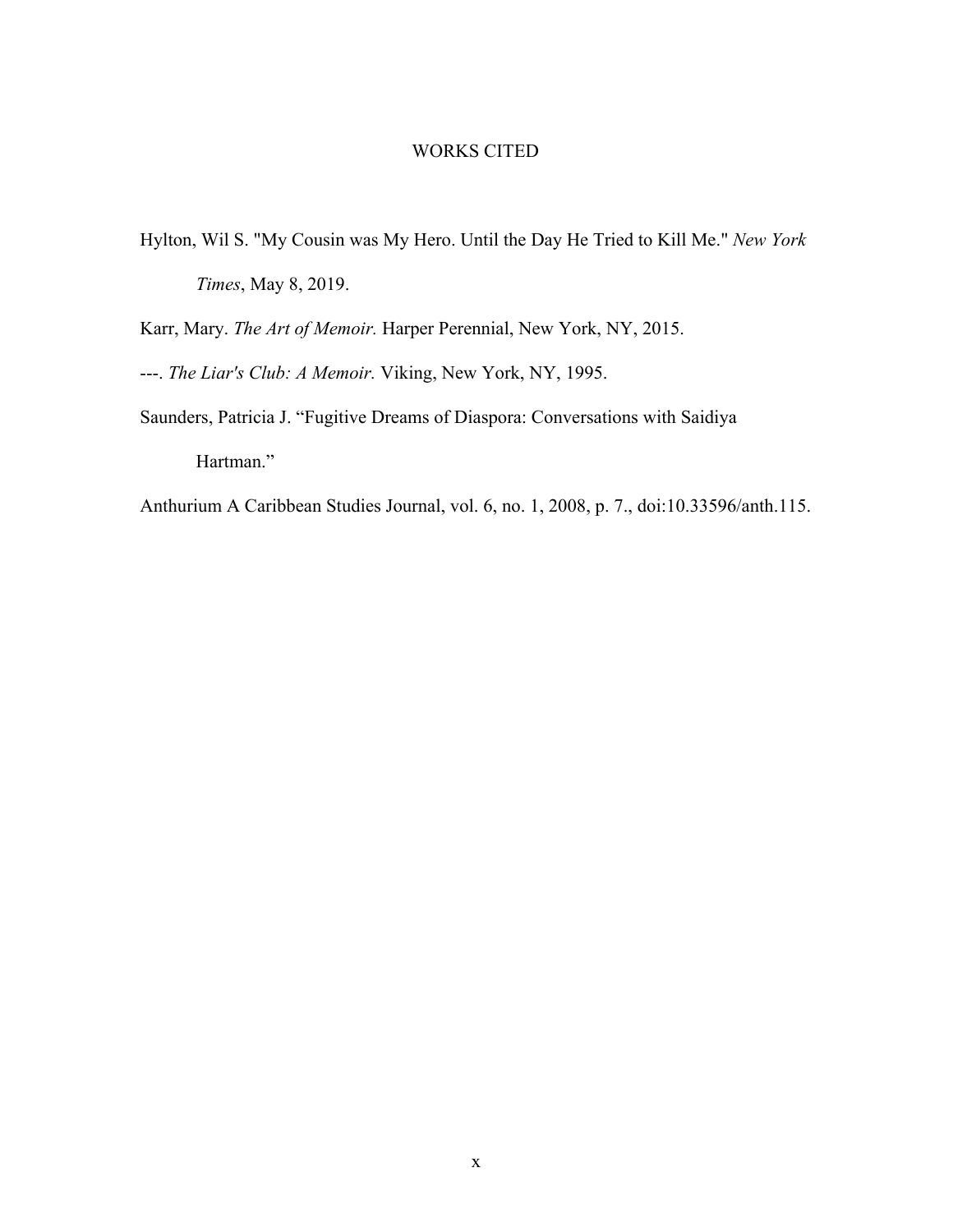#### SOURCES CONSULTED (READING LIST)

Allison, Dorothy. *Bastard Out of Carolina*. Penguin Books, 1993.

Hylton, Wil S. "My Cousin Was My Hero. Until the Day He Tried to Kill Me." *New York Times*, 8 May 2018, www.nytimes.com/2019/05/08/magazine/cousin-kill-me-male-violence.html.

Jamison, Leslie. *The Empathy Exams: Essays*. Granta, 2014.

Karr, Mary. *The Art of Memoir*. Harper Perennial, 2016.

Karr, Mary. *The Liars' Club*. Penguin, 1996.

Lockwood, Patricia. *Priestdaddy: A Memoir*. Penguin Books, 2018.

Shapton, Leanne. *Swimming Studies*. Penguin Books, 2018.

Strayed, Cheryl. *Wild: From Lost to Found on the Pacific Crest Trail*. Alfred A. Knopf, 2019.

Sullivan, John Jeremiah. *Pulphead: Essays*. Farrar, Straus and Giroux, 2011.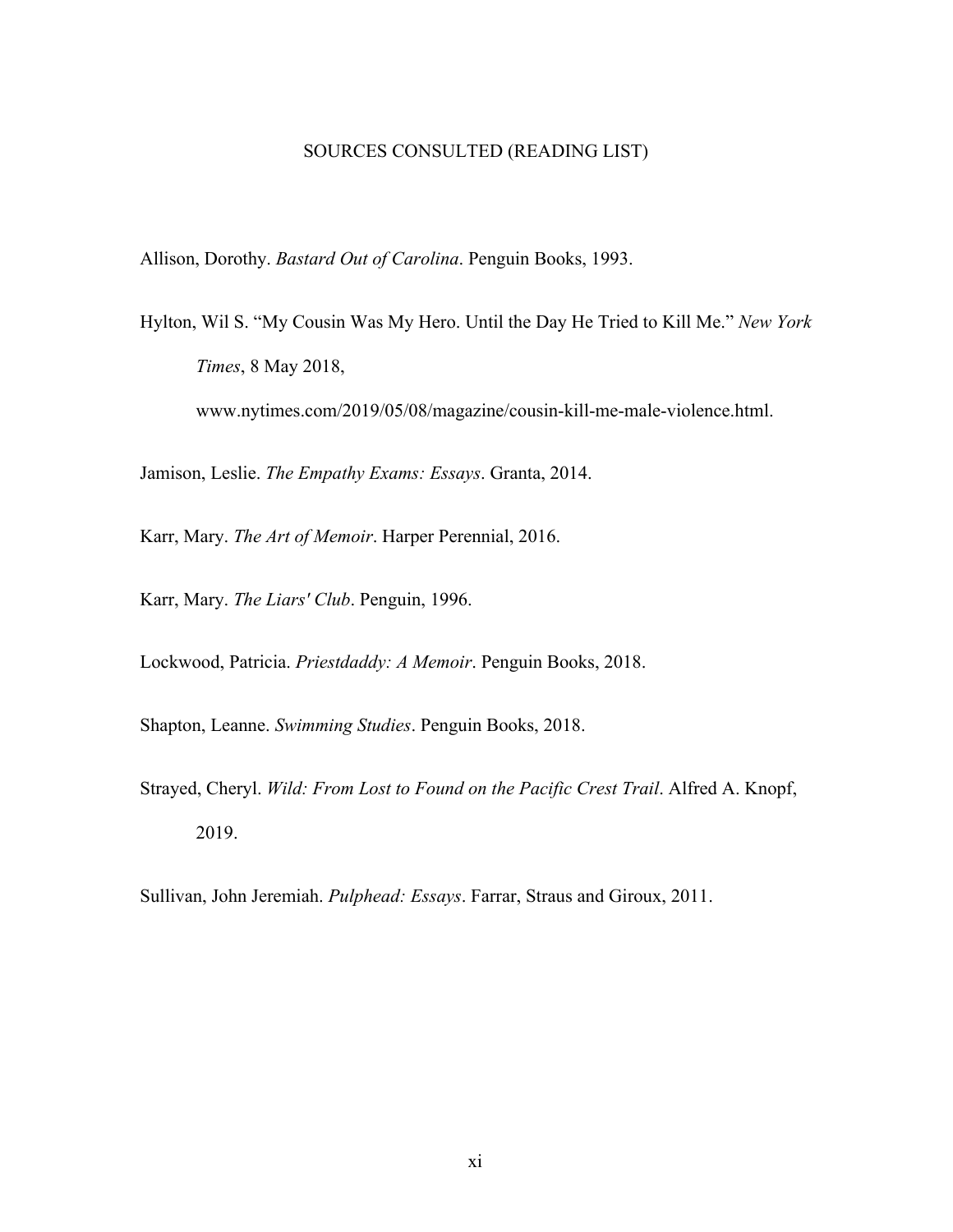#### BETWEEN A MEMORY AND A DREAM

When I was eight, a pastor choked my dad. I wasn't there, but I know it happened. I heard them talking about it. I heard them all talking about it. And I saw the scars on his neck. I saw it everyday, even in my dreams.

As a child, I liked posing for pictures. The sight of a camera stopped me from crying during family vacations. I took so many photos that I had a pile of albums stashed away from my grandmother's house in Korea to my dad's library in Guam. After my dad was ordained as a pastor, my parents and I became missionaries under the Southern Baptist Convention. We moved a lot, and the albums moved with us. Guam was our first stop.

While playing in my dad's office, I browsed through one of these photo albums. I had compiled this specific one and chosen its cover--a sparkly, pink, flower. I flipped through it when bored, which was often since I was an only child. The photographs soothed me. There was one where my mother and I sat on a park bench. She smiled in her suit and full makeup while I slyly pouted in her favorite sunglasses. But the next page was odd. The photos were not neatly slipped inside the clear plastic sleeves like the rest but, rather, jammed in. I did not recognize them. They reminded me of those pictures taken by accident, fumbling with a camera. Both pictures were close-ups of someone's skin—an unfocused image of prickly, yellow-pale leather encircled by a thick, red line. It looked like a rash, perhaps an allergic reaction.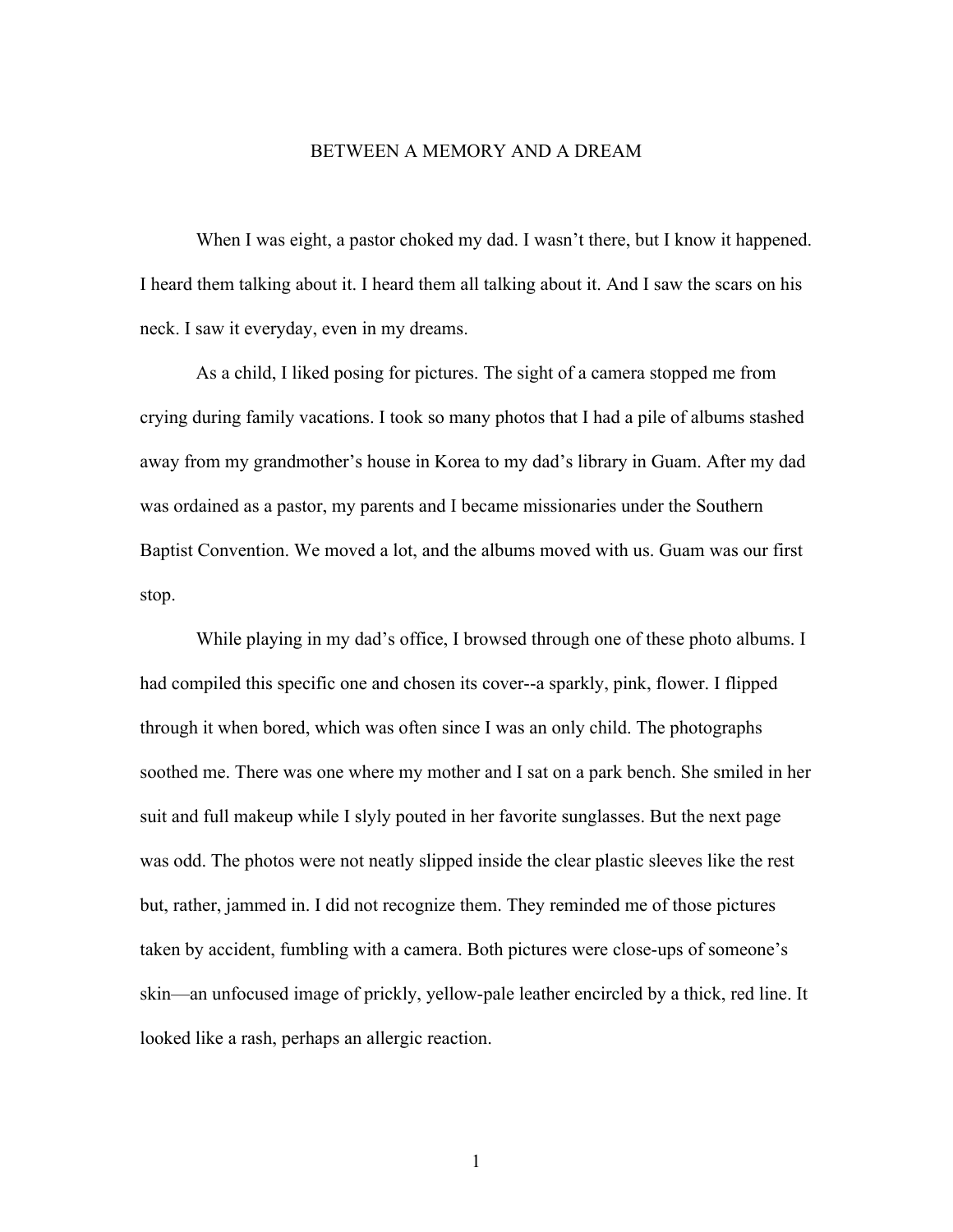I don't know why my dad had placed them there. He, being the scatter-brained type, probably had not given much thought to them as well. When I ran out to the living room with the photographs, my mom glared at my dad. They were sitting on our "holy couch"--it was white and, therefore, holy. No one was to eat or sleep on it lest it be dirtied.

"Where did you get these?" asked my dad.

I remember a time when I was nine. The scene feels like a dream, and honestly, I still can't determine whether it really happened or not. The entire memory feels blurred.

...

 I woke up in the middle of the night. My parents were talking in the other room. Someone was crying. I knew they would never tell me anything, so I sneaked out into the hall. A light from my dad's office shone through where the door was left slightly opened. I had tiptoed around the house before. The wooden floors creaked excessively; so I had to test out my next steps by slightly applying pressure with my toes before committing.

When I made it to the side of the wall, my parents' voices turned from mere sounds to actual words.

"Never again… I'm sorry… I," my dad said.

I couldn't get myself to peep inside the room. It was too dangerous. They'd see me. But from where I stood, I saw their shadows--they stretched out into a giant projection on the wall. One dark blob hovered over the other.

My mom sighed. "If this ever happens again," she said, "I won't let it pass." Her voice quivered. She must have been the one crying.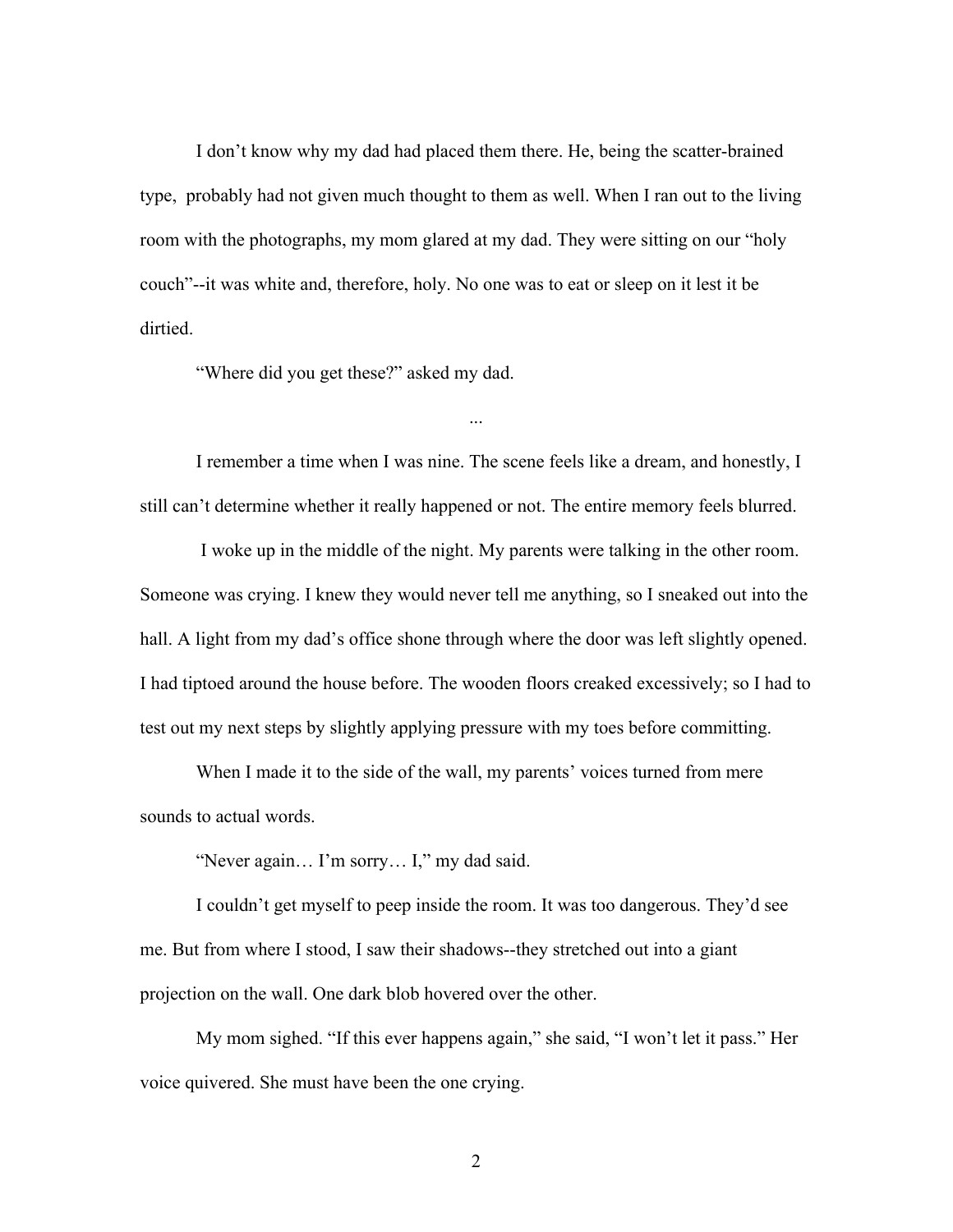What did he do, though? I thought they would be fighting, but this was like when I would get scolded. I thought of my mom staring down at me with her arms crossed while I cowered on my knees. Then I imagined my dad in my place, head down with sweaty palms flat on his thighs.

"I know," said my dad. "I know. It won't happen again. Really." He paused and sniffled. "I'm sorry," he said. "I really am." I guess he had been crying too. That was harder to imagine, though, since I'd never seen it before.

I wonder what would have happened if my mom hadn't forgiven him then.

...

"Where did you get these?" asked my dad. He motioned for me to hand the pictures to him. Then he shook his head slowly and chuckled.

"In my photo album," I said. Since he had laughed, I kept smiling too. It must have been some adult joke, so I pretended to understand.

"Why were you looking through the album?" he said.

My mom snatched the photos from him and sighed. "Can't you just tell by looking at it that it's hers?" she said. We all stared at the very pink and flowery cover.

"How was I supposed to know that?" said my dad. "I just put it there since it seemed like a place where pictures go."

I didn't understand why they were bickering. Was I not supposed to see these? I didn't mean for them to fight. That meant that I'd have to play by myself again. When my mom's hand landed on her hip, though, I knew it was time for me to leave. Before I left, I turned back to glance at them. I don't know why. Maybe, I wanted to check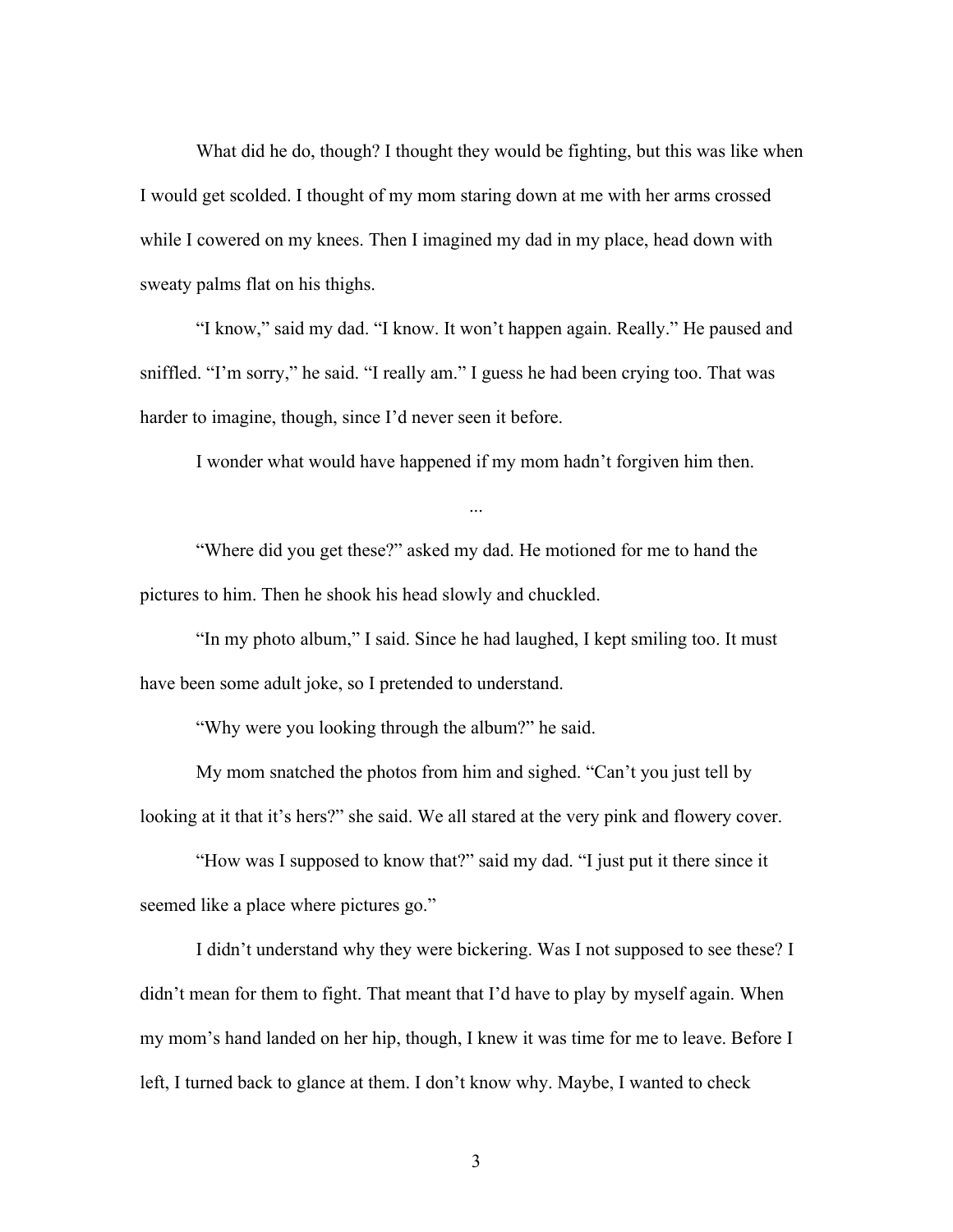something. Maybe, I was clinging to a hope that they'd make up. Whatever the reason was, I ended up seeing what the picture was of. I saw my dad's neck.

My dad wore a faded-yellow polo shirt that day. I'd thought it was weird since he usually wore a stretched-out t-shirt in the house. I mean, he still wore his checkered pajama bottoms. But I didn't think much else about it until I'd turned to look back at him. He fumbled with his collar, pulling it up. Everytime he moved his arm, though, the red lines across his neck peeped above the collars.

"What's wrong with daddy's neck?" I said, pointing at his collar. My parents froze. I thought his collar must have been too tight. He had gained some weight since we'd arrived in Guam, and his neck was thicker--and shorter--than most. "If your shirt is too small," I said, "why don't you just wear a t-shirt like you normally do?"

I meant nothing else by it. I was eight. I just noticed an irregularity and wanted the comfort of what felt normal. My little brother still reacts the same way and tells me to put on my "home clothes" when we return to the house much like how a puppy thinks its owners will leave if they start putting on a coat.

"What?" my dad said. He fixed his collar again. "No. No," he said. "I'm wearing this shirt because I like it." He popped his collar up completely.

"Daddy," I said, "is that you in the picture?"

He smiled. "Well, it is," he said. "But it's not something that hurts. Daddy's fine." He bent down and stretched his neck towards me. I reached out to touch it. "See?" he said. "It's nothing."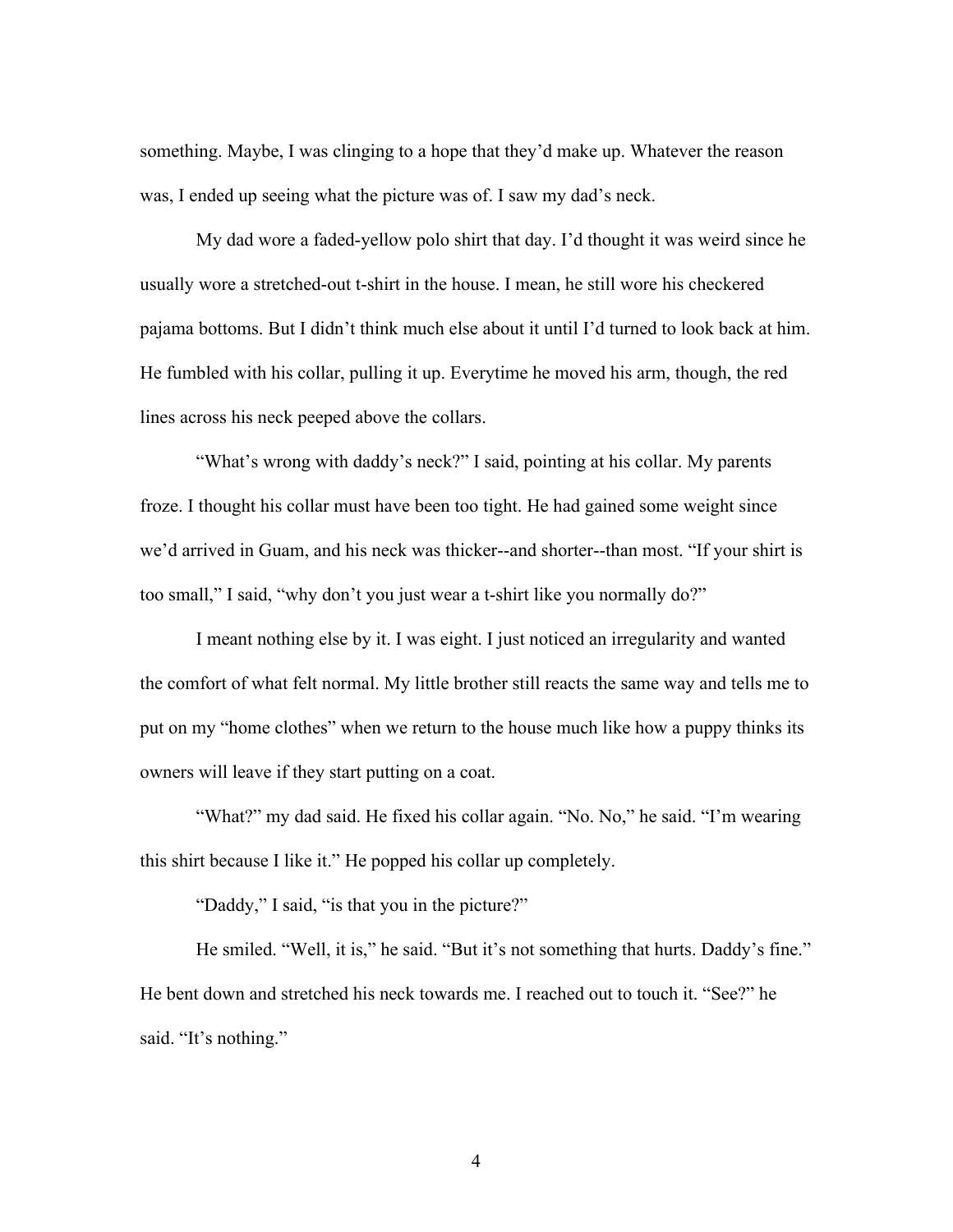I grazed my fingers along the red line. "Why'd you take pictures of it then?" I said.

He shrugged. "No reason," he said. "Just because, I guess."

"Don't worry about it, honey," my mom said. "Your dad probably just wanted to take a picture to see what he looked like and forgot to throw them away." She handed the photos back to my dad and shooed him away. He patted my head and left. My eyes followed him to his office. He didn't throw the pictures away.

My mom crouched down in front of me and cupped my face in her hands. She smiled and used her nice voice. "Is my baby hungry? What do you want to eat? Mommy will make anything you want," she said.

...

I remember another time she did this. When I was thirteen, I returned from school to find my mother at the door in her apron. We were in Atlanta at the time following our five-year mission period in Guam. The smell of pork kimchi stew filled the hallway. It's not that my mom never cooked for me. In fact, she cooked often. But there are certain moments that, when looking back, feel overly-doting of her.

"Come in quickly," she said, smiling widely. She motioned me to hurry inside. My dad had picked me up from school, but he lingered inside the car.

I turned back to him and waved. "Come on, dad," I said.

He told me to go on first, and my mom pulled me inside. As the door slammed behind us, she wrapped an arm around my shoulder and led me to the kitchen bar.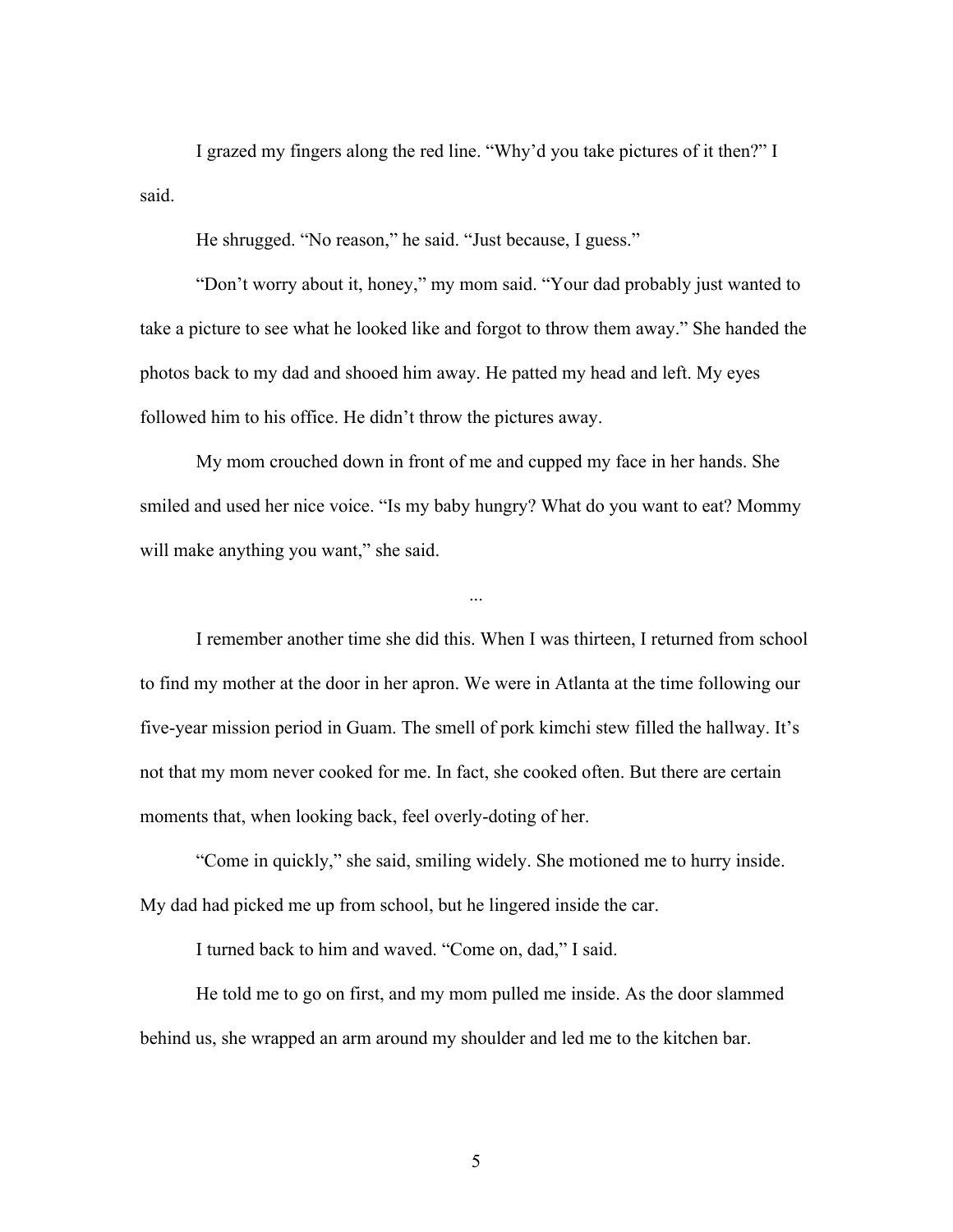"I made all your favorites," she said as she stood over the stove, stirring the pot of stew with a ladle. The rice cooker whistled in the corner. I sat on the stool across from where my mom prepared our early dinner.

She wore a tight grey t-shirt and jeans under her apron. I wondered why she was in such a good mood. I watched her as she scooped the steaming rice into a bowl. Her arms were so pale and hairless. I'd always envied that. But my mom was a clutz, which meant that her perfect skin also had some sort of scar or bruise from bumping into something or cooking. Once, she walked straight into a wall right in front of my eyes. She had a huge purple lump on her forehead for a week after that.

When she placed the clay pot of stew in front of me, I noticed a new bruise on her upper arm, just below her left shoulder.

"What happened this time?" I said.

She covered the purple blotch with her right hand. "Oh," she said. "I just bumped into the staircase. You know how clumsy I am."

I laughed. "Again?" I said. "Mom, you've got to be more aware of what's around you."

She sighed and smiled. "Yeah..." she said. Then she looked at the floor for an uncomfortably long time."But you know," she said, "you don't have enough sense sometimes." She raised her head and stared at me for a whole minute.

"Mom?" I said. I needed to break the silence. The mood had shifted so quickly, and I had no idea why. "Mom, what is it?"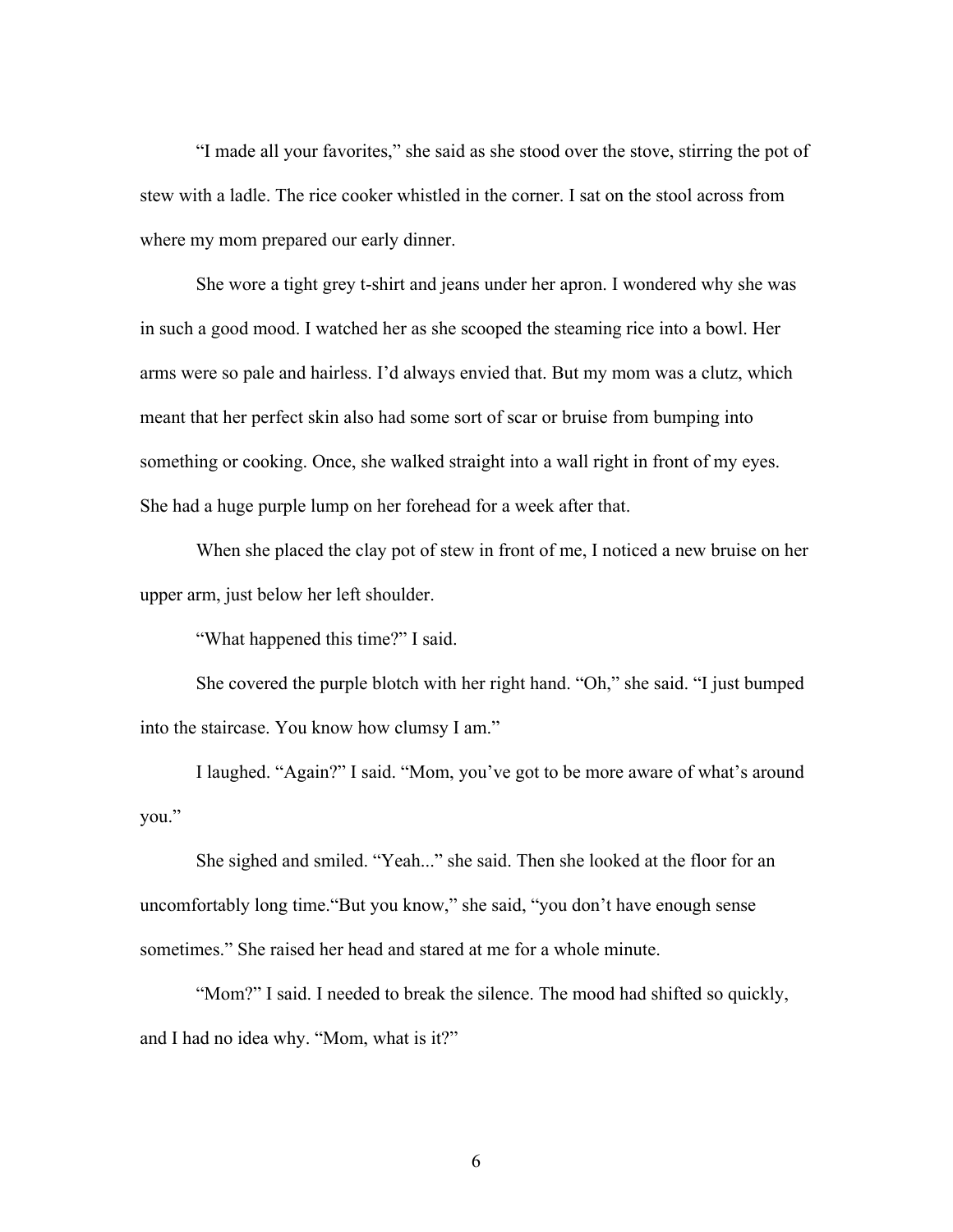She laughed softly. "Nothing," she said. Then she shook her head. "It's just… you believed me so easily." Though she smiled, I thought I saw her eyes tear up.

"Were you lying, then?" I said. Had I missed something?

"No," she said. "No. It's nothing. Hurry up and eat. The food's going to get cold." She pushed my rice bowl closer to me.

I grabbed her hand. "Mom, what is it? Did you get bruised from something else?"

"No," she said. "It was the staircase. You know how I am." She pushed my hand away and shoved a spoonful of rice in my mouth. "Doesn't it taste good?"

"Uh-huh," I said, half-chewing.

Before I could ask more, I heard the front door close. My dad walked through the kitchen, and I asked him if he wanted to eat too. He glanced over at my mom and shook his head. "You go ahead and eat. I'm not very hungry," he said and went upstairs.

I looked at my mom. "Did you two fight?" I said.

"No," she said. "Nothing happened between us. Keep eating."

"But what about dad?" I said. There was no way he didn't want to eat. He'd never turned down fresh, hot stew and rice before.

"He's fine," my mom said. She raised her voice slightly. "Your dad will figure out his own dinner by himself." She meant for him to hear that.

I knew they'd fought. But they usually complained about each other to me afterwards. So why was my dad acting so passive… almost submissive?

...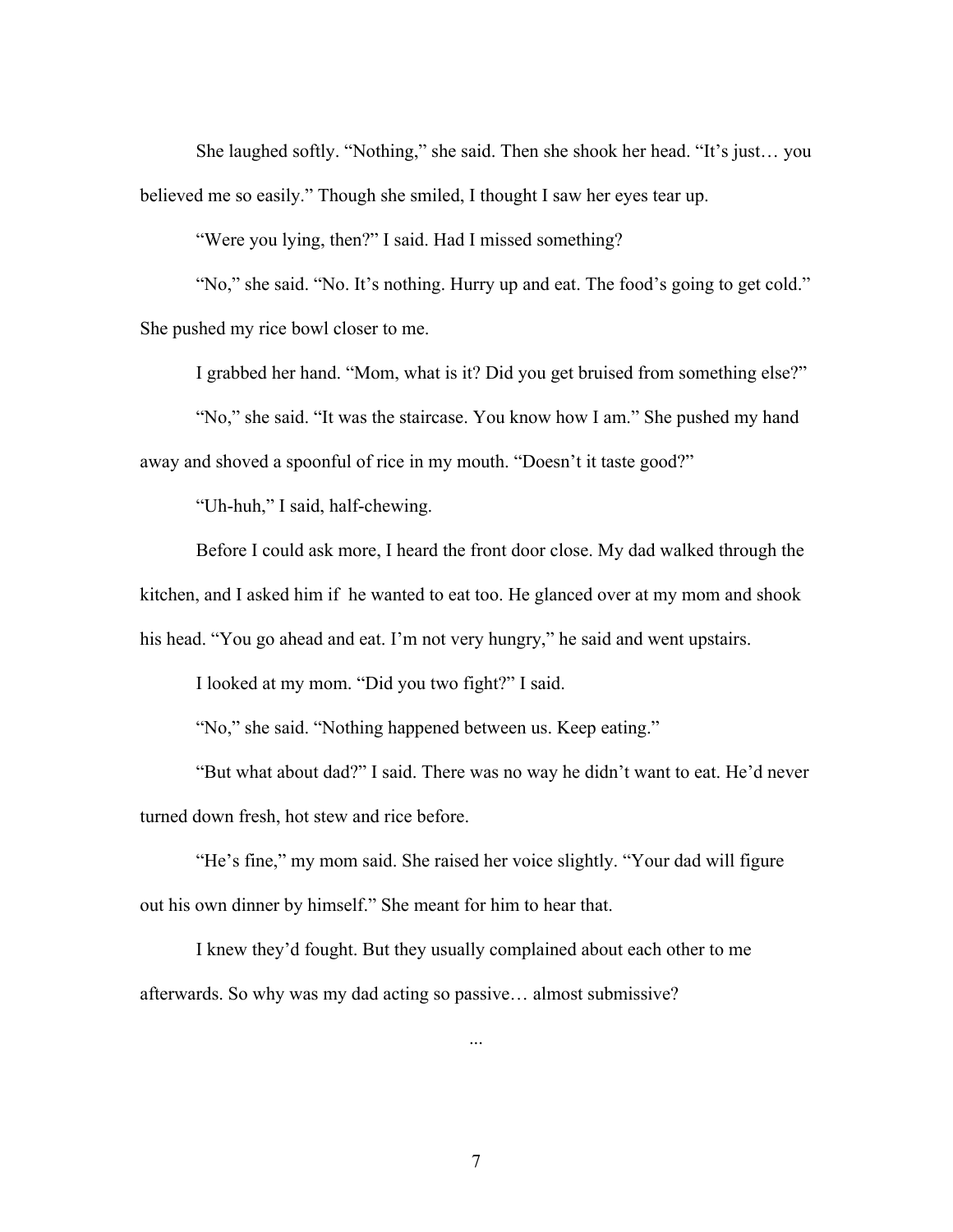"Can I keep the pictures?" I asked my dad. I had followed him to his office while my mom cooked kimchi stew in the kitchen.

He was sitting in front of the computer, writing an email. "What?" he said. "You want to keep them? What for?"

"It's a picture of you," I said. "We can put them in the album. There's plenty of empty space in the back." I held my hands out for the photographs.

He laughed. "Okay," he said. "Then don't lose them, alright?"

"I thought you said they were trash," I said.

"Ahh," he said and chuckled. "I did. Didn't I? Well, maybe they might be useful. You never know."

That night, I pretended to sleep until I heard my parents' door shut. Then I went on my first eavesdropping adventure. I crouched by the wall near my parent's door, hugging my knees to my chest.

"Do you think she knows?" my dad said.

"Probably not," said my mom. "I mean, who would even believe that something like this happened in the first place?"

"I could've fought back," said my dad. "But what good would that do? He's nearly sixty!"

"It's Pastor Kim," my mom said. "If you had fought him off, then he could tell people that you attacked him. You're younger and stronger, so people would have sided with him. That's what he was trying to do."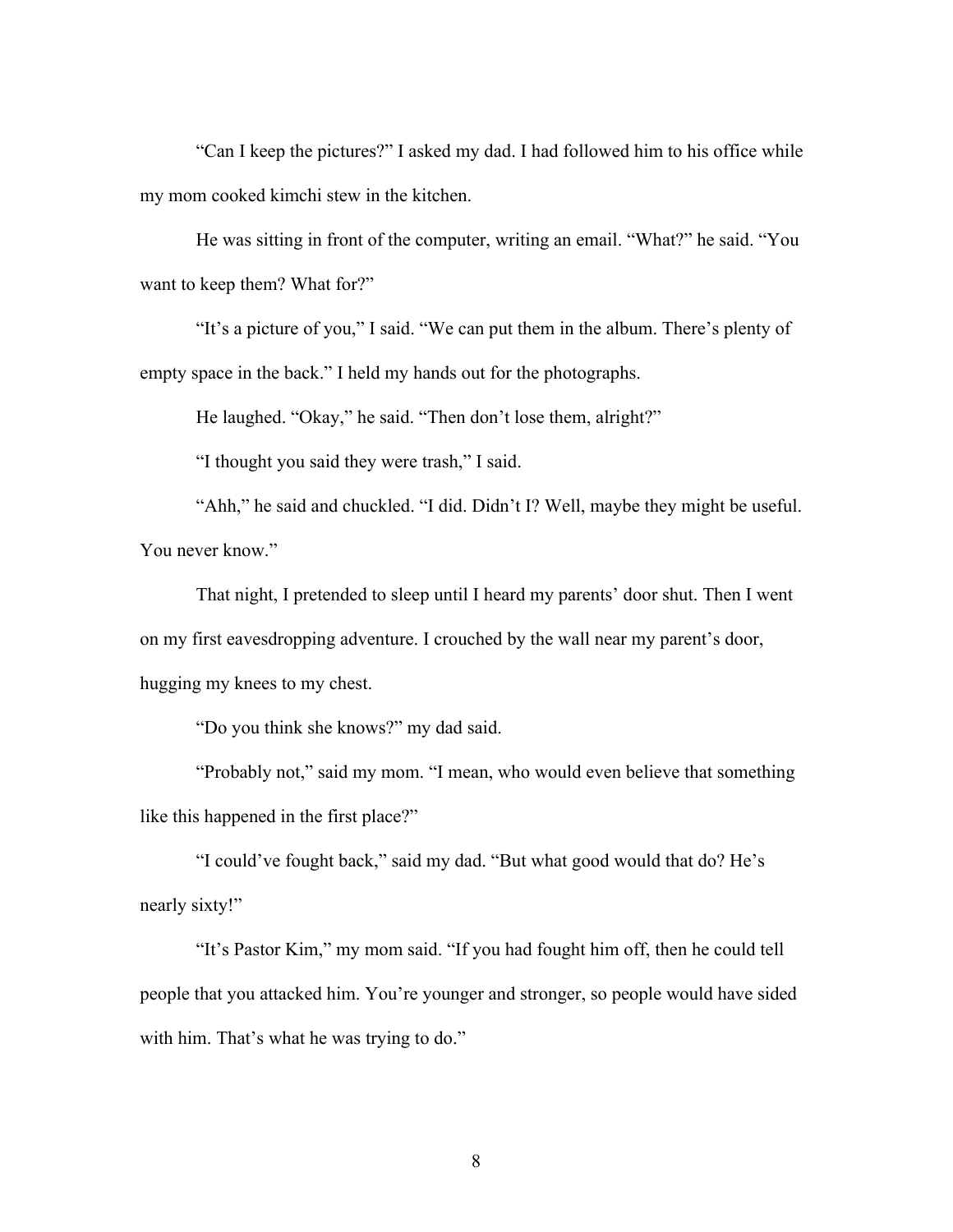"Well," my dad said, "since I didn't play into his plans, he's going to try any other method he can to get rid of me. He knows that now he's at a disadvantage. He choked me, and I didn't do anything."

"I wonder if this is how he ran the other two pastors off before you," said my mom. "If he doesn't want the convention to send over assistant pastors, then why doesn't he just say so? We gave up everything to come here."

"What's done is done. We have to talk to Pastor Tommy tomorrow," said my dad. About an hour later, my dad started snoring.

When I stood, I almost screamed as the blood rushed through my legs again. Both my legs had fallen asleep, so every step back to my room was painful. I didn't know what choked meant. I just knew that Pastor Kim had been mean to my dad. Why, though? We had even stayed at his house the first month that we were in Guam. And he was a pastor like my dad. All my dad's pastor friends were nice.

The next day, my parents and I visited the Wallaces' house. Tommy Wallace was the pastor in charge of missions. So he was in charge of my dad and even Pastor Kim. The Wallaces were from Arkansas. They had three children, one of whom--Will--was my age. We played together often, and we learned english from them.

While the adults talked in the living room, Will and I played in his room. We jumped from his bunk bed to a pile of pillows on the ground.

"Hey," I said. "What does choke mean?" I jumped off the bed and almost kicked Will in the face.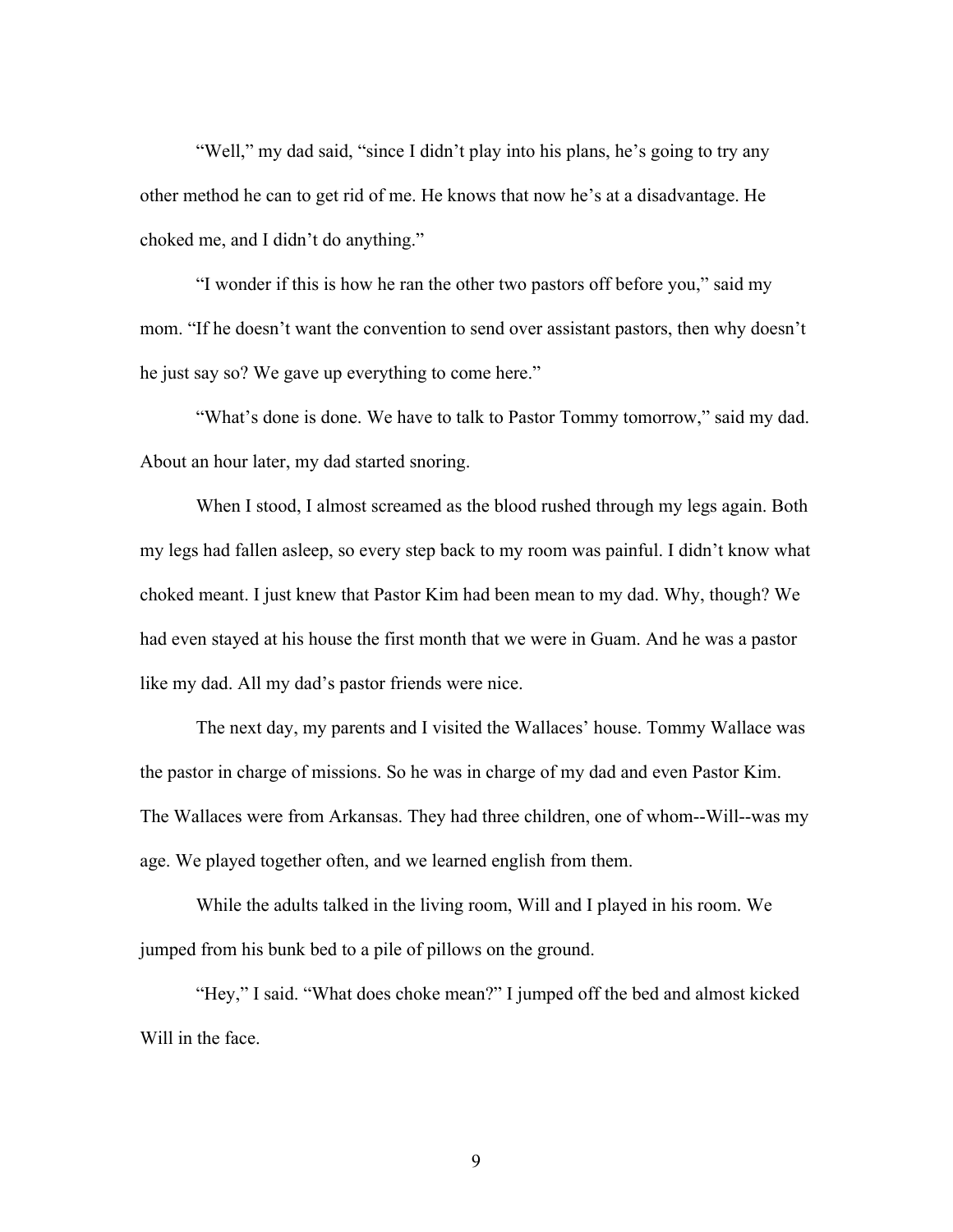"Choke?" he said. "Well…" He wrapped his fingers around his neck. Then, jerking his neck back, he pretended to roll his eyes and gagged.

"Gahh...kk...ka....ahh....Gah!" He got up and laughed. "That's choking."

When we passed through the living room to grab some brownies from the kitchen, I heard my parents talking.

"He said that I talked back to him. He asked if I was trying to become the senior pastor. Then he started yelling and went for my neck," my dad said. "One of the elder deacons was there too, but when I didn't fight back, he stopped Pastor Kim."

"They were probably trying to create a witness, thinking that you would…" Tommy said.

Will tapped my shoulder. "You alright?" he asked. I had stopped walking.

"Yeah," I said. "Just curious." We walked back to his room.

"They're going to talk forever," he said. "You know how adults are. We'll all be standing in a circle saying goodbye, and they'll find a whole new thing to talk about for another hour."

I laughed. "Right," I said.

We stayed at the Wallace's late into the night that day. After we returned, I laid in bed and thought about choking. Hugging my neck with my hands, I squeezed with increasing pressure. I imagined someone—anyone—hovering over me, applying that force on my throat. After lying like that for some time, I fell asleep.

...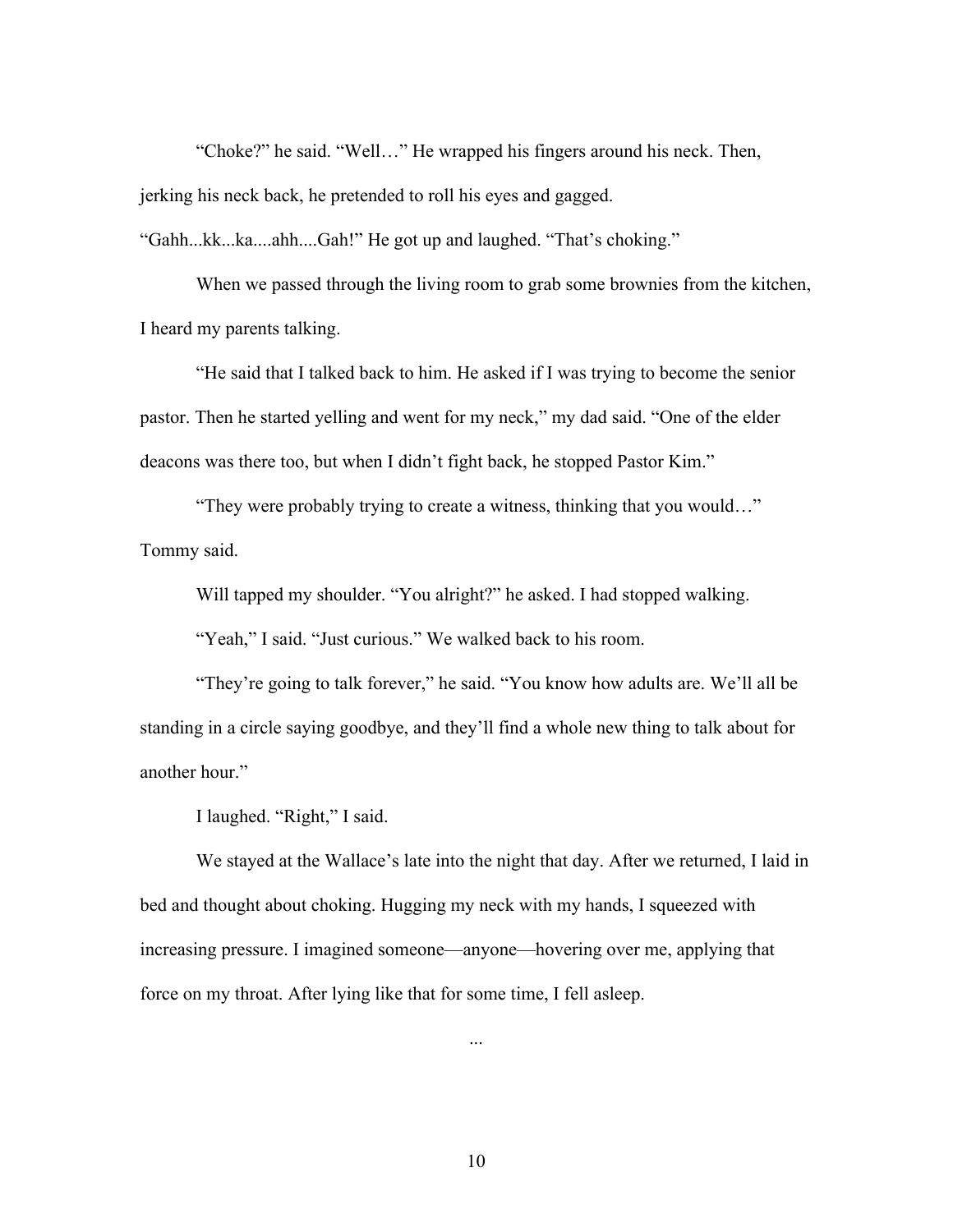I remember eating lunch with my dad's friend--another pastor--in Guam. He was visiting from Korea. We went to a Korean restaurant, probably the only one on the island, while my mom was at work. I was almost ten at the time, and my mom worked several jobs since we would be moving soon to the states. She was a part-time pharmacy clerk during the day and a waitress at night. I didn't realize it then, but she says that she felt degraded. She used to be a famous math teacher in Korea before going into the mission field with my dad.

We all ordered beef-bone soup. While we ate, my dad and his friend talked. Since I didn't have a phone or anything else to play with, I watched whatever was on the TV. I think it was some talk show.

"And the hardest thing was that my daughter found the pictures," my dad said. "The fact that she actually saw those is hard for me to bear." When I looked up at him, his body was shaking. I'd never seen him cry up-close before.

"Dad, why are you crying?" I said. I handed him a napkin slightly blotched from spilled soup. "Don't cry… Don't cry."

My parents had given me a toned-down version of that incident later in that week. They told me that Pastor Kim had been bad to my dad and that we were going to work directly under Pastor Tommy now. We never used the word choke. We never discussed the pictures. So I wondered why my dad talked about it now with me sitting right next to him.

11

...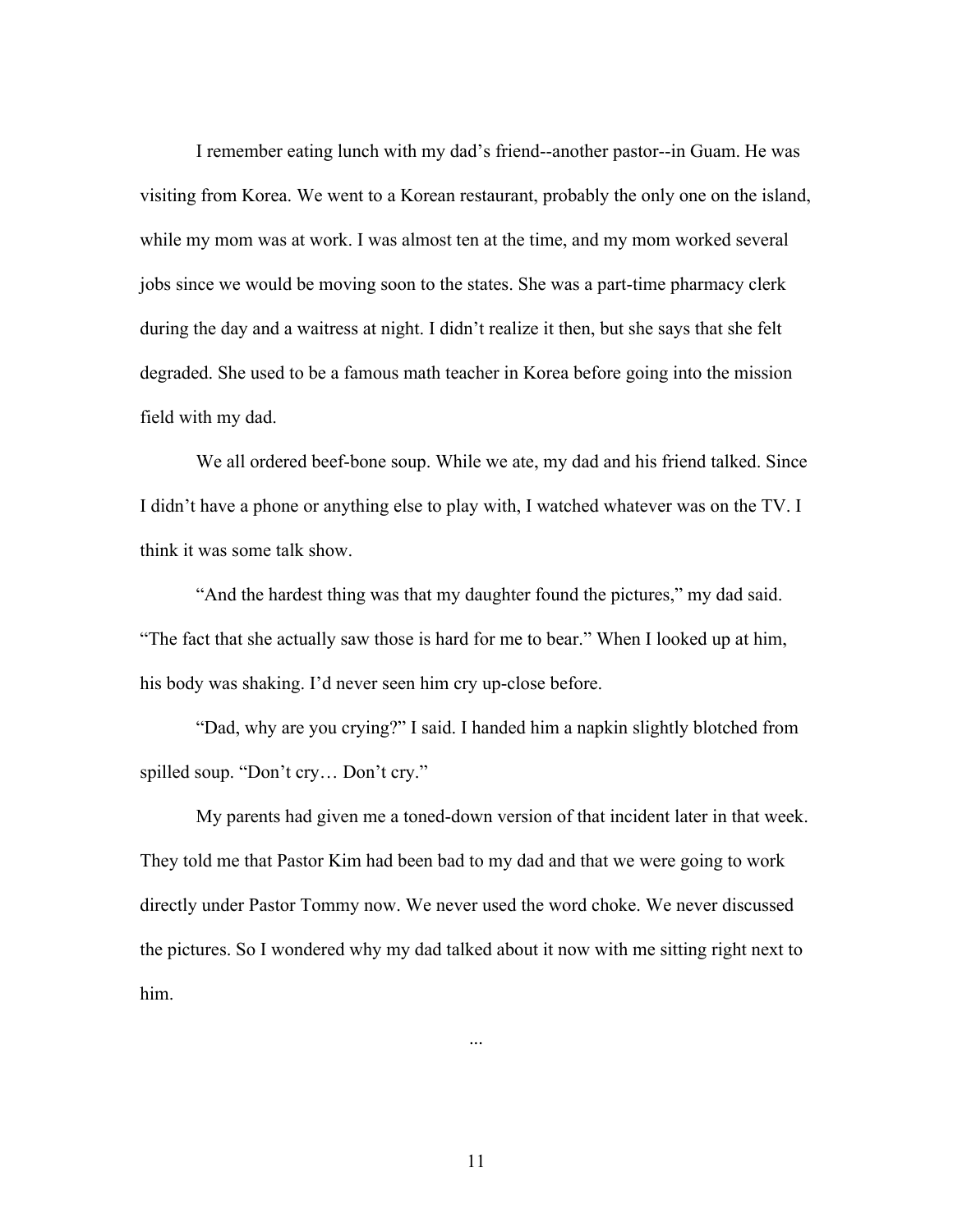After that day, I dreamed the same dream. I stood outside the front doors of the church—watching, still, silent. The building was dark inside, empty. Then two figures appeared out of the darkness and crashed into the wall. They ignored me. One man jammed a hand into the other man's throat, pushing him harder against the wall. The other man grabbed on to the wrist of the hand that held him. Their bodies stood trembling, but they did not move. There was anger in the first man's face, and the veins in his neck bulged. His lips curled inward like he was about to growl. Then he looked at me. His eyes—the ones filled with anger—bore into mine. And fear gripped me. The other man squirmed violently against the wall. And our panicked gazes met.

#### *Daddy.*

I woke up clutching at my neck, but there was nothing there. The dream felt so real, though, that I sometimes question whether I had really seen it for myself or if I'd imagined it with the pieces of information that I've glued together.

Maybe it's like that scene when I was nine that I can't label as either a dream or a memory. I really thought it was a dream until I turned seventeen. Then I wasn't so sure anymore.

...

"I'm done with your father," my mom said. I was in my room, doing homework, when she slammed my door open. Her hair was disheveled, and her glasses hung crooked from her left ear. Her entire body shook as she glared at me. "I didn't tell you before because I thought it would hurt you, but you're old enough now." With her shirt, she wiped her glasses, which were still foggy from all her tears. Then she stretched out her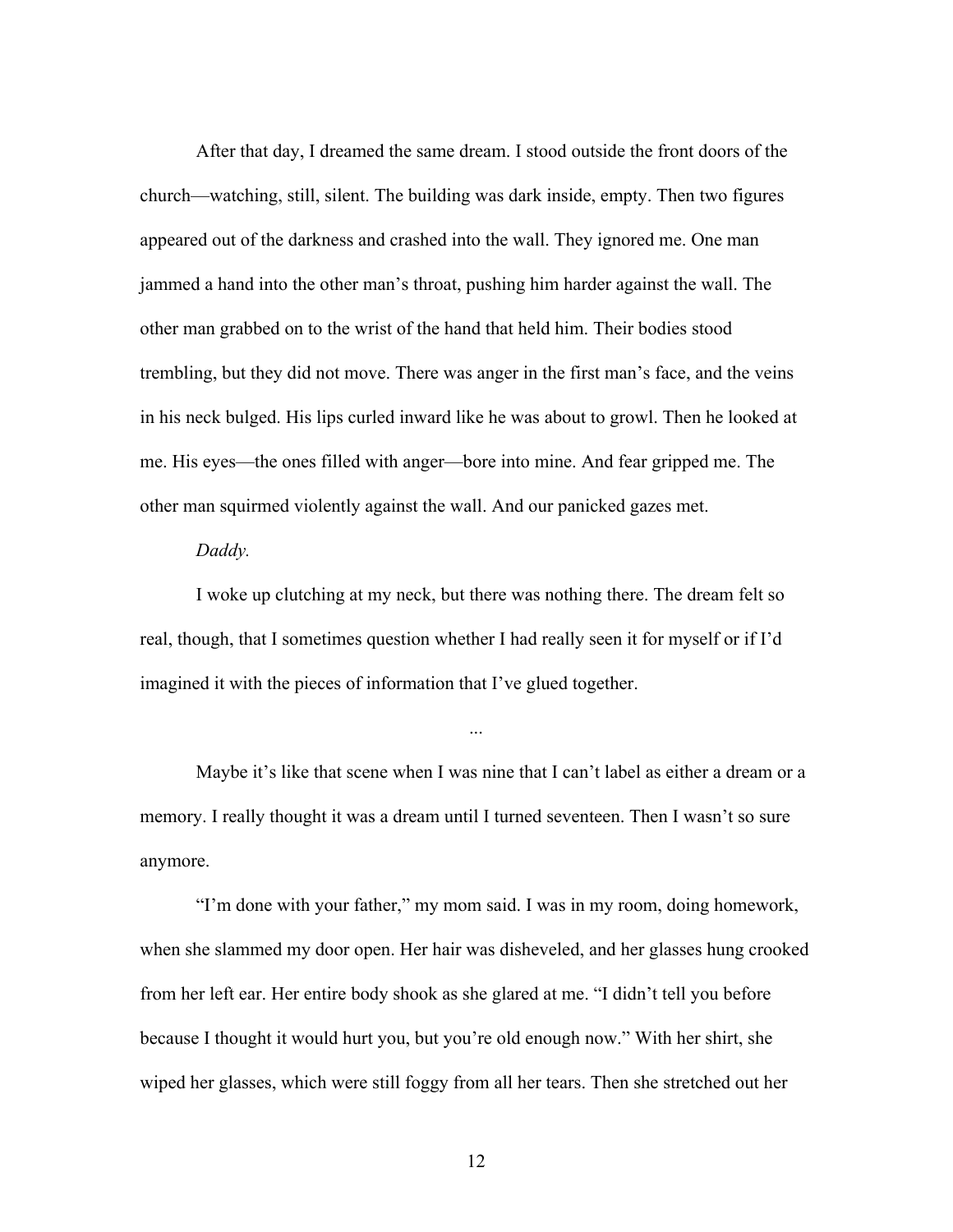neck and pointed at a large purplish blotch on her right jawline. "Your father hit me. He's been hitting me from Guam until now."

I couldn't respond. I started remembering all the odd little scenes that could've been hints.

"We were talking about how he needed to focus on his vision for the church. I told him he needs to fix that gruff demeanor of his. Then he punched my arm," she said. She pointed at her right arm. There was another bruise there. "He told me I 'deserved' it for acting proud. And then I told him, 'That's right. This is the real you. This is the kind of person you are. You're small. That's why God won't achieve anything through you. I don't need your letters of apology or promises anymore. What's the point if you don't even mean it? Go ahead. Hit me. Hit me again. You think that just because I forgave you until now that I'm weak and mute? I'll tell everyone this time. You won't be able to hold up your head in front of your own family from now on.'"

Had that memory with the shadows been the first time? Had I, by chance, witnessed my mom scolding my dad after he had first hit her?

"Then he told me to shut up and hit me in the jaw," she said. "So I clung to his shirt and ripped it off him, and now he's outside in the parking lot. Don't you dare let him in. That's the kind of man your father is. All these years, ever since that incident with that pastor in Guam, he's been depressed and hitting me. He's weak and takes out his sense of inferiority on people weaker than himself. Well, now he's going to fear me and my mouth too."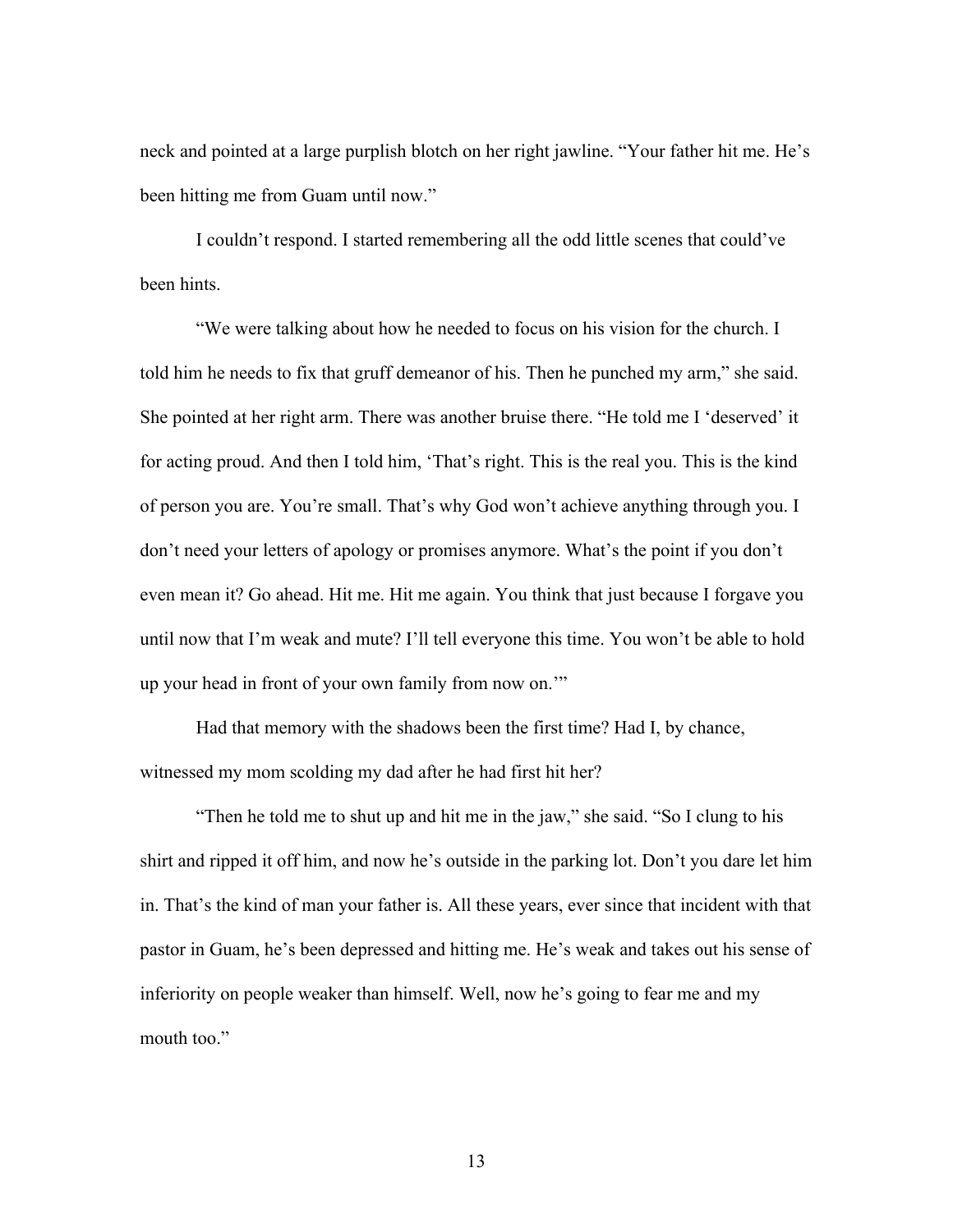As she told me all this, I vaguely remembered her voice on the night before my tenth birthday.

"Did you hit her too?" she had asked my dad. But I don't even remember that night clearly either. There are only bits and pieces. It never happened again, which is why I wonder if that had just been a dream too.

I thought of the man in my nightmares--the one with the panicked look. I saw his face change from my dad to my mom to me. And I couldn't differentiate my memories from my dreams anymore. They were all just blurred moments of my past.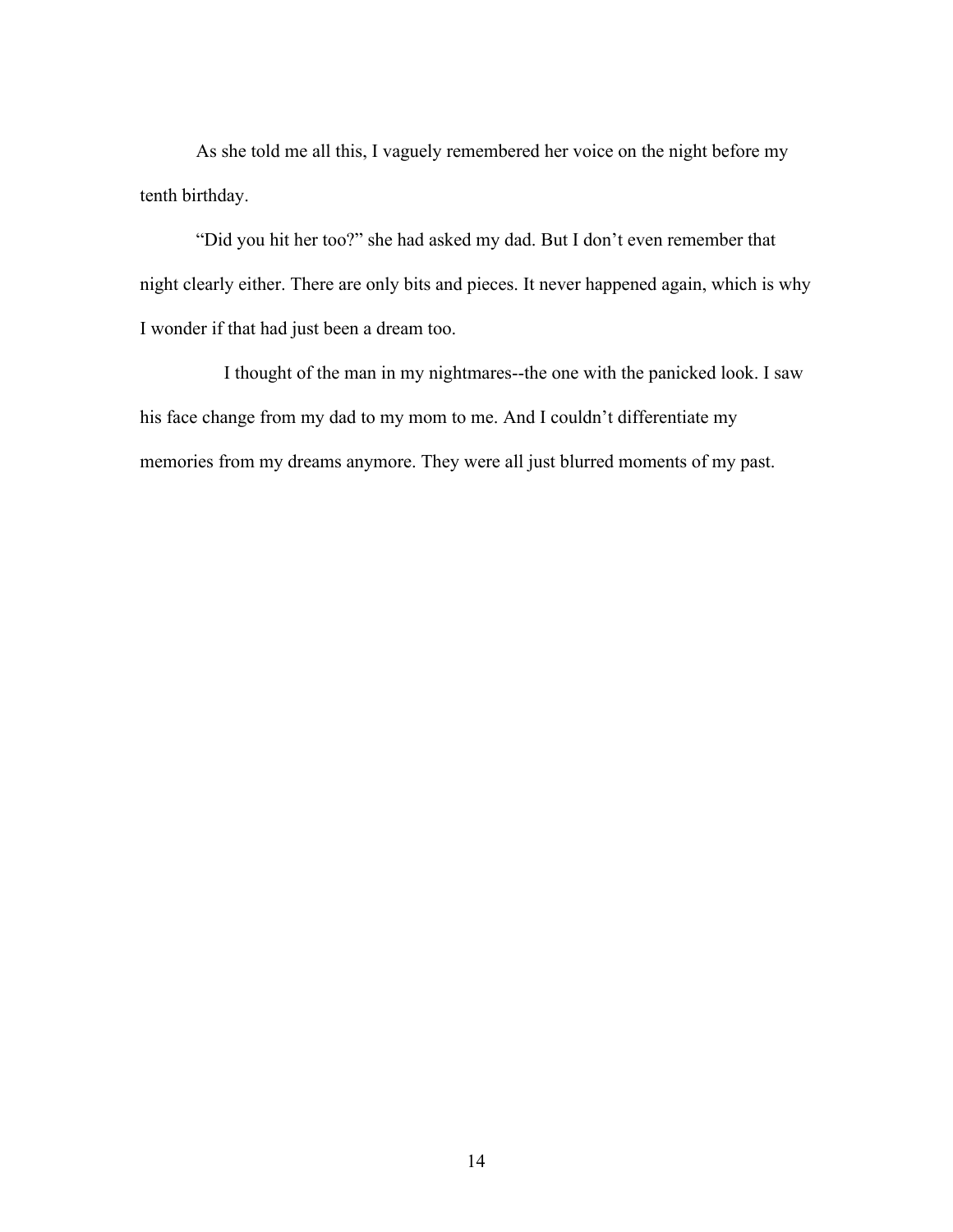#### IMMIGRANT CHURCHES

"Go take pictures outside," my dad said when I entered his office on Sunday morning. "Deacon Song is blocking the entrance to the parking lot with his car and telling our members to leave."

Mooseok Oppa, who was also in the office, shook his head and groaned. "Do they really have to go that far?" he said. When I first met him, he was a student pilot at Embry Riddle Aeronautical University. I was an eighth grader. Later, during my high school years, he had even driven me to school.

"I'll go through the side door," I said and left.

Deacon Song and his wife were standing next to their blue Honda Civic, which was parked right at the entrance to the parking lot. I stood at the other end of it, watching. Mr. Song was a petite 4'10'' man in his fifties, and Mrs. Song was maybe one inch taller and at least fifty lbs heavier. They used to be nice. Mr. Song even brought candies for my baby brother in the past. Now, they were stopping a car that belonged to an Embry Riddle student. They said, "Don't come to this church!" and shooed the car away. But the students simply parked their car on the street and walked toward the church entrance. I saw Mr. Song grab the male students' wrists. When that didn't work, he pushed them backwards. They did not respond but continued walking forward. As they left, Mrs. Song yelled after them while Mr. Song shook his head. Then they saw me.

We had a staring contest. I knew what they thought of me--an insolent little brat who dares to hold her chin up in front of her elders. Keeping my eyes on them, I grabbed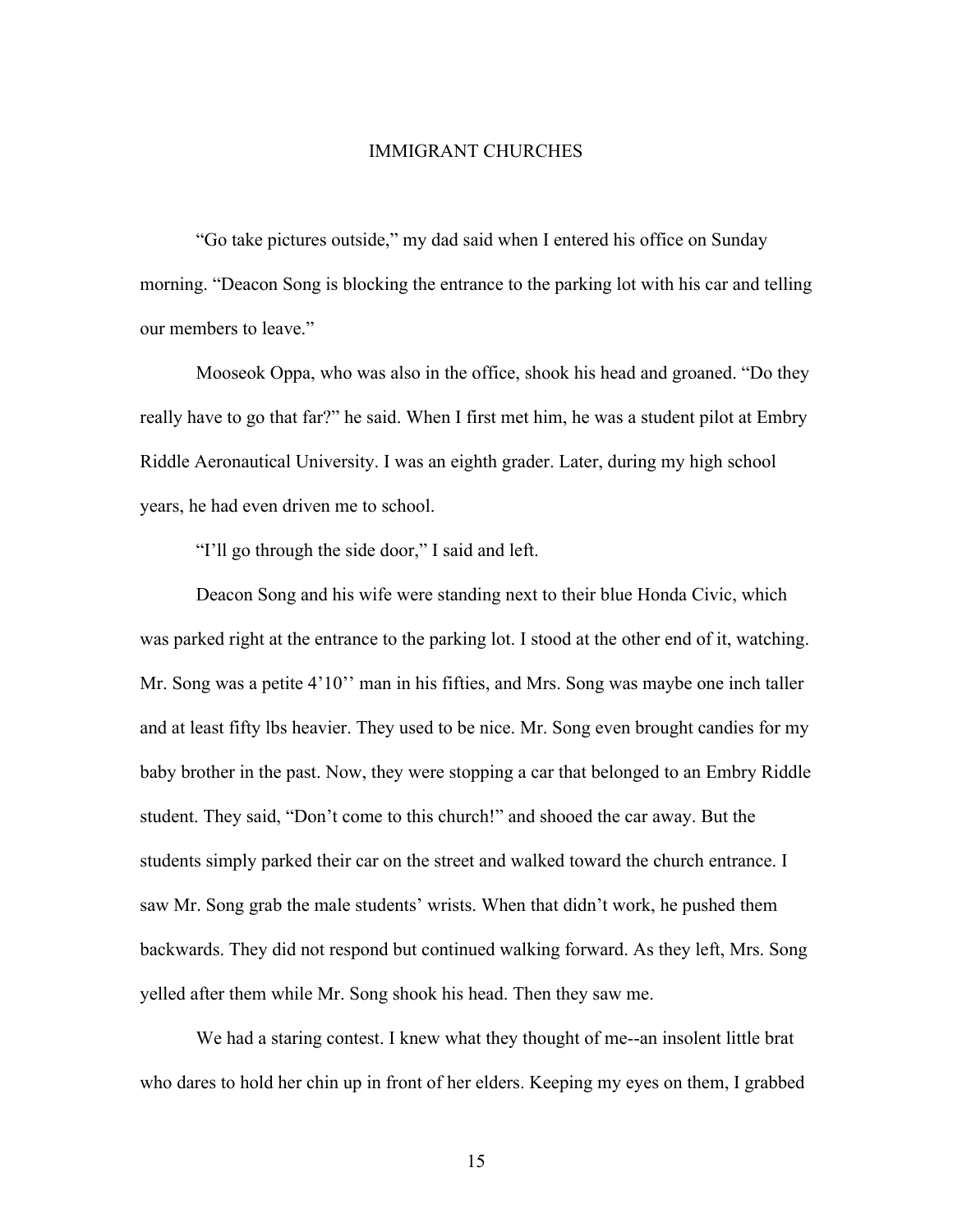my phone and snapped pictures of them blocking the parking lot. Mr. Song said, "Oh, you're going to be like that now? Well, two can play that game!" He then took pictures of me standing on the church balcony.

They were part of the opposing group.

About half a year ago, Deacon Im and her husband followed my father to his office after early morning prayer. Mr. Im rarely came to church, and his wife started regularly attending early morning prayers only after being diagnosed with breast cancer. But that day, they both came and asked my dad for a meeting.

I don't know exactly what happened that morning, but I remember waking up to a man yelling and pounding on my father's door outside. I am a heavy sleeper--heavy as in I slept through a 7.2 earthquake in Guam and woke up on the floor the next morning--but this time, I jumped straight toward my windows like a puppy when strange sounds occur. Mr. Im was in the church parking lot, screaming curses at my dad's office door. Then my dad came out. Mr. Im quickly grabbed him by the collar and said, "Are you disrespecting my wife?"

My dad said, "Let go of me and talk. She simply has been out for too long to participate in the official meetings right away."

Then Mooseok Oppa appeared. He was a regular attendee of early morning prayers. Seeing him, Deacon Im said, "Honey, that's enough for today. People are watching." Dragged by his wife, Mr. Im climbed into his car but continued to hurl insults at my father. Then they left.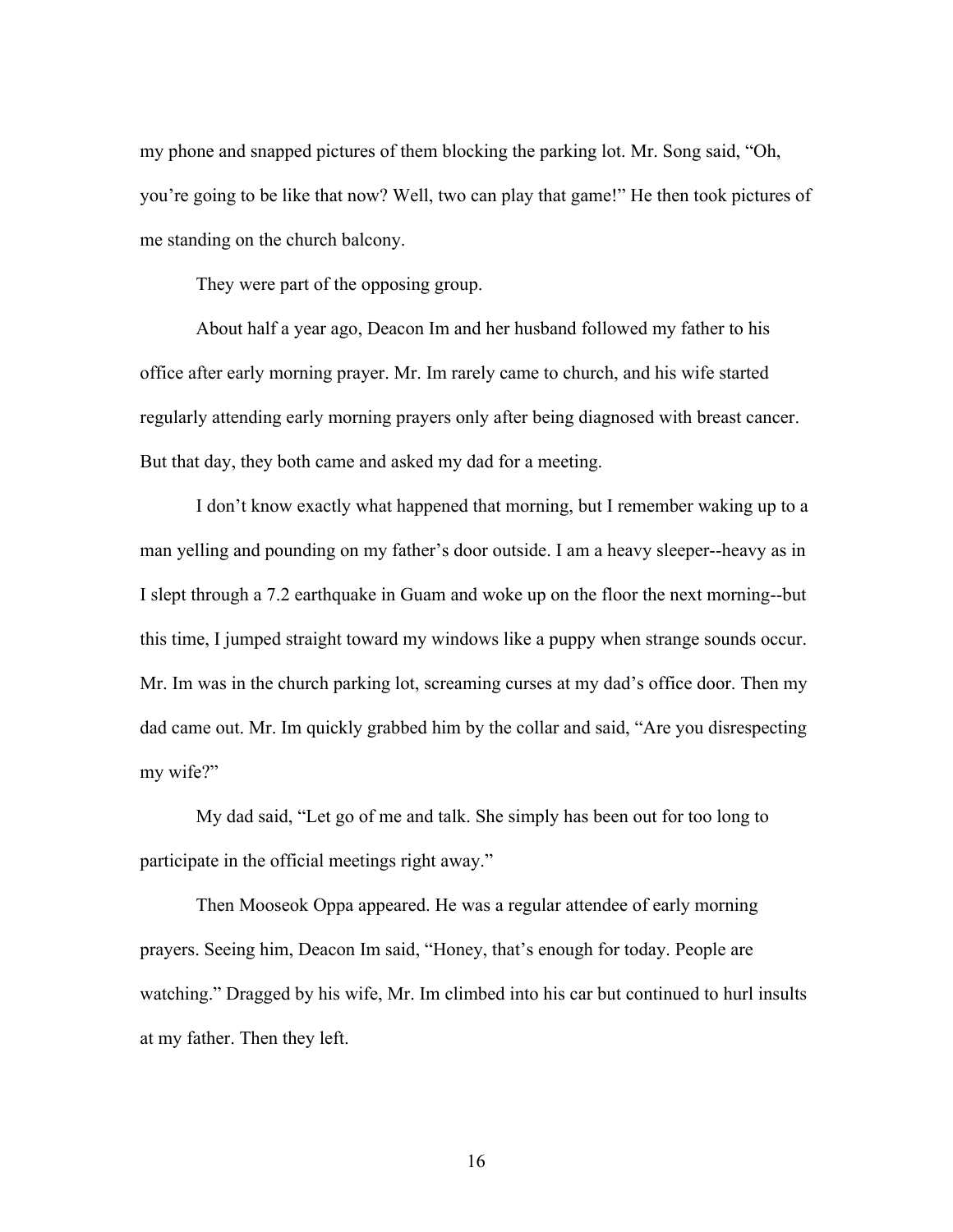My mother had also been awake and watching through the kitchen window. So she called my dad and Mooseok Oppa into the house. I sat in the breakfast room with them.

"What happened?" said my mom.

"Pastor, this is insane!" said Mooseok Oppa. "How could they treat you like this? We must tell the other deacons. We can't just ignore this."

"No," my dad said. "You can't get yourself involved in this, Mooseok. You'll get hurt."

Mooseok Oppa slammed his fists on the table and stood. "But I recorded everything! We have proof!" he said.

We all stared at him in silence until my dad said, "Re..record?"

"Yes, when I was done praying and was about to leave, I heard raised voices in your office. So I stood outside your door and slid my phone under with the voice recorder on. It's all here," he said as he took his phone out.

He really had recorded everything and with perfect audio quality too. In the recording, the Ims and my father discussed Deacon Im's absence from church because of her chemo treatments. According to the established bylaws, one could not take part in and vote in official church meetings unless a certain attendance criteria had been met. And such a meeting had taken place on the previous Sunday to which Deacon Im had tried to force her way into. Upset that his wife had been rejected from a meeting, Mr. Im had come to argue for her status as an active deacon. But when my dad explained the proper procedures, Mr. Im said, "You bastard!" and quickly lost his temper. This escalation of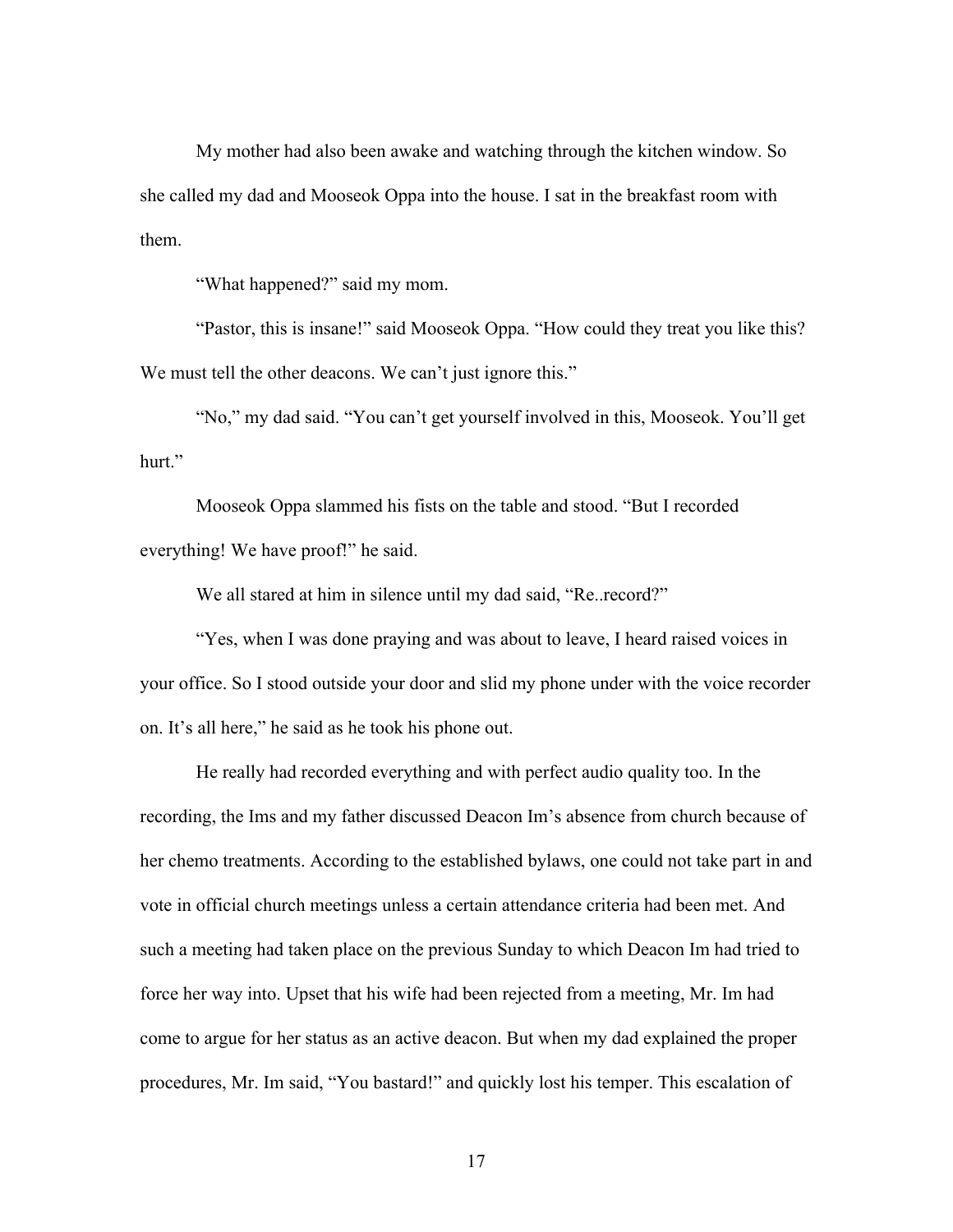events made little sense to me, and I wondered whether he had anger management problems.

"Well," my dad said. "You young people sure are different. To think of recording this in that moment…" He chuckled then said, "Regardless, I don't want you getting involved. Keep the file just in case, but don't say anything about it until we figure out what the best solution would be."

Mooseok Oppa agreed but kept his scowl and sighed all throughout breakfast.

On the following Sunday, I saw Mooseok Oppa secretly tap on the shoulders of each deacon. He motioned them to gather in the meeting room. I followed them up the stairs, pretending to have left my purse in the sanctuary. When the meeting door shut, I hid behind the adjacent hallway door.

Mooseok Oppa played the recording. "Shouldn't something be done?" he said.

After a minute of silence, Mr. Song said, "Who do you think you are to record something like this? You young people, don't you have any fear? You should be sued for this!" Then several other deacons quickly expressed their disapproval as well. The room grew louder.

As the situation became worse, Dr. Joo left the room to grab my father. "Pastor, you must come immediately," she said as she hurried him into the room. Dr. Joo, a second-generation Korean-American, was a family doctor who had married a neurosurgeon of mixed black, white, and Chinese ethnicity. They attended church with their three children, and Dr. Joo served as the church secretary and translator. She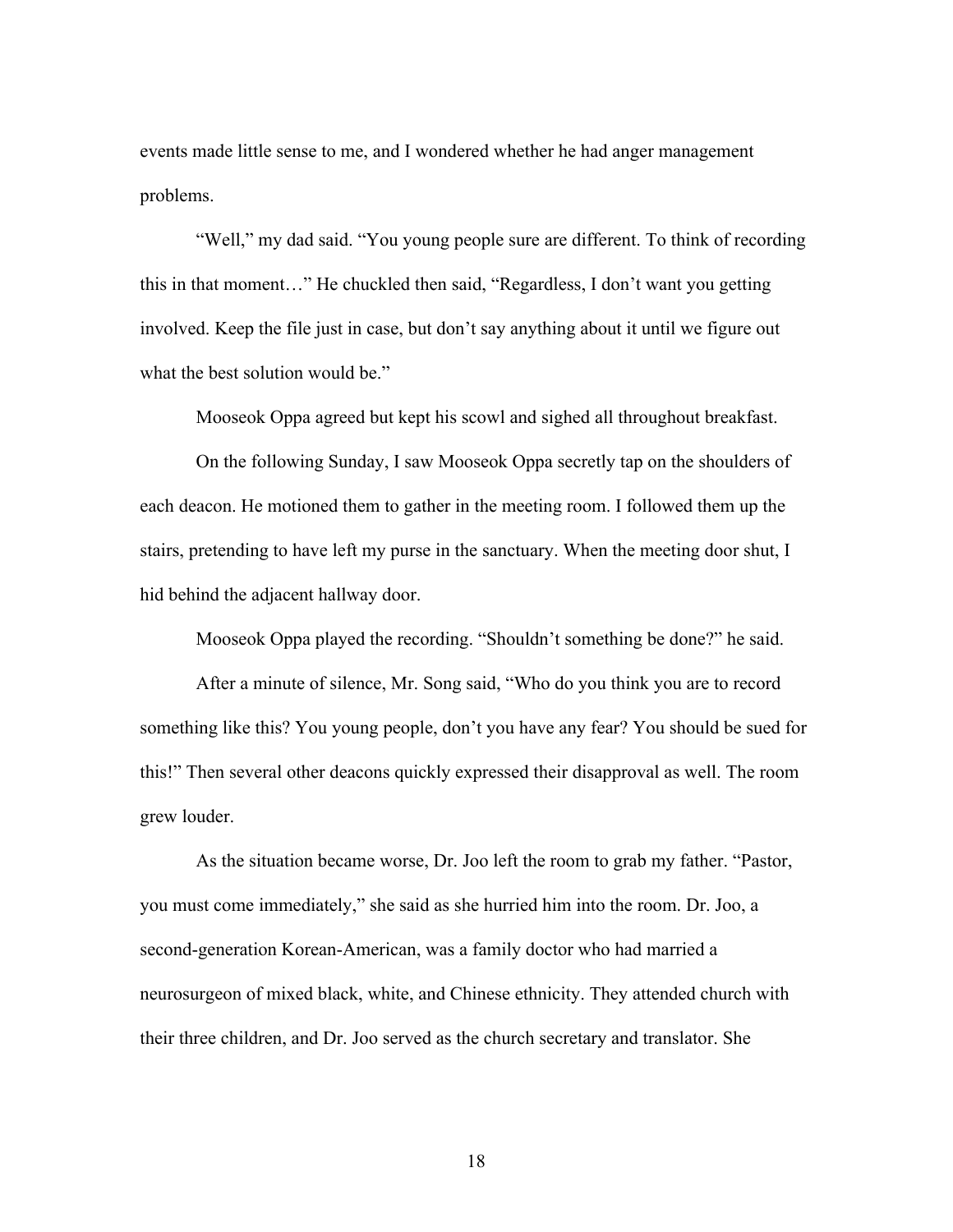explained the situation to my dad as they ran to the room. But by the time my father had arrived, half the deacons had turned on Mooseok Oppa.

Mooseok Oppa slammed the table and said, "How could you all be like this?"

But my dad rushed into the room and said, "Calm down, Mooseok. This won't end well for you if you continue." Then he said to the other deacons, "He's young. Let's not act like this in front of him."

But several deacons threatened to sue for the illegal recording unless it was erased to which Mooseok Oppa said, "Go ahead, then. Sue me! You should all be ashamed of yourselves."

I held my phone to the crack where the door I hid behind hinged, recording everything. No one saw me. No one heard me. No one knew I was there.

My father and Dr. Joo urged the deacons to forgive Mooseok. It was his last semester. Suing would not affect them much, but it would damage his future.

Deacon Yoon then said, "Then have him kneel and apologize."

My dad and Mooseok Oppa must have exchanged some form of silent interaction because Mooseok Oppa finally said, "I'm sorry. I was just so mad that Pastor Hur was treated like that."

The door opened then, and Mooseok Oppa came out. The meeting continued without him. He stood across from me as he wiped his right cheek. Then our eyes met. He had seen me through the crack, backed up against the wall, tiptoeing to keep the door as close to the wall as possible.

"Ah, Hwi Eun ah…" he said and walked toward me.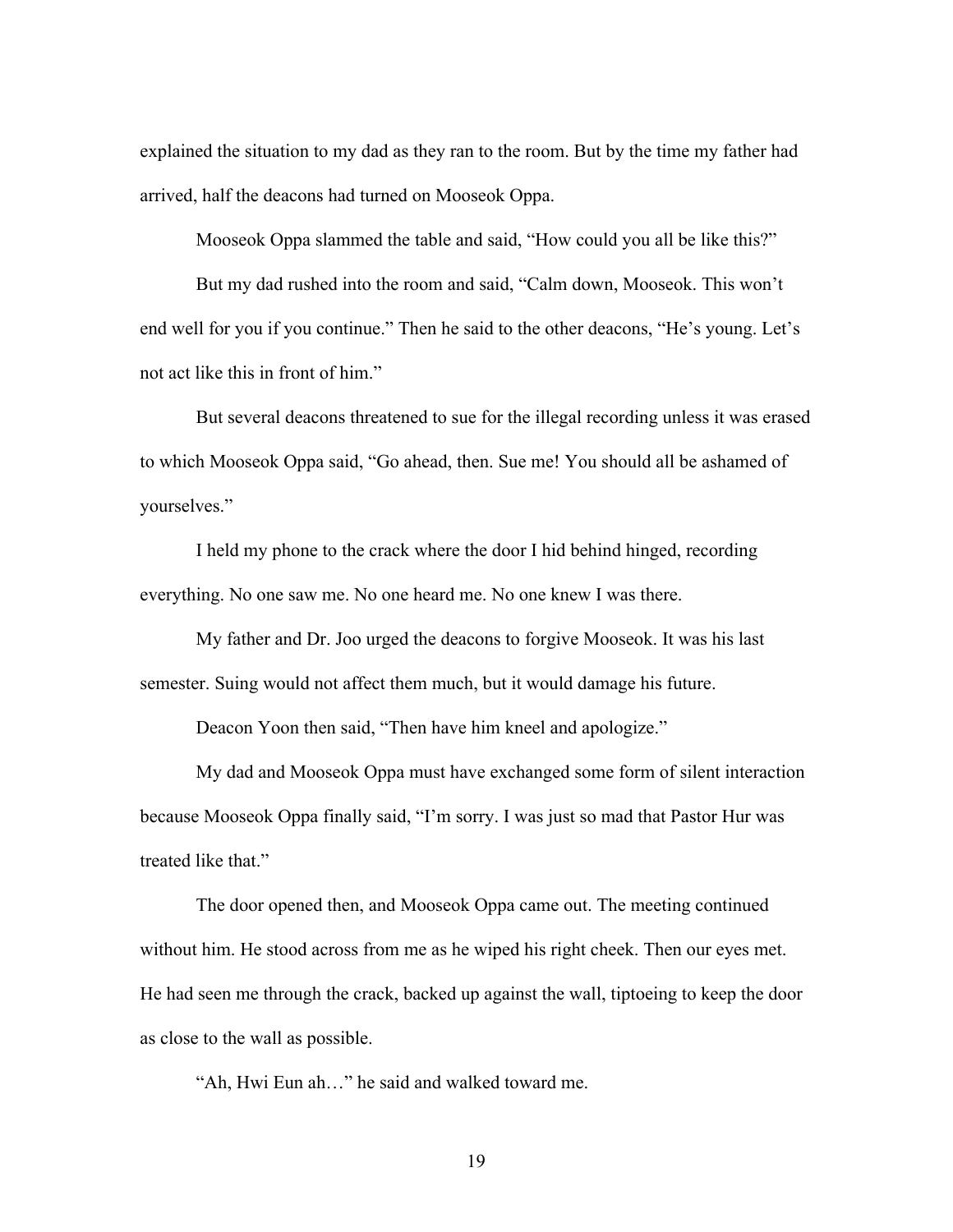I tried to smile but cried instead. He was like the older brother I'd never had. And now, we stood hugging in that hallway, unable to help my father in that other room.

"I'm so sorry," Mooseok Oppa said. His voice shook. "You've been here listening…I'm sorry… I…"

"It's not your fault," I said. "They would have found another reason other than you anyways. We've been here long enough."

My dad and I called it the five-year rule. At first, the pastor and the church enter a honeymoon stage during which each side attempts to make the relationship work. Then the problems begin. People grow tired, others get hurt, and ideas clash. After about five years, people start calling for a divorce when things fail to fit the idealistic vision that they'd constructed for the church.

It was our seventh year in Daytona, so what seemed a random disturbance to others failed to surprise me. In fact, it felt long due. Mooseok Oppa's recording had simply served as the necessary excuse to incite a war that had already been silently ensuing.

Half a year ago, the church changed its name from Daytona Korean Baptist Church to Daytona International Baptist Church to accommodate the growing number of non-Koreans who were regularly attending. We even added a translation option--Dr. Joo and I traded off as translators--for those who could not understand the Korean sermons, and English songs were added to the worship experience. At first, this shift was supported as many of the older church members--the Songs, Yoons, and Ims, in particular--had children who were more comfortable with English than Korean. Focusing on the growing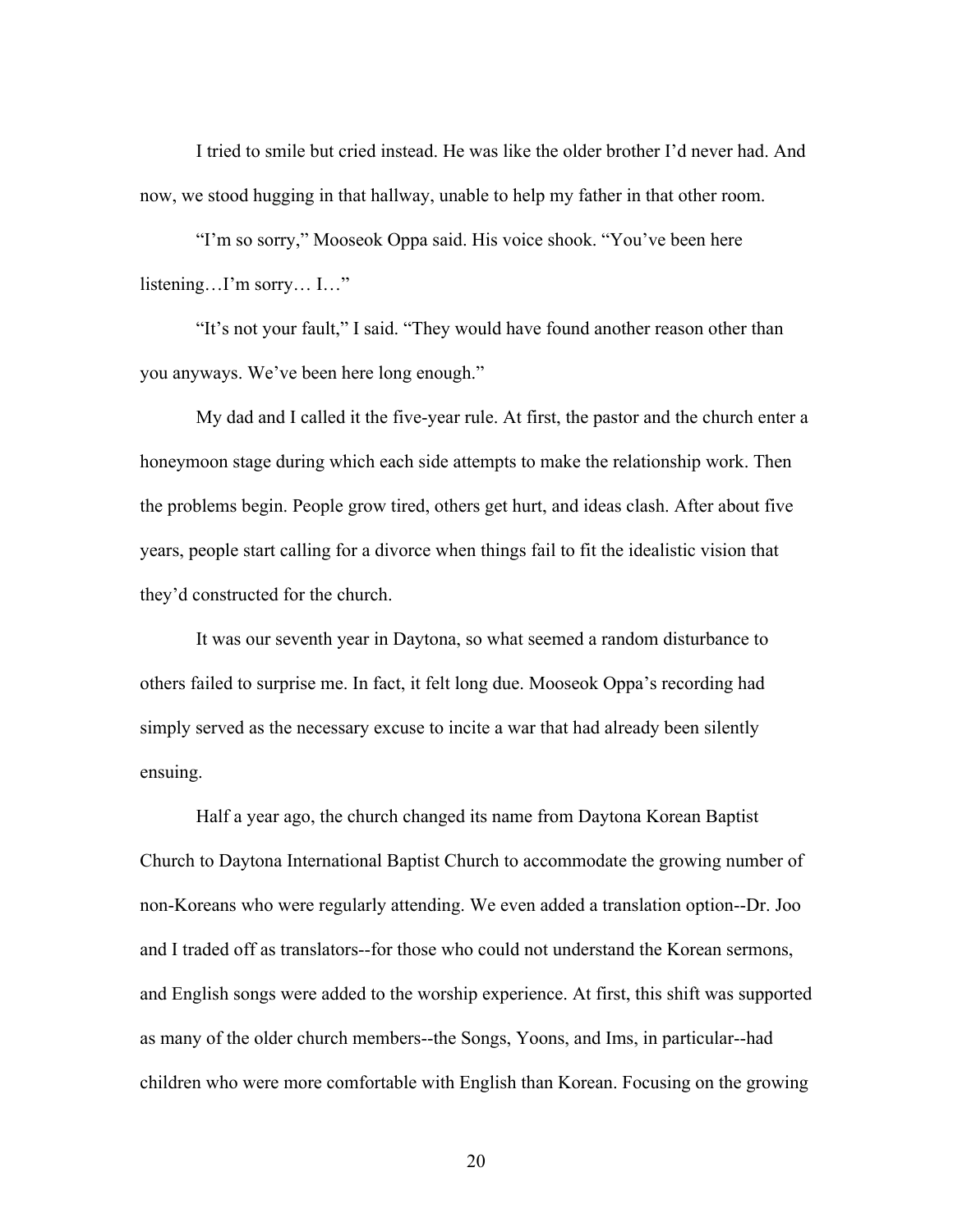young adult ministry was favorably viewed as their own children would benefit from them. However, after graduating high school, their children moved away. Yet the young adult ministry kept growing, and more English-speakers came. This had caused a growing discontent among the older Koreans.

Now, four months after that Sunday, Deacon Song and I stood facing off in the church parking lot. Inside the sanctuary, I knew there were more people who opposed us. According to my mother, everyone who was somewhat connected to the church--both the opposers and the supporters--had made it a point to attend church for their cause.

Around 10:50 a.m., one of the young adults called me back inside. "The pastor wants you back inside. Service is about to start, and more people are coming in," he said.

With a nod, I walked back into the sanctuary and put on my best smile. My mom had trained me to smile in any situation. Right after I entered, a swarm of people who opposed my dad also appeared.

Among them was a middle-aged woman who worked as a hairdresser, Mrs. Lee. She looked more Thai than Korean and spoke both Korean and English in a tacky accent. My mom had told me about her, how she had started attending again after this rebellion began. Before then, she had stopped coming, claiming that American churches fit her better. I deliberately approached her and said, "Oh my, it's been a while! Hello!"

In response, she scoffed and, putting a hand over her chest for dramatization, said, "Oh God, she's just like her mother! What a sly little fox, just look at her smile. Scary little bitch." And she walked away, grabbing her companions to her side and telling them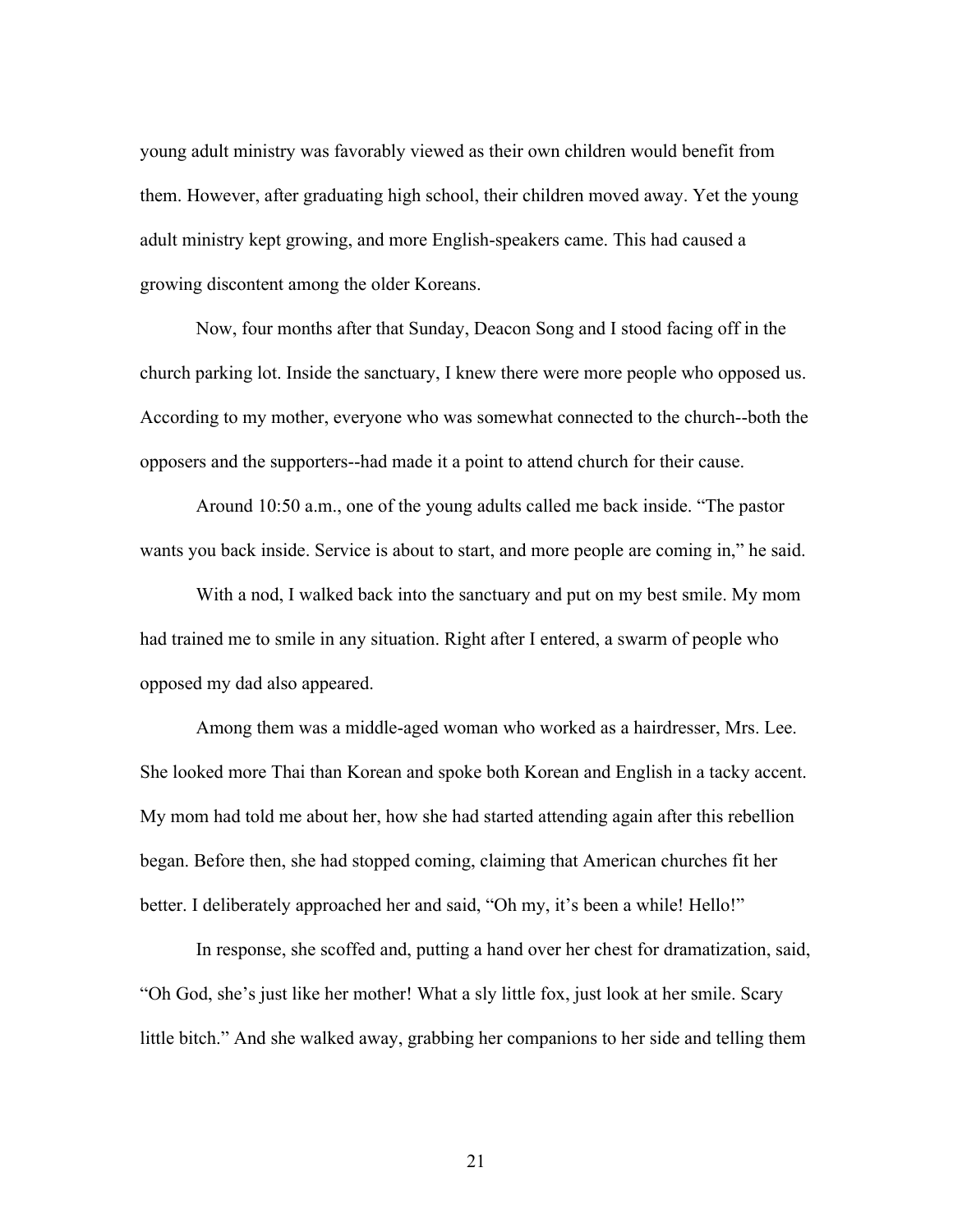how audacious I'd just been. When they each turned to look at me, I gave an even bigger smile.

Before this, I had hated how two-faced my mother could be. During my senior year in high school, we had fought, leading to a three-month period of complete silence. Though we lived under the same roof, we refused to exchange a single word. My dad suffered the most during this. Yet, when we were at church, my mom would talk to me as if nothing had happened. Then, right when service ended, her face would turn to stone again. I still hadn't learned to master my emotions to that extent, but I was proud now of having been likened to her.

At 10:55 a.m., almost everyone was seated. The middle pews were mostly filled with the opposing group, including the Songs, Yoons, Ims, and their acquaintances. Half of that group was somehow related to the Songs with Mrs. Song's older sister (who called herself the eldest deacon) as their leader. She was a lady in her late seventies with arthritis who walked around with a cane. She had married a white soldier in her early twenties and moved to America, inviting each and every one of her three siblings to immigrate after her. When this church battle broke out, those siblings all decided to appear with their local Korean acquaintances, who claimed that they had all been church members before my father had arrived; therefore, they should have the right to vote and take part in church matters.

The left and right pews were filled with younger crowds who supported my parents. These included Dr. Joo's family, Embry Riddle students and instructors, and other interracial families. The young adults served as members of the praise team, sound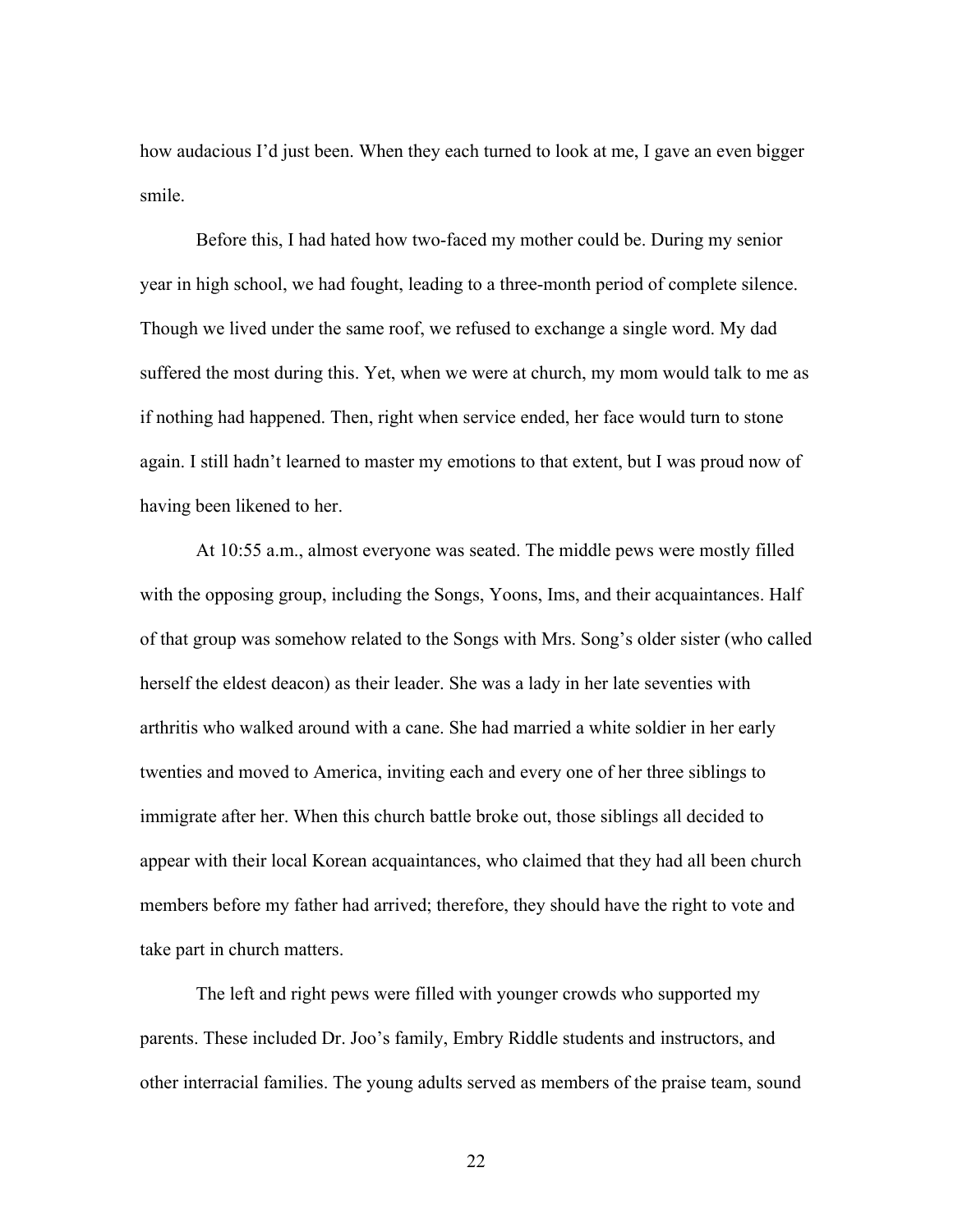crew, and children ministry while the older members served as secretaries and treasurers. Among them were also Dr. Green, a white pathologist, and Deacon Brian, a white marine veteran.

At 11:00 a.m., the praise team led everyone in worship. The praise team leader, Hana Unni, had also been attending since our family arrived. She was a young adult leader, a praise team leader, and a flight instructor (when we first met, she was still a student). Like her, the rest of the praise team were also students or instructors at Embry Riddle. Starting the service, she said, "Hello, everyone. It's so great that we can be here together to worship God today. I…"

Someone said in Korean, "Don't speak English!"

Another voice from the pews said, "This is a Korean church! No English here!"

Hana Unni said, "We say this every Sunday, but we are an international church, and we can worship God in both English and Korean."

Though the middle pew kept protesting, the worship carried on. They also interrupted Hana Unni during her prayer. Some yelled about what language to use while others started barking and growling in their prayers to God--probably asking Him to throw my dad out. By growling, I meant growling...like dogs. As Hana Unni finished praying, my father walked up to the pulpit, and the growls grew louder.

A supporting deacon stood and said, "Be reasonable! You all are going over the line." I could see my dad scowling, probably asking God why this was all happening. Even before the sermon had started, the opposing group was barking and hurling insults at him.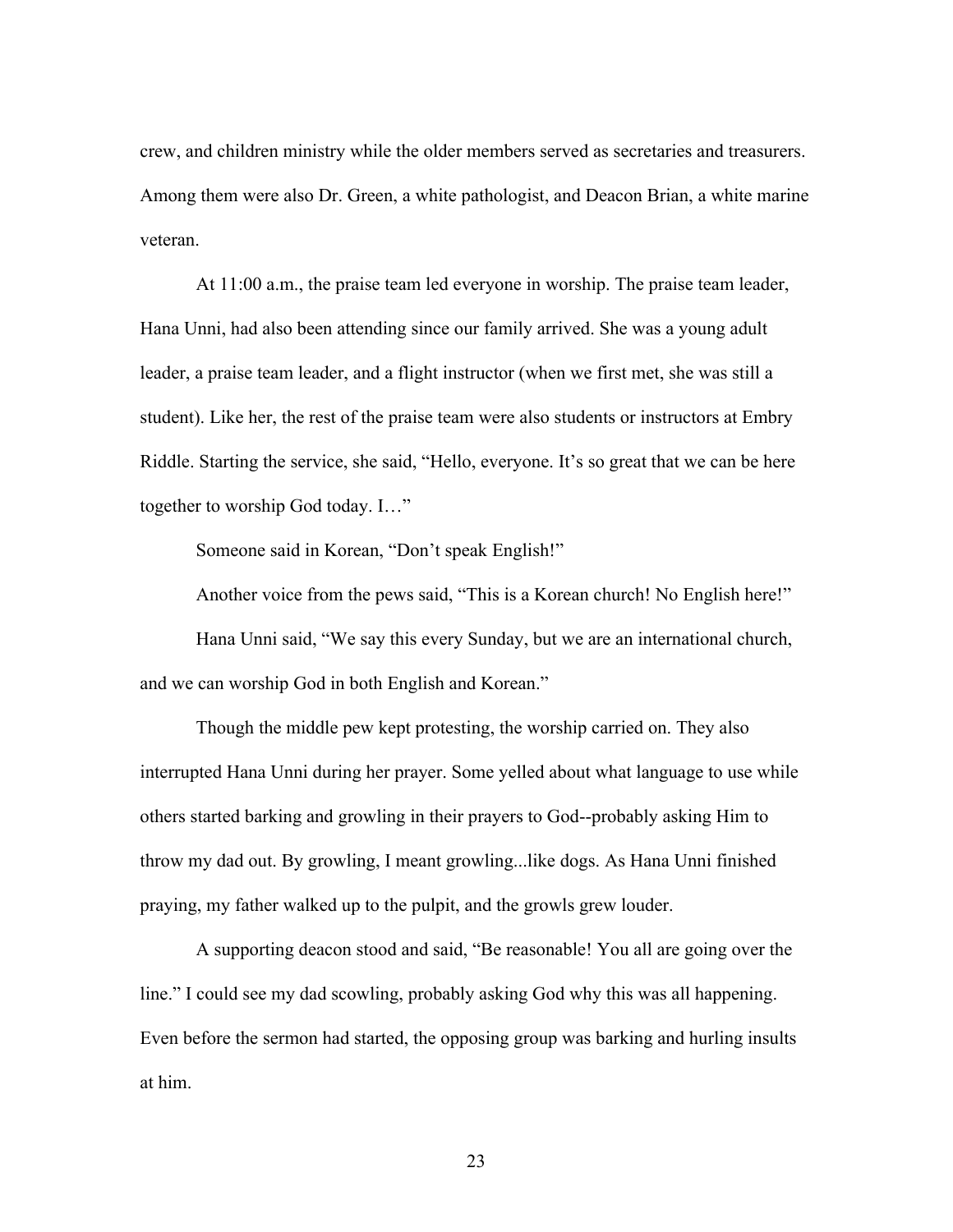After leaving for college, I purposely joined a large American church. From Guam to Atlanta to Daytona, I had grown tired of small immigrant churches. I remember a conversation I'd had with Dr. Joo before leaving for my semester abroad. As we discussed the incident with Mooseok Oppa and the deacons, she told me how she'd refused to attend a Korean church before having kids. It was only when she realized that her children needed to maintain their Korean heritage that she chose to join our church. Growing up as a second-generation immigrant, Dr. Joo was also more comfortable with English than Korean, and she had sought non-Korean church communities.

...

"People don't go to immigrant churches to worship God. They come for the community. They come because, outside, they're looked down upon. They own laundry mats, hair salons, beauty salons, and don't get the kind of recognition they want. So they come to the church to gain some kind of status and recognition as a deacon and to feel like they deserve some kind of respect. It's the result of a different kind of Napoleonic Complex. They don't come to serve. They come to be served," she said.

It was true. Some of the people sitting in this service had even declared themselves non-believers. Some had said they were raised Catholic. But they all came here because it was the only Korean community that they could find. The title of deacon was also something that was thrown around without actual proof of their validity and origin.

"They called this a Korean Community Center, not a church," I told Dr. Joo.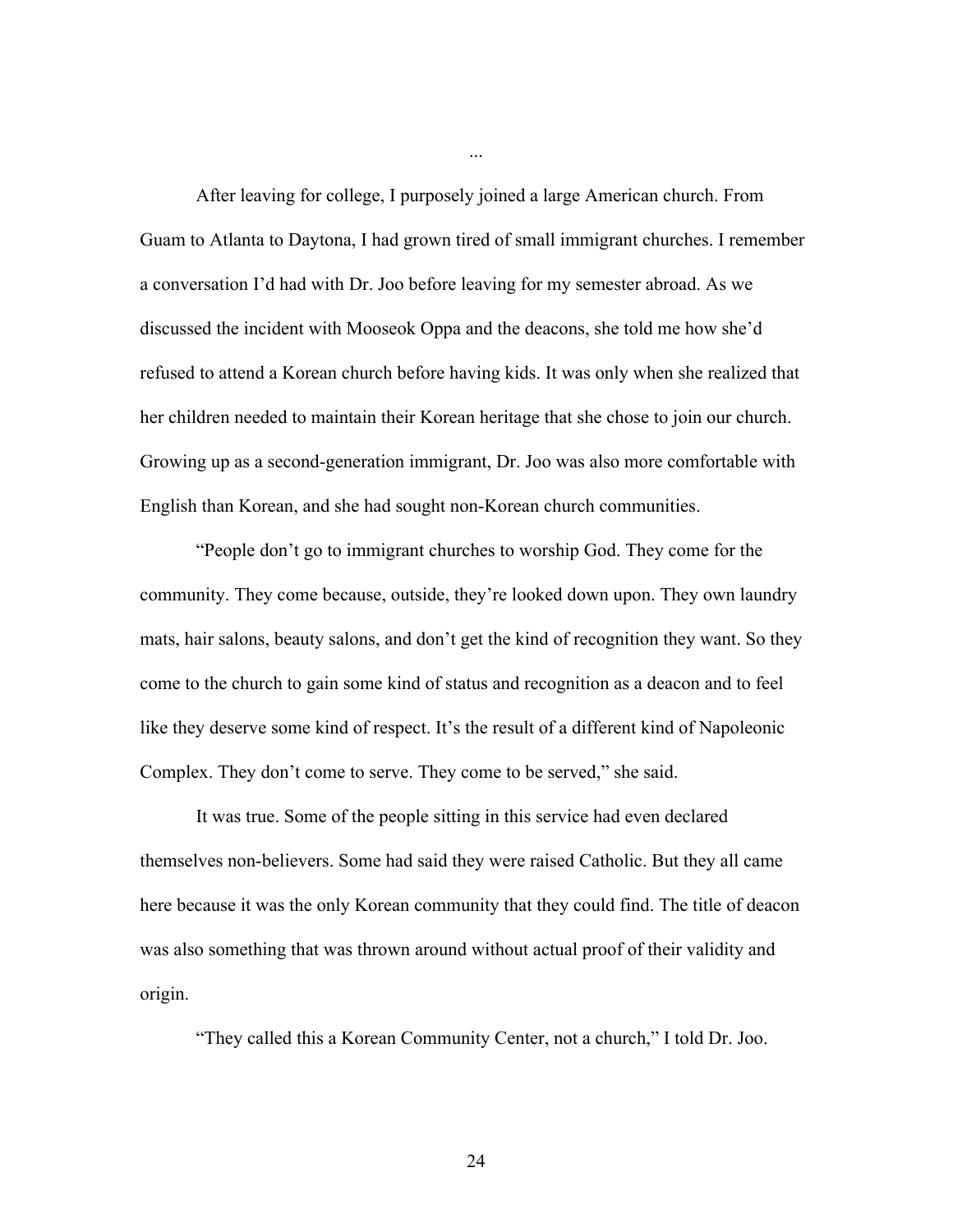"Well, that just goes to show how important this is for them. If they don't have this, then they really have nowhere to go, which is why they won't stop. But we can handle them. It's alright," she said.

...

As my dad began his sermon, one man marched up to the stage and tried to wrestle the microphone from my father's hand. He was the husband of the "eldest deacon's" youngest sister. Though he had never attended church before, I had seen him several times since he ran a tiny grocery store in town. "You're not our pastor! We brought our own..." he said, but Joshua Oppa turned off the mic from the back sound board. Joshua Oppa had served in the U.S. Army for five years and liked to wear his military pants everywhere. They were comfy, he claimed. He was a pastor's kid too.

The other adults from the opposing group got up and crowded around the sound board to try to turn the mic back on. "This is our church! You can't just turn it off like that! Those are our mics!" they said.

Yet the entire praise team, who had returned to that back corner after worship, stood and surrounded the sound board with their arms crossed while the adults tried to reach past them, shoving and pushing.

"I'll sue you! I'll sue all of you!" Deacon Yoon said. He owned a t-shirt store for tourists. His daughter had been close with the young adults and me. So he'd often bought dinner for us until his daughter moved to Savannah for school. He and his wife remained in contact with the former pastor of the church, who had been kicked out.

"Insolent brats! No respect at all for their elders..." Deacon Song said.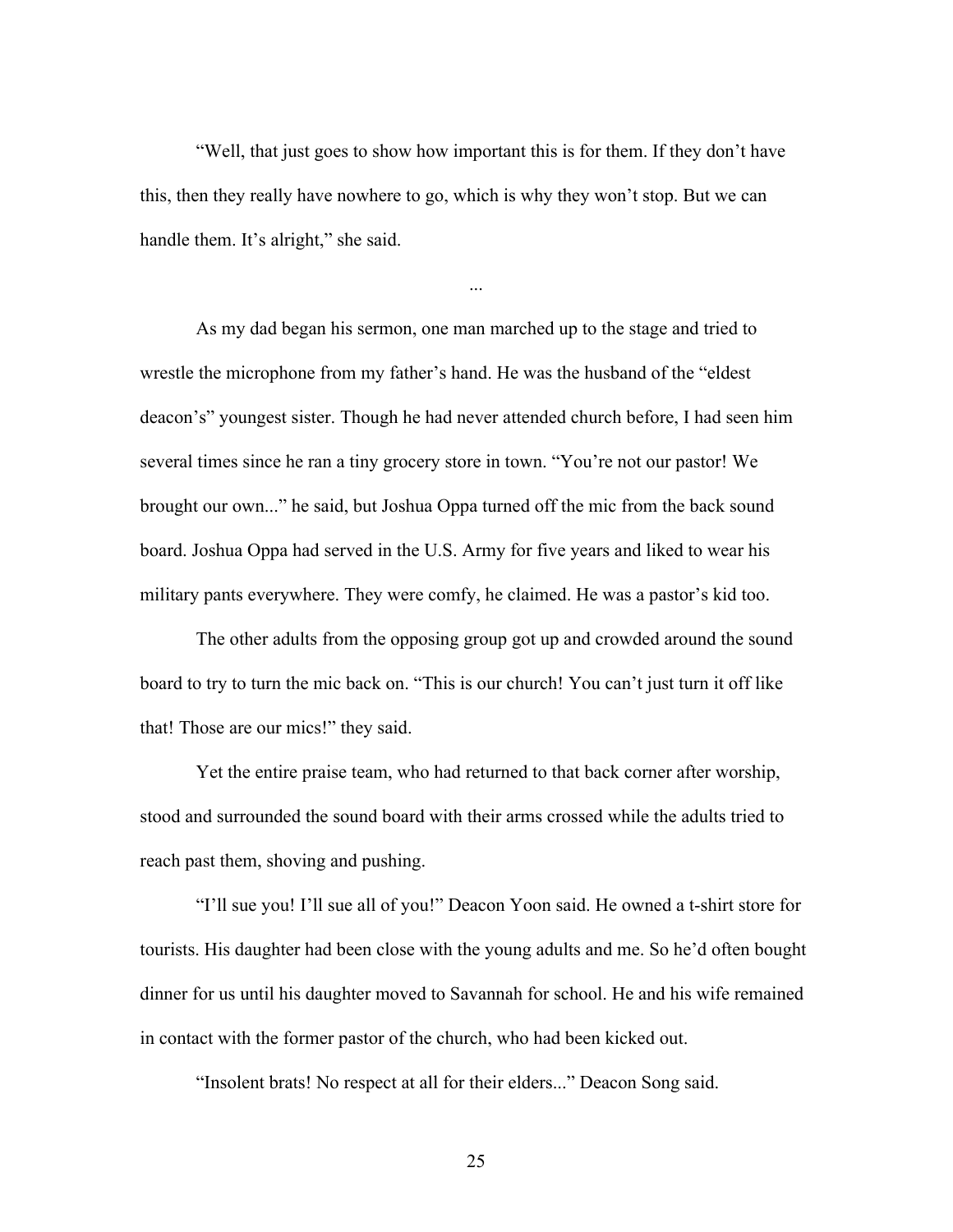By that time, Dr. Joo and Deacon Brian (the marine veteran) had regained the mic from the grocery store owner. Once things somewhat calmed, my dad tried to speak again and completed his sermon amidst the opposing group's barks, screams, and curses. Some of these Korean curse words, I had never heard. But several of the supporting deacons' jaws dropped upon their utterances.

Then a man walked in. I recognized him as Pastor Lee--the former pastor who remained friendly with the Yoons. I froze as he moved past me to a seat in the middle. It was customary manners for the current pastor to not return to a former church as to avoid creating a social divide in the church. Plus, he had left because of a romantic rumor with an older widow in the church. According to what Deacon Yoon had told us before this conflict arose, they used to all drink and karaoke together before we'd arrived. The last I'd heard of him, he was a divorcee and working as a freelance photographer, having renounced Christianity. Yet he was here, back in Daytona, in my father's church, being welcomed back by the people who had thrown him out. He looked unshaven and skinnier--broke and in need of a job.

During the final prayer, the self-proclaimed eldest deacon Song with arthritis speed-walked up to the podium without her cane and wrestled the mic from my dad's hand. "I bought this church in..." she said, but Joshua Oppa turned the mic off again.

Then the riot started. Everyone stood from their seats. Several members of the opposing group attacked the sound board while the praise team fended them off. People vehemently waved their fingers at each other while some of the opposing group shoved several of our members toward the sanctuary doors. Mrs. Song fell on her knees barking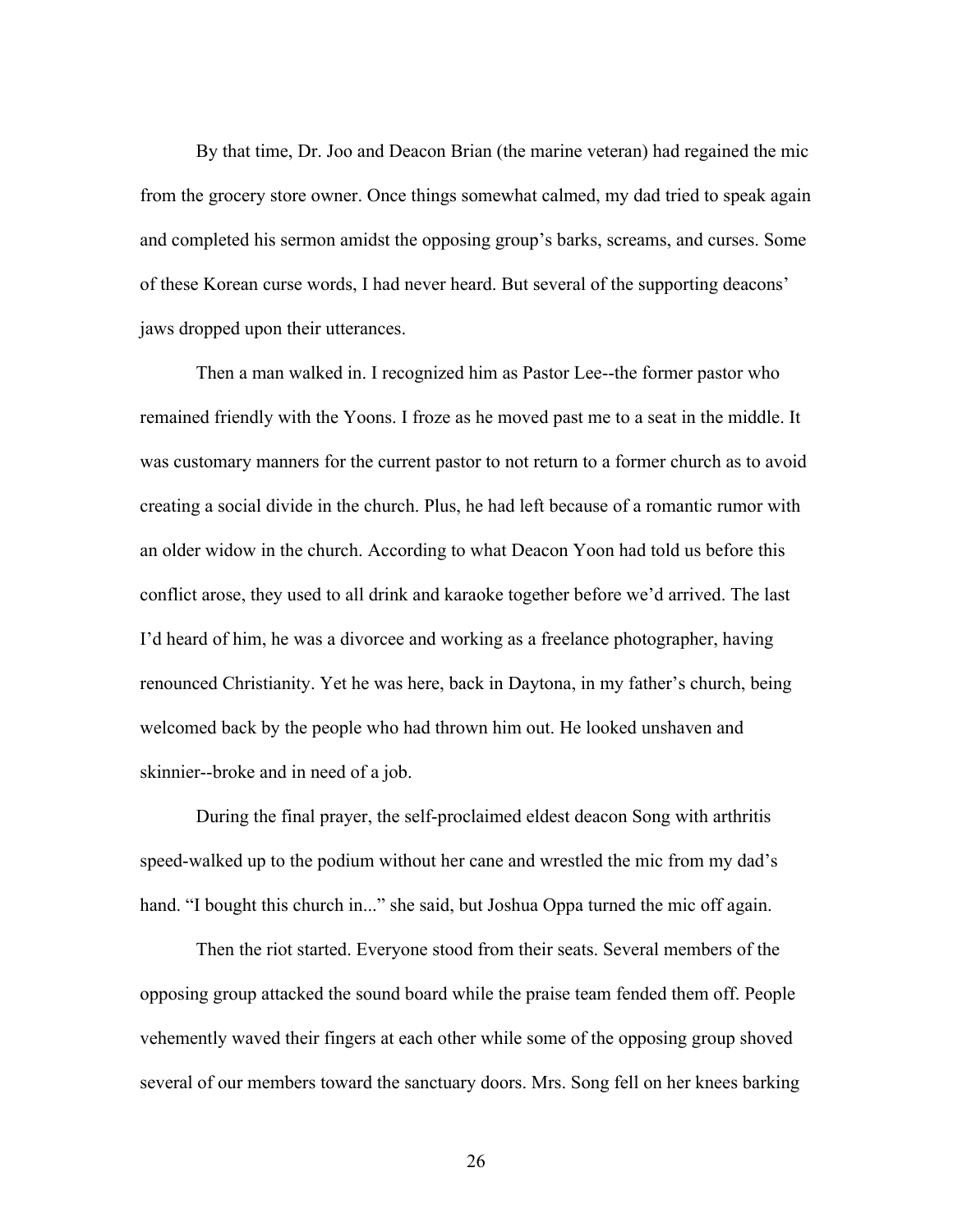and growling toward the cross that hung behind the podium. And the older deacons screamed at the young adults to leave, that this church didn't need young people who didn't pay any offering and just ate all their food.

Money and property was the opposing group's main concern. They claimed that my dad was trying to sell the church building and run off with the money. Though we had explained that no individual could actually do such a thing since the church buildings belong to the Southern Baptist Convention per bylaws, they would not believe it. Mr. Song even tried to go to the bank with official church documents to relocate all the church funds so that the church wouldn't have enough money to pay my father's salary. Of course, the bank had refused.

One of the opposing adults pointed at Deacon Brian and another white member and said, "You do not belong here! This is a Korean Community Center!"

"Now, see here," Deacon Brian said. "We all have a right to be in this church. There's no need to fight like this."

But some men said, "You shouldn't be here. This is our church. This is our problem, not yours."

"But I'm a deacon here!" said Deacon Brian.

While this encounter continued, my dad, Dr. Joo, and another supporting deacon wrestled with the eldest deacon Song for the mic.

A young adult, who had been watching the children, ran upstairs, but seeing the commotion, he turned around to head back down. I ran after him and said, "Oppa, call the police."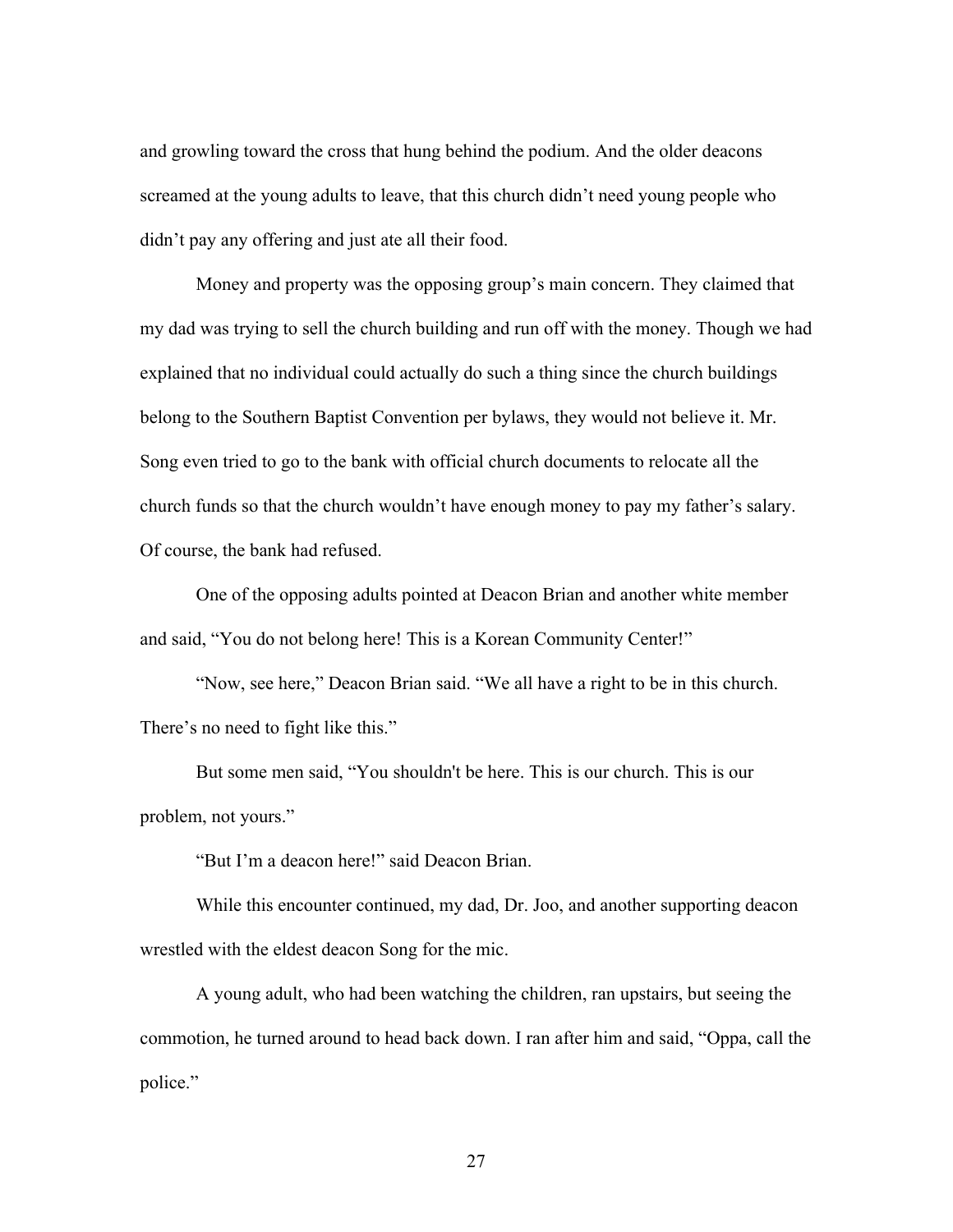"What, me?" he said. "Are you sure?"

"Yes, call the police. It's time to end this," I said.

"But what do I say?" he said. He did not handle stress well.

"Tell them that people are disrupting church operations and making it impossible to conduct service. Tell them that people are fighting," I said. "I need to stay inside and record things."

"Okay," he said as he took out his phone and repeated the words to himself. Before he left, I asked him to stay downstairs with the children afterwards. "Alright," he said then asked, "Hwi Eun ah, aren't you scared at all?" "Nah," I said, "I'm fine. This is nothing."

This was not the first time I had seen fights in the church. I remembered seeing police cars on Sundays during our time in Guam. I remembered realizing that another pastor had choked my dad. I remembered when my parents were scammed by a church member while applying for a U.S. green card. I remembered overhearing the youth pastor's wife badmouth my mother to another pastor's wife in Atlanta. And I remembered hiding behind doors with my recorder as Deacon Yoon and his wife appeared at our house with the rest of their gang to try to physically force my parents to give up their church keys.

When I went back into the sanctuary, my mom was kneeling near the back door in front of the older women.

She said, "Please just stop! Leave the young adults out of this."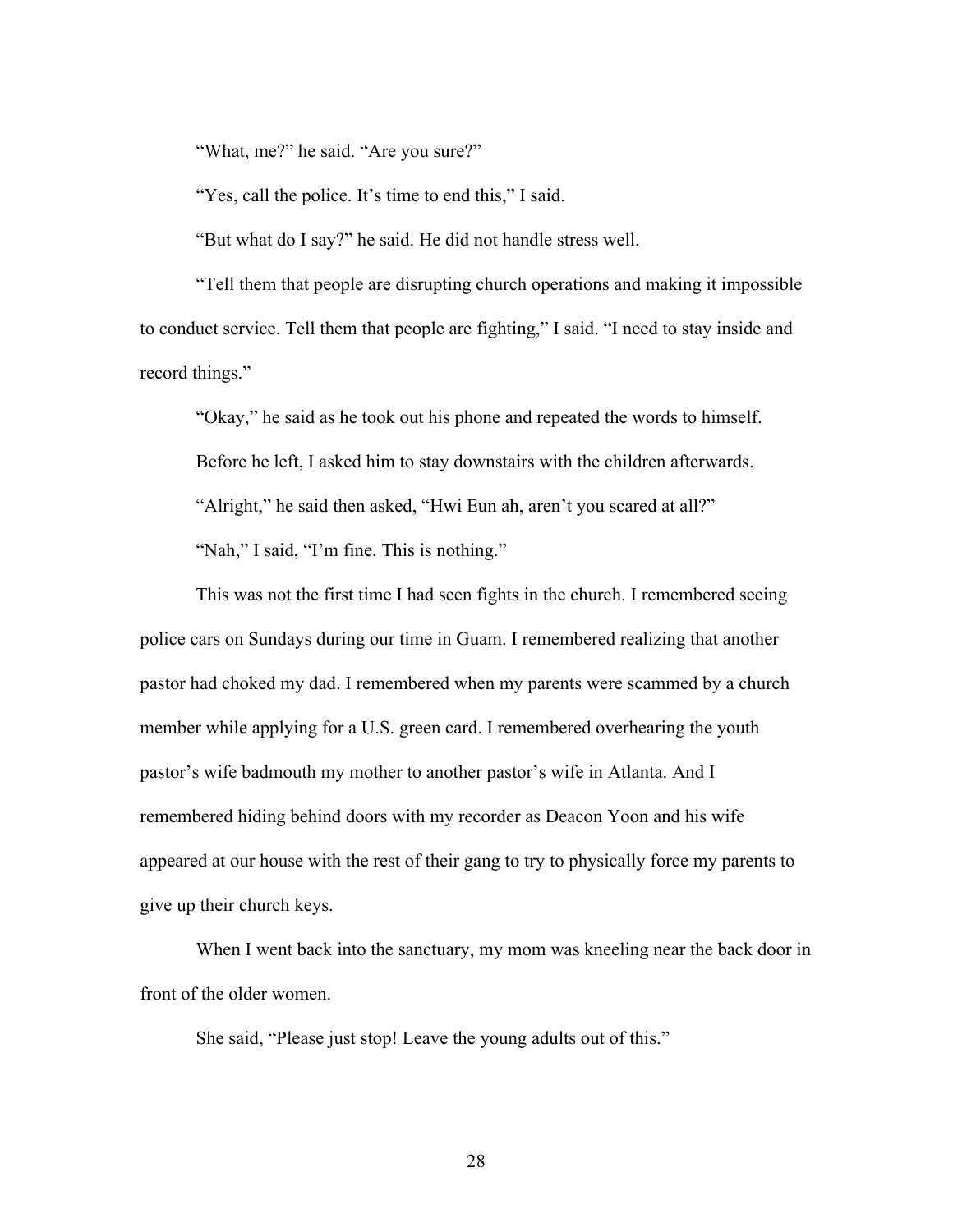But they continued to threaten to sue the young adults. Though the threat was meaningless, it did scare some students who were non-U.S. citizens and had F4 visas. Being sued would complicate their studies and legal status.

Mrs. Song and Mrs. Yoon told my mom to get up.

"Why are you on your knees? How do you think that makes us look?" Mrs. Yoon said. "You doing this won't change anything."

"What will the young adults think when they see you like this?" Mrs. Song said. "You're the worst of this lot! Absolutely brazen-faced."

I had witnessed my mom kneel before. According to her, people became flustered when she went down on her knees. I still hated seeing it, though. It hurt my pride.

Deacon Song appeared and told my mom to get up. But my mom grabbed onto his leg and said, "Please, just leave all of you!"

He screamed at her to let go and shook his leg, but she held on tightly.

So he punched her.

I froze, and my fists tightened. My mom held her cheek. I saw a few oppas run to her aid.

"Now, look here!" Mooseok Oppa said.

"Stay still, Mooseok," my mom said. Joshua Oppa helped her stand. "Don't touch him," she said. She did not want them to be liable.

Dr. Green, the pathologist who had been shaking his head the entire time, said, "You do realize this is battery! How could you lay your hands on a woman?" He was a white man in his seventies who insisted on opening every door for his wife. Though he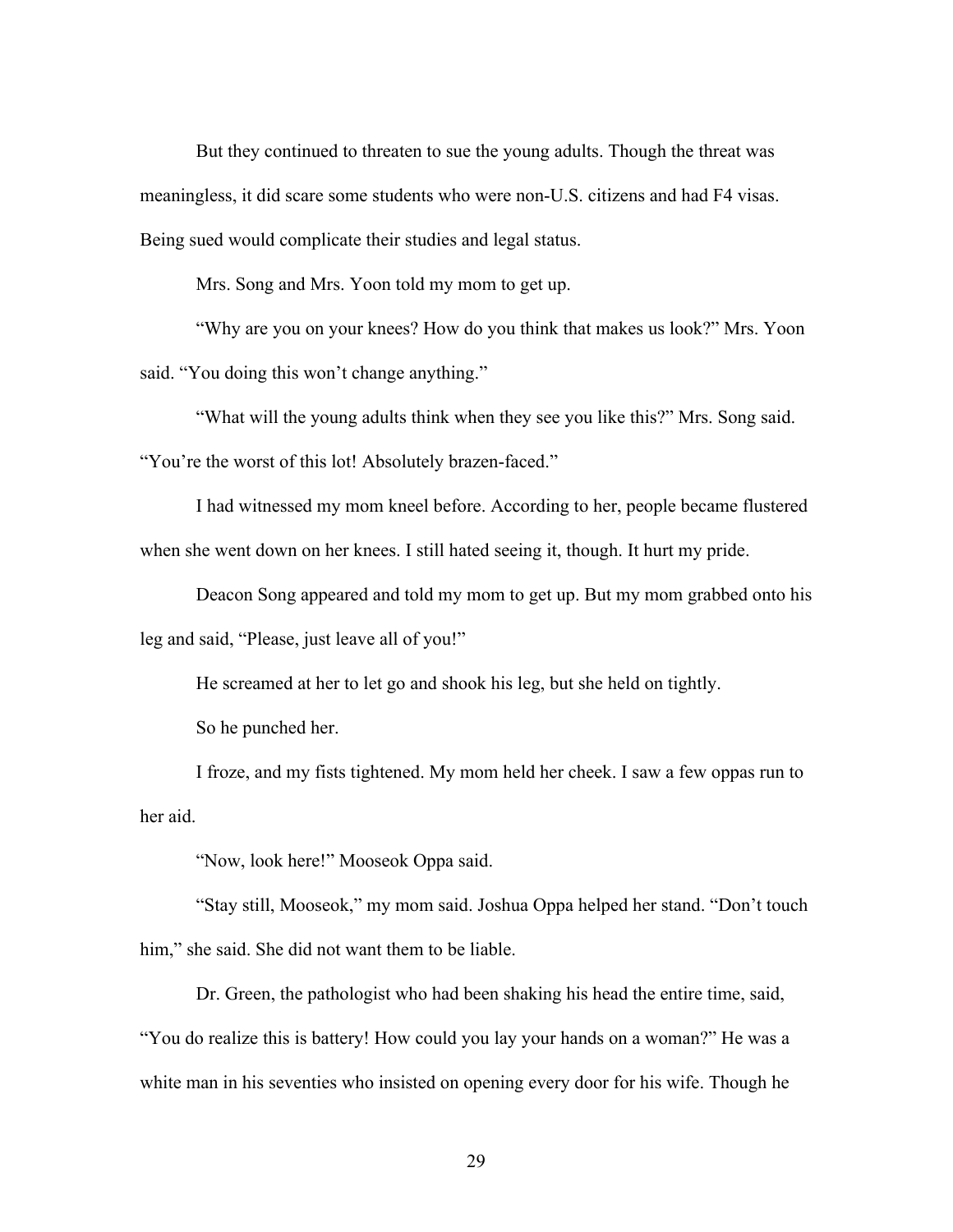had refused to fully involve himself in the disputes so far, this incident must have seemed unacceptable. I had never seen Dr. Green so furious.

"I didn't hit her!" Deacon Song said. "It was an accident!"

Dr. Joo and her husband also appeared on the scene. "What do you mean you didn't hit her? We all saw you!" her husband said.

My dad also approached and said, "That was really going over the line."

"Fine. I'm sorry," Deacon Song said. "But I wasn't trying to hit her. I was trying to get her off of my leg, and she moved her face there!"

While everyone started gathering around my mother, I stepped outside to wait for the police. I did not want to watch anymore.

When the police car arrived, I ran up to the officer.

"They're all inside," I said.

Once we entered the sanctuary, everyone paused. Then everyone dashed toward the officer, yelling their accounts of the situation.

"They're trying to sell off the church property!" Deacon Yoon said.

"This is my property!" said the eldest deacon. Apparently, she had paid a \$10,000 offering to help buy the church property. But the church, nevertheless, was placed under the Southern Baptist Convention.

"This is a Korean Community Center!" said Mr. Im.

"The pastor is trying to sell off the church to pay for his daughter's college tuition," said Mrs. Lee.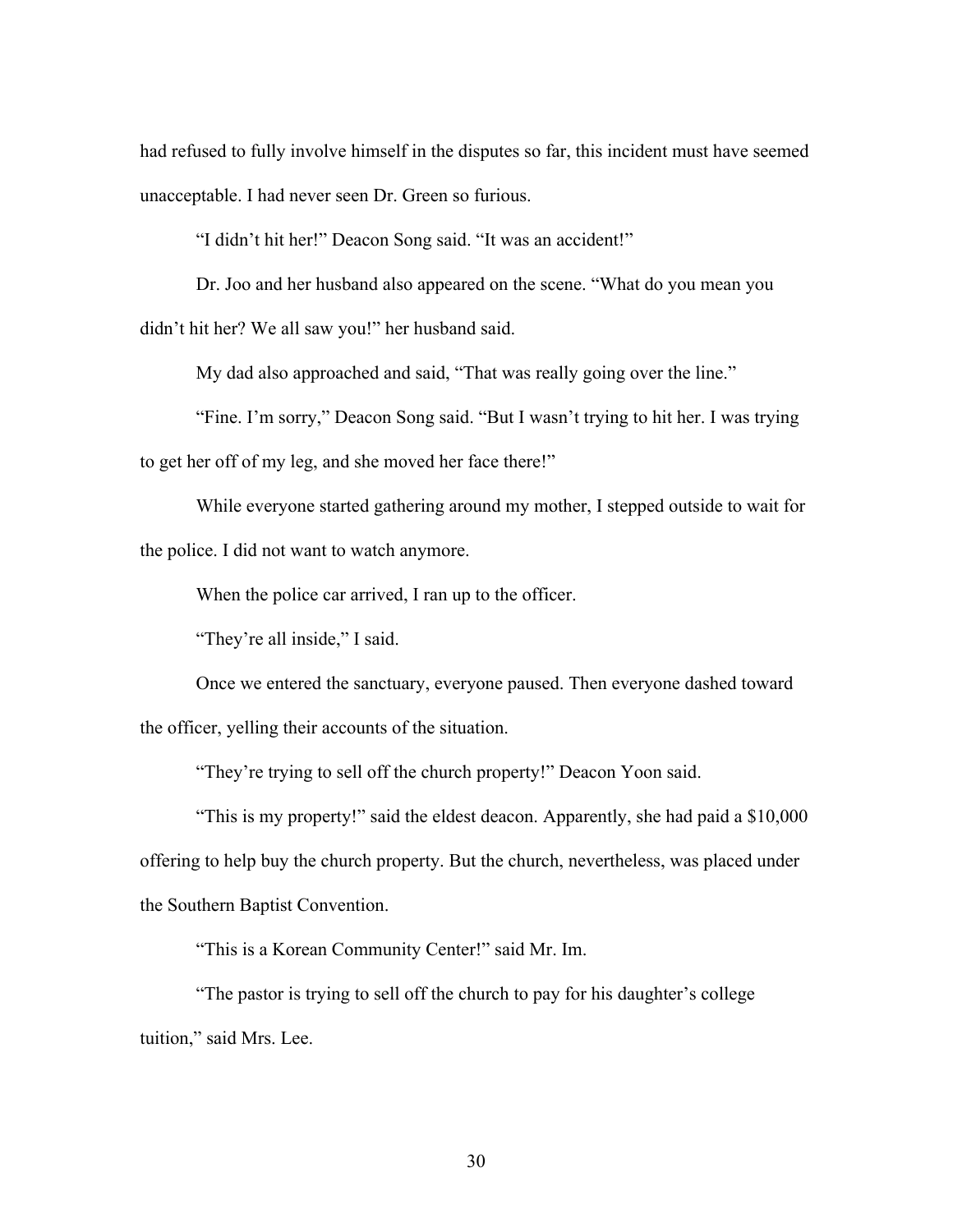I poked the officer's arm and said, "Officer, I think I can explain. These people are all…"

"Don't listen to her!" Deacon Yoon said. "She's a child."

"You should know better," Mrs. Lee said. "And to think we worked so hard to find a good school for you when you first arrived."

The officer said, "That's enough." Then he turned to me. "Go on, young lady."

"As I was saying, these people are..." I said.

"Her father is stealing from the church!" Deacon Song said.

I cleared my throat, and the officer gave Deacon Song a warning finger. "I have a full ride for school, thank you," I said. "Anyways, these people have been blocking the parking lot to keep people from entering, they've been barking and growling during the worship to make the service impossible to conduct, and that man"--I pointed at Deacon Song-- "hit my mother."

"I did no such thing!" said Deacon Song.

"I have pictures of them in the parking lot, and we have CCTV's set up in the church," I said.

The adults looked shocked. They had not realized that they were being filmed, though we had put up signs that read, "CCTV in use."

Mrs. Yoon said, "That's ridiculous! You can't use CCTV in church."

"How dare you without my permission!" said Deacon Song.

"This is our church. We can do whatever we want here!" said Deacon Im.

The officer shushed them all again before turning back to me.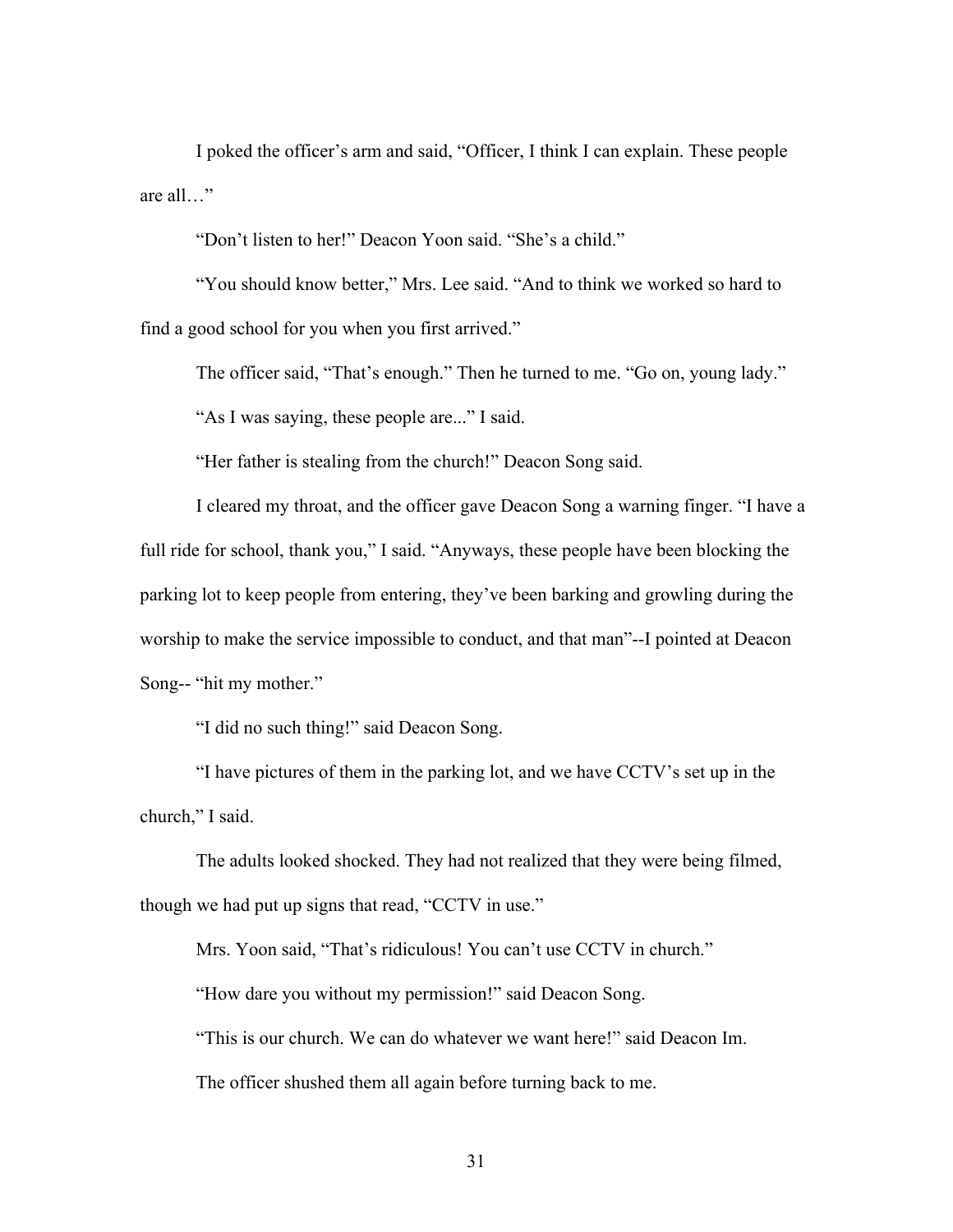"How old are you?" he said.

"Eighteen," I said.

"Young lady," he said. "You've got a smart head on your shoulders. You keep that there. Now, where is the CCTV footage?"

My dad said, "I have them in my office."

Dr. Joo, Deacon Brian, Mooseok Oppa, and I followed the officer and my dad to his office while the others continued bickering about the use of CCTV's. The officer called for backup and instructed everyone to stay in the sanctuary.

After we pulled the videos up, we realized that my mother and Mr. Song had been positioned outside the camera's range. But the scene of the eldest deacon marching up to the podium had been clearly taped.

"Now, I know Sue. I've met her and her daughter before," the officer said.

"Doesn't she have arthritis?" Sue was the eldest deacon's english name.

"Yes," Dr. Joo said, rolling her eyes, "that's the lady with arthritis."

"Man, she don't look like she's got arthritis!" the officer said.

Then we noticed another footage in the hallway. Deacon Yoon stood outside the meeting room in the hallway, looking left and right, while Deacon Song fumbled with the door knob.

"What are they doing?" said my father.

Deacon Brian and Mooseok Oppa went outside to check on the door knob. When they returned, they were laughing.

"I can't believe it," Deacon Brian said. "They glued the door shut."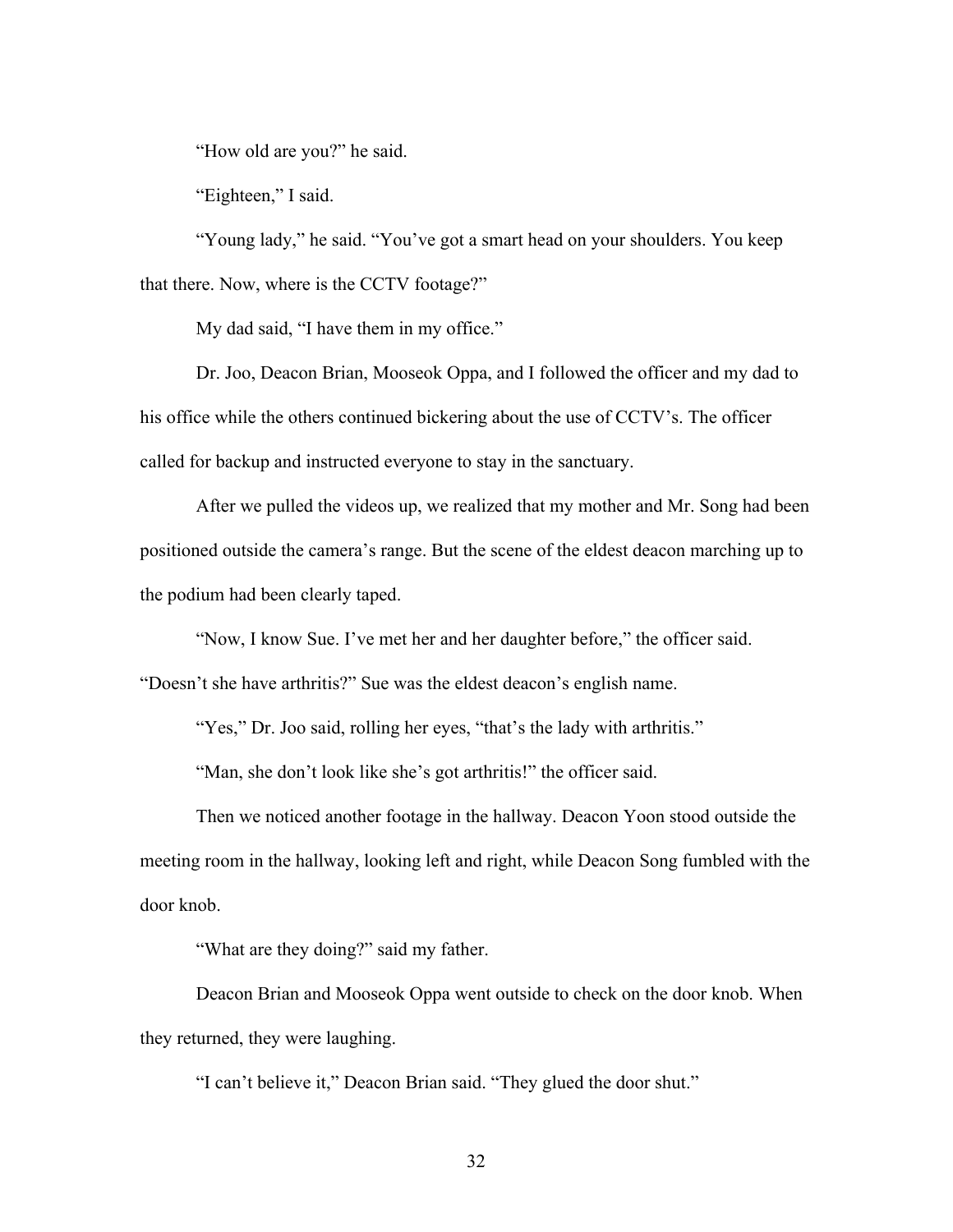"They what?" said the officer.

"They just did that now?" said Dr. Joo.

According to my dad, Deacon Brian had changed all the locks after Deacon Im had tried to steal official church financial documents last week. My dad found her trying to take a file of folders from the meeting room. But when he had asked her to hand it back, she ran off into the sanctuary accusing the pastor of touching her breasts as she hugged the files close to her chest. "Why would I want to do that?" my dad had said as he retold the story later in the week when we were all gathered for a meeting. "I mean… just… you know. She's an old lady with breast cancer for goodness sake." It was true. Why would he want to touch that when he had my mom who was younger and curvier?

"I guess," said Deacon Brian, "they were so upset that they couldn't get through the door, so they made sure that no one else could."

"Well, that..." said the officer. "That is vandalism, and I can definitely write them up for it since it happened while I was here."

"I can't believe they did that even after we told them that the CCTV's were up," Mooseok Oppa said.

Deacon Brian laughed as he replayed the footage. "Look at them keeping watch!" he said. "The camera's right there!"

"Can we trespass them from the property?" I asked the officer. The others all nodded. We had discussed this option during our meeting.

"Well I don't know. Things get real tricky with the law and religious institutions. I can get everyone to leave right now and write up a report about the vandalism. But I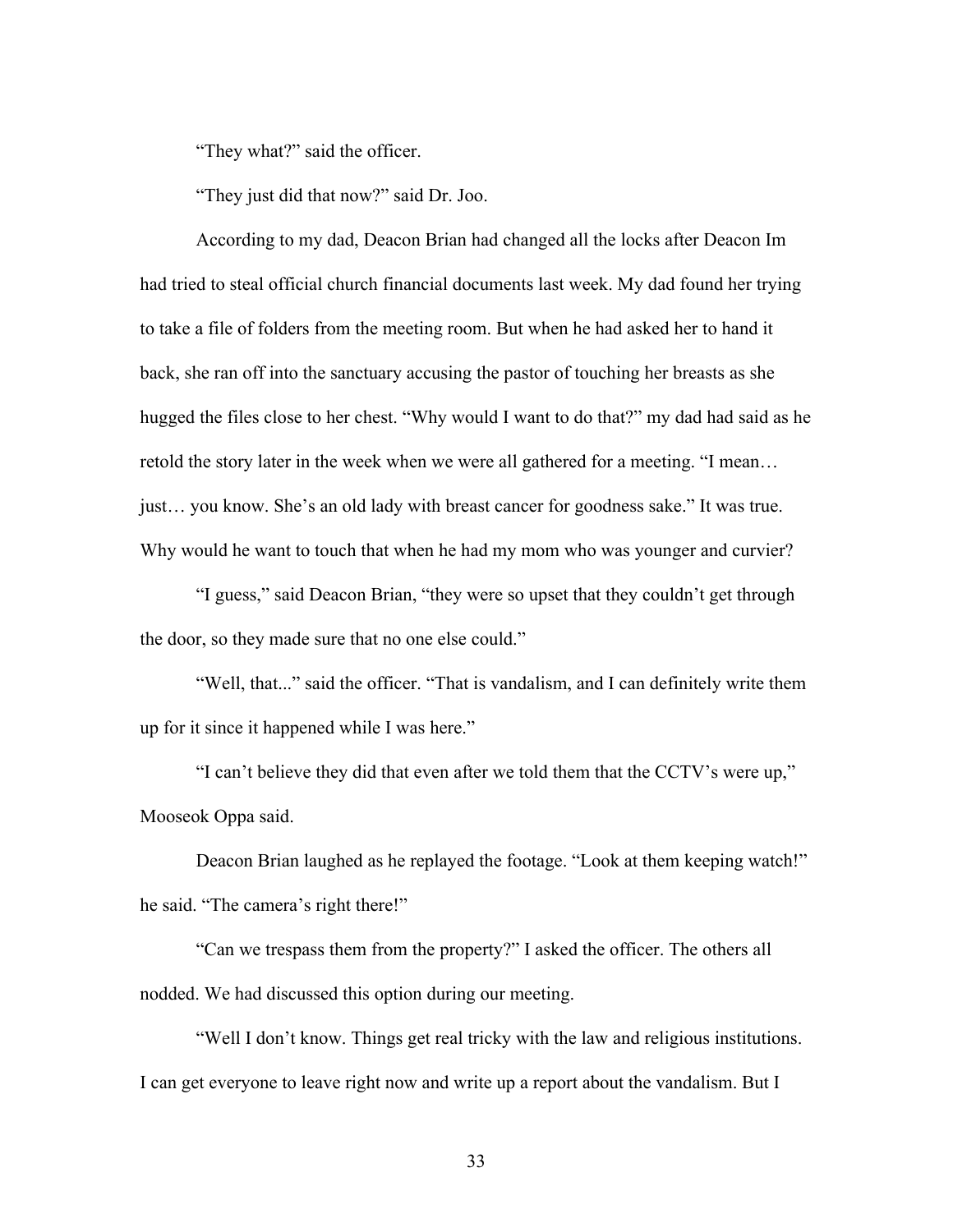really don't think there's much I can do about keeping them from coming back," he said. "Unless they do any physical harm, we can't trespass them since… well… the first amendment. We can't interfere with religious matters."

"But they hit my mom and vandalized the property," I said.

"Yes, but there's no proof for the battery, and vandalism is not enough for that kind of action, especially when they are claiming that this is their church," he said.

I was so mad that breathing became difficult. I cried, and through trembling lips, said, "So I have to wait until they hit my mom on camera again to file anything against them?"

The officer dropped his head.

"I'm afraid so," he said.

The room stayed silent for several minutes.

"Well," my dad said. "Can you guys send someone every Sunday just to keep things from getting out of hand?"

The officer scratched his head and said, "I mean I can ask, but I can't promise anything." We all walked back into the sanctuary. Many had left by now, having tired of the wait. But the main contributors still remained. Everyone sat in silence as we waited for something to happen. Then the officer received a call that backup had arrived.

When we went out to meet them, the officer was called aside. Then he came back to us and said, "Look, that was my superior, and I was ordered to leave things here. I will write up the vandalism incident, but I'm afraid that's the best I can do."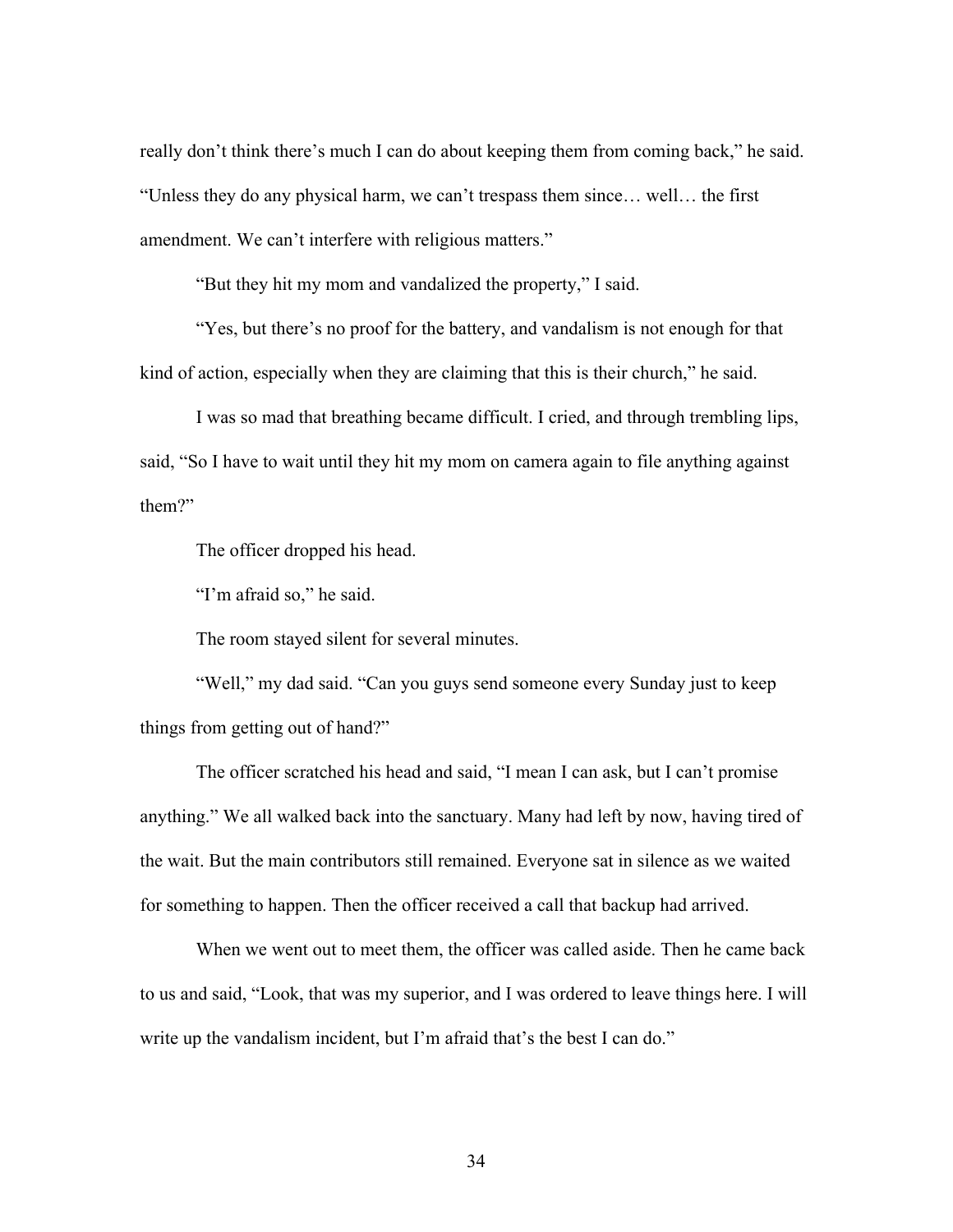I could hear the others talking behind us. They laughed, and someone said, "Even the police think we have the right to be here."

I looked up at the officer. My tears were still wet on my cheeks.

"You're leaving?" I said.

"I'm sorry," he said. Then he walked away and slowly drove off with the other cars following behind.

Dr. Joo placed her hand on my shoulder. And we stood at the entrance, watching them leave.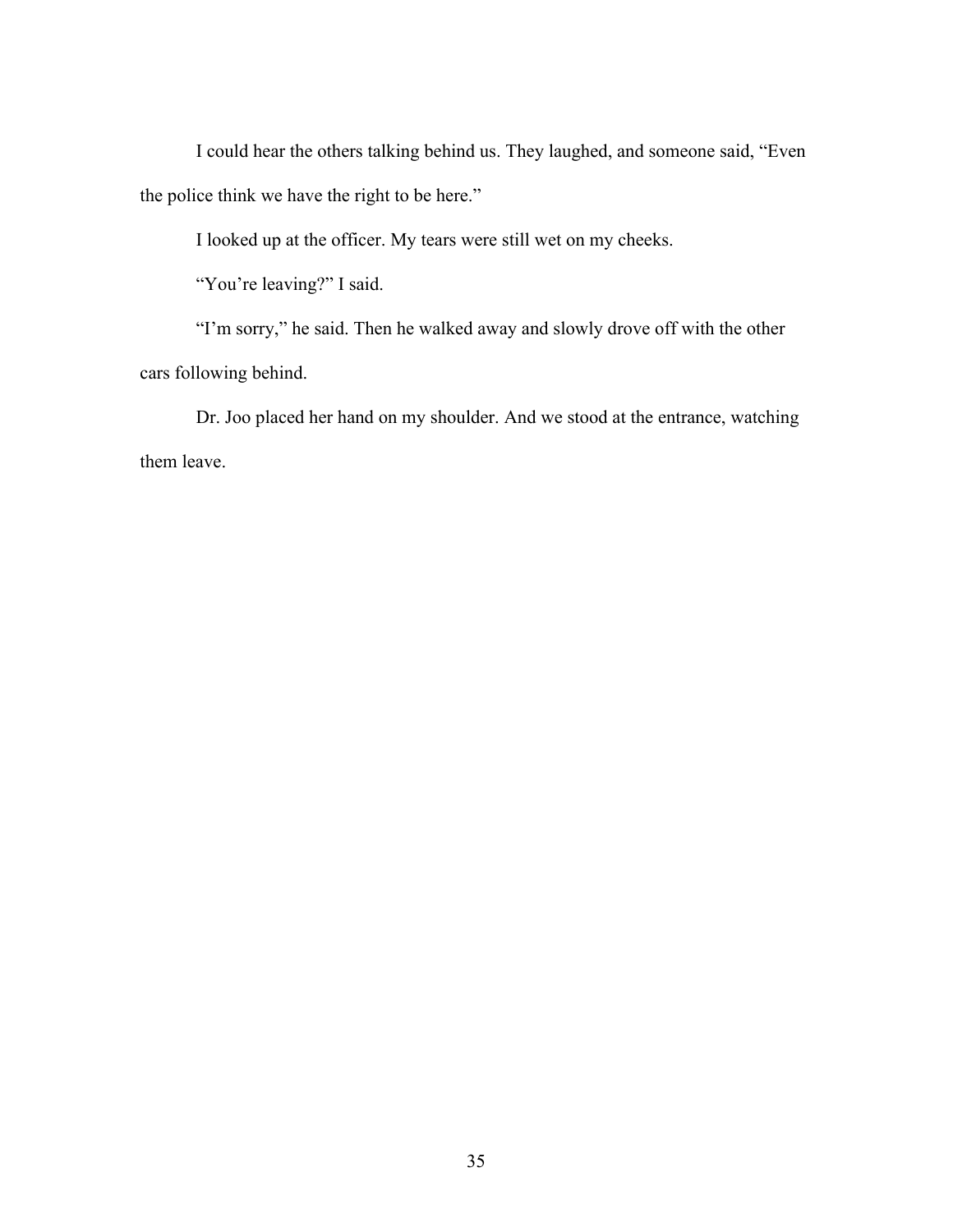## WITH BROTHER

At 23, I became my nine-year-old brother's guardian. This was never planned. The decision happened spontaneously over winter break. And in the span of a week, my life changed from a regular young adult grad student to that of a working single-mother with braces. When I walked into a professor's office after pulling seven teeth, battling pneumonia and the flu, and with a child trailing behind me, he called me the most tortured graduate student on campus. I believed him.

...

It was Christmas. I'd traveled to Quebec with my best friend, Tian Tian. We sled, drank ice wine, and ate things we couldn't pronounce. Tian Tian, being Chinese-American, told me a Chinese belief about New Years: Whatever a person does at the strike of midnight, he/she will do for most of that year. So five minutes before midnight, we both sat in our hotel room doing the things we most wished to accomplish in the new year. She counted money, and I read the Bible. Afterwards, I congratulated her on her soon-to-be wealthy state, and she told me that I will become closer with God this year. I was proud of my overly-pious decision and reminded myself to relate this to my preacher father, who was sure to also compliment me. He thought it was so funny that he later used it in his sermon upon my return.

After our rather ridiculous handshakes and congratulations for one another, I called my parents. "Your brother misses you so much," my mom said. "He's asking why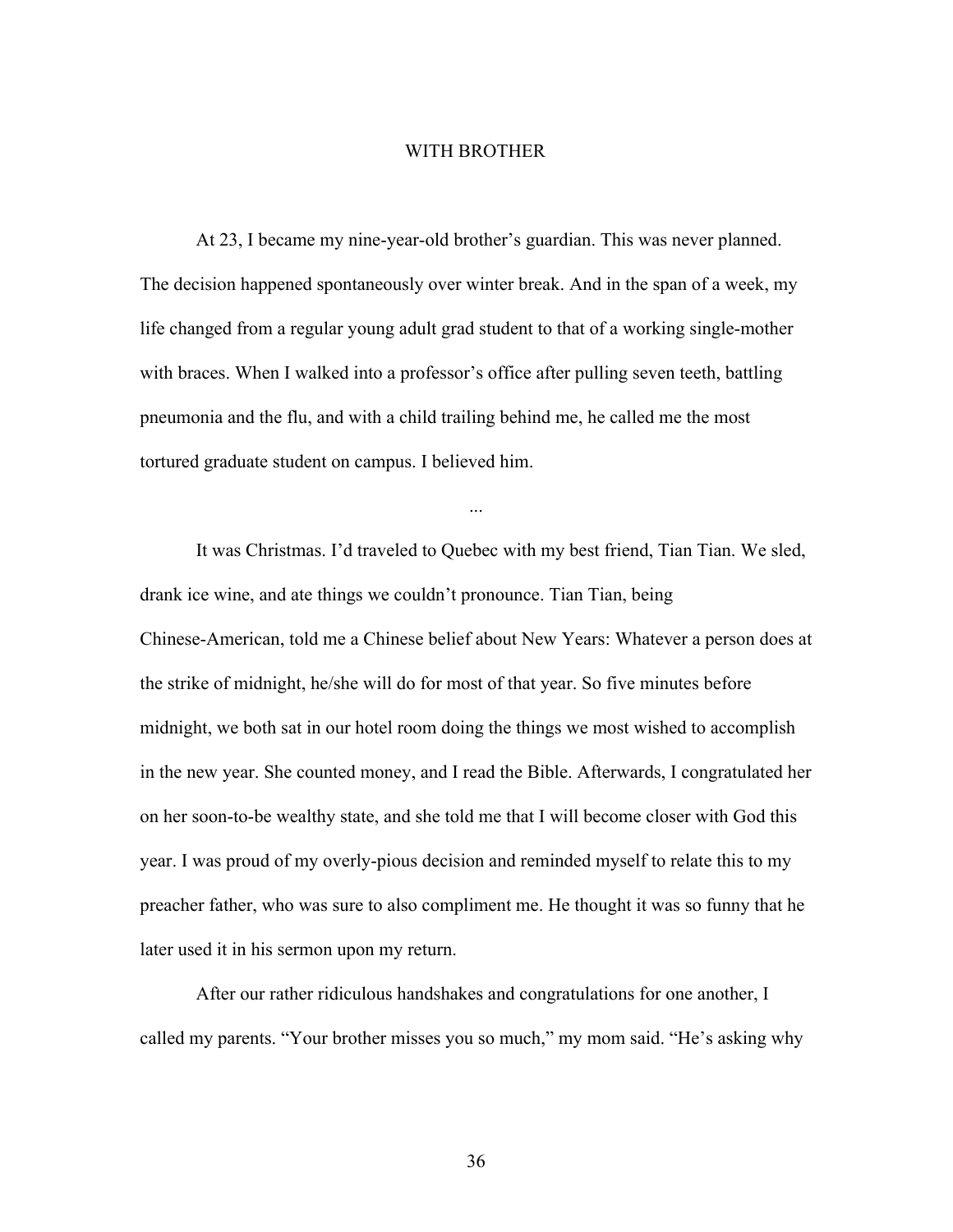you didn't come home for Christmas this year. We couldn't make a Christmas card because you weren't here."

In the background, Evan said, "Noonim, why did you and Tian Tian go to Quebec without me?" *Noonim* is a Korean title for older sister. Though *Noona* is more common, I taught him the more formal version of the word which basically translates to "Oh, great-and-wonderful- older-sister-whom-I-respect."

"I'm sorry, Evan," I said. "I'll be there next week, though."

"But we can't take a family picture without you," he said.

"We don't need to make a Christmas card, Evan. It's already New Years anyways."

"Yes, we do."

"Just tell him we'll make one," my mom said.

"Okay. We'll take a picture for Christmas," I said. Then my mom asked if I had time to talk. "Sure," I said.

"We got Evan's progress report from school," she said. "He's failing reading. And they said he's below average. If he doesn't pass the next set of standardized tests, they're going to hold him back."

"But he's already repeated second grade," I said. "If he repeats third grade too, he'll be two years behind. That might not matter much now, but it will later on."

"He even has a C in math because he doesn't understand the word problems. We don't know what to do about him. And it's not like ESL is an option since English is his first language. He just doesn't understand it. How are you supposed to explain something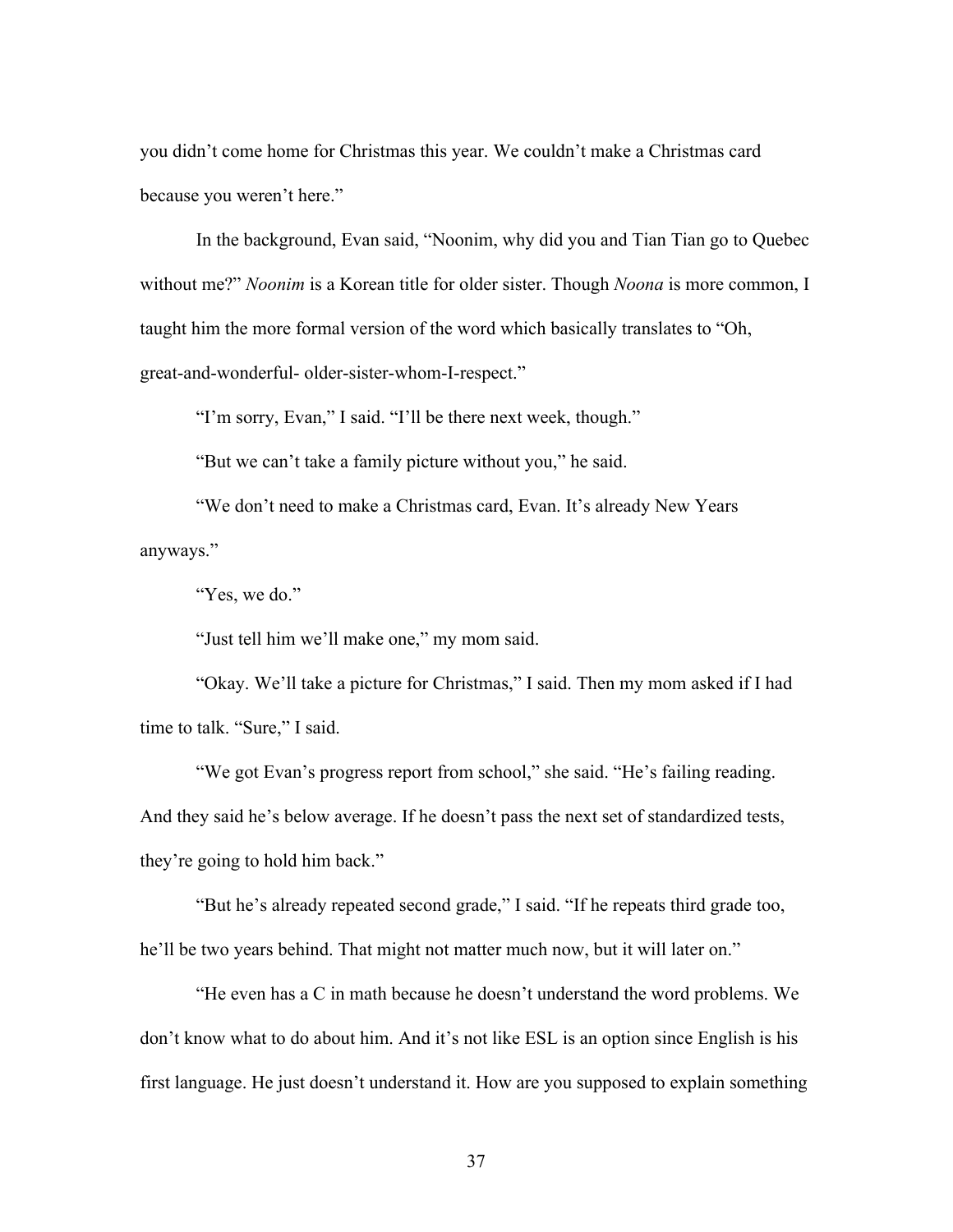to a child without a language? The public school just doesn't have anyone specialized enough to help him. So they don't know what to do with the child."

...

When Evan was developing communication skills, my mother decided to speak to him in broken English. My dad wanted to use Korean in the house, but my mom had convinced herself that she had forgotten much of her Korean. She was very proud of how "American" she'd become. And since my mom spent the most time with Evan, he picked up English first. My dad, for convenience sake, started to also talk with Evan in broken English. They never conversed with Evan, however, for very long. Most of the time, the purpose was clear: "Come eat," "Do this," "No this." So that was the extent of Evan's language as well.

In school, Evan easily made friends at first. But with every year, those friends moved on to new friends who could understand and play with them. Evan had never learned to hold a proper conversation. I felt bad. I had spent most of my days at Barnes and Nobles as a highschooler before moving out for college. Evan was four years old at the time. My mom told me once that Evan was being bullied in school. The teacher had called my parents about Evan kicking his friend. He'd never shown violent tendencies at home, so my mom asked him what happened.

Evan told her that he didn't hurt Morgan, his friend. Instead, Morgan had kept pinching him everyday. "He did..." Evan said and aggressively pinched his own arm.

"So Morgan hurt you?" my mom said. There was more body language than words in their exchanges.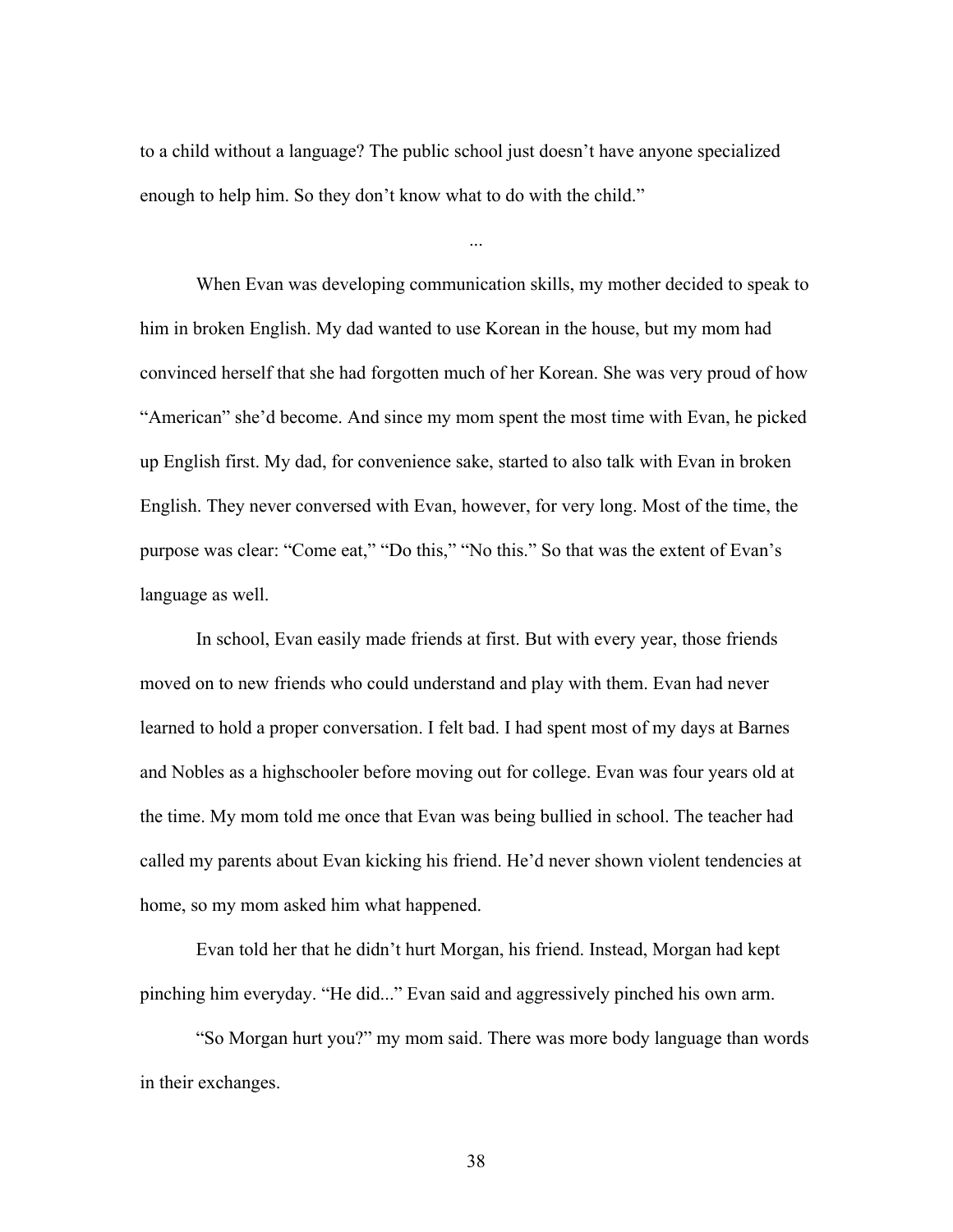"Yes," Evan said. But he couldn't explain this to his teacher. He didn't know how. So my mom told me that she went to the teacher and took Evan's side.

"But it's weird," she said. "They were such good friends last year. But even your dad says that Morgan's parents glare at him in the parent pickup station now. But when I ask Evan, he still tells me that Morgan's his friend. He tells me that they're still friends, but Morgan doesn't want to play with him anymore."

I felt anger. How could anyone dare bully my little brother? I pictured Evan being ostracized by his classmates and Morgan coming up to pinch Evan's arm and run away. I wanted Evan to fight and speak up for himself. But he apparently did not. Instead, my mom said that Evan sometimes slammed his fist on his table. "He's obviously holding things in, which is coming out in spurts of anger. It's like he's so mad but doesn't know how to express himself."

Tian Tian organized her cash back into her wallet. Then she scrolled through her phone while I continued talking with my mom. "Do you know if Evan has any friends?" I said. "I get that he's not doing well study-wise, but how is he socially?"

…

"I don't think he's got any close friends," my mom said.

"Well, it's just going to get worse if he goes down another grade. That's got to affect his self-esteem later in life."

"I don't know what we can do."

"Unless…Unless we homeschool Evan or something…"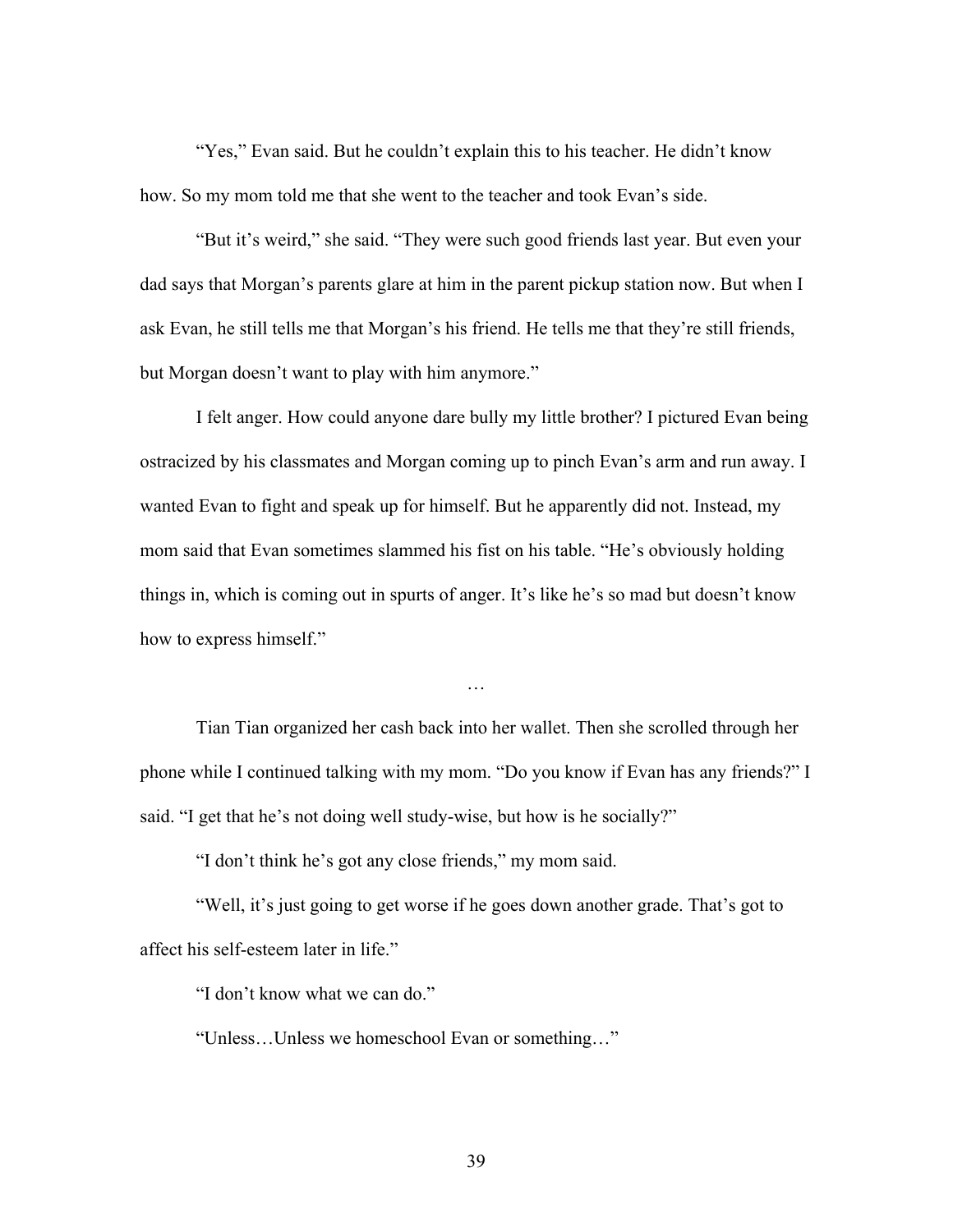"Well, I can't. I'm barely home already because of work. And you know your father. The only reason he was able to homeschool you that one time was because you basically taught yourself. But Evan's not going to do that."

I thought of sixth grade. Since we were moving from Guam to Korea to the U.S., I did homeschool for a year. It was the best year of my life. I woke up late, took classes in pajamas, and skipped half the homework. My dad simply checked my test papers with the answer key and mailed it off.

"I mean…" I said, "Should I?"

We both laughed. But a part of me seriously considered the option.

"Anyways, let's talk about it when you come home," my mom said.

After hanging up, I told Tian Tian about the call. We'd been best friends for ten years now, so she worried about Evan too.

"I don't normally like kids, but I like your brother," she said. "And that says a lot. Just saying."

"Thanks," I said.

"That's so stupid, though. They're basically just trying to hold him back because they don't know what to do with him. It's not like that's going to make him understand the material more if he never understood it in the first place."

"Yeah, and homeschooling's not really an option either. Evan being around my parents' broken English was what caused this problem in the first place. But I know he's going to fail that test if they just give it to him."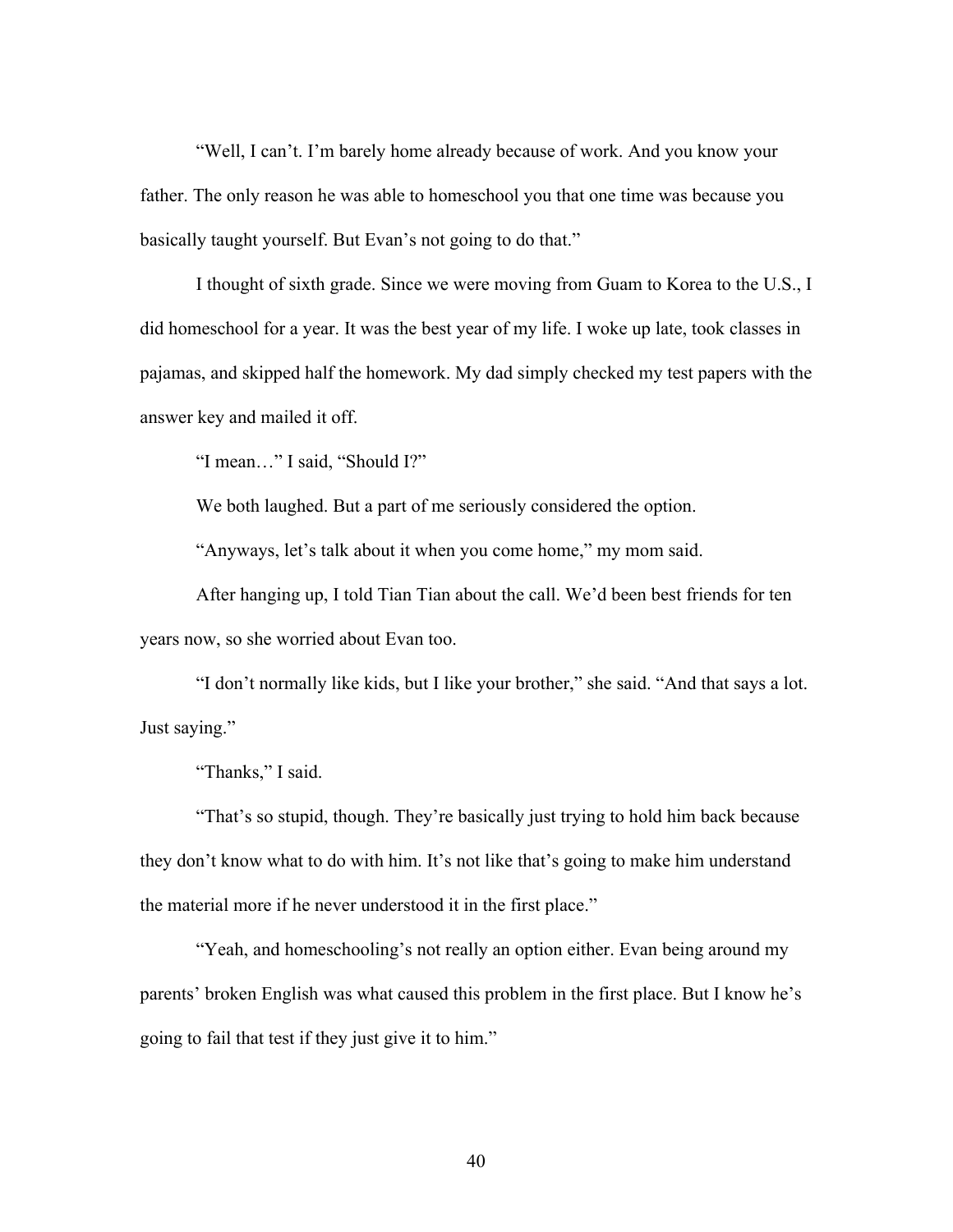"Yeah, and it's not like you can homeschool him since you have school too." She paused. "Angella," she still called me by the American name I'd stopped using, "life sucks. But things will work out at some point. And you and I will be rich. Well… I'm already rich, but I'll be even more rich. And Evan will succeed later too. I mean, he's good at drawing, right? That's something."

When I returned to Jacksonville, FL, my dad and Evan picked me up from the airport. At this point, Evan automatically equated the airport with my arrival. He hesitantly walked towards me and gave me an awkward hug. He'd grown again, but he didn't seem as excited to see me as before.

"He'll warm up soon," my dad said while giving me a hug and taking my bags.

Once home, I observed Evan. He stayed mostly in his room or in my room-turned-office, on the computer. I saw my mom mostly on the weekends since she worked late into the night with county matters. And my dad was there, but he wasn't quite *there*. He spent his time watching other sermons, reading books, preparing for his own sermons, or napping. Since I was home, he said it was my turn to spend time with Evan. But Evan seemed accustomed to being alone already.

"Alright," my dad said one night when everyone was home. "Evan's school is starting next week. What are we supposed to tell them?"

"It'd be great if we could homeschool him," my mom said. "But I just don't have the time right now." She looked at my dad. "Do you think you can do it?"

He held both hands up and shook his head. "Oh, God. No," he said. "I don't know how I even did that for Hwi Eun."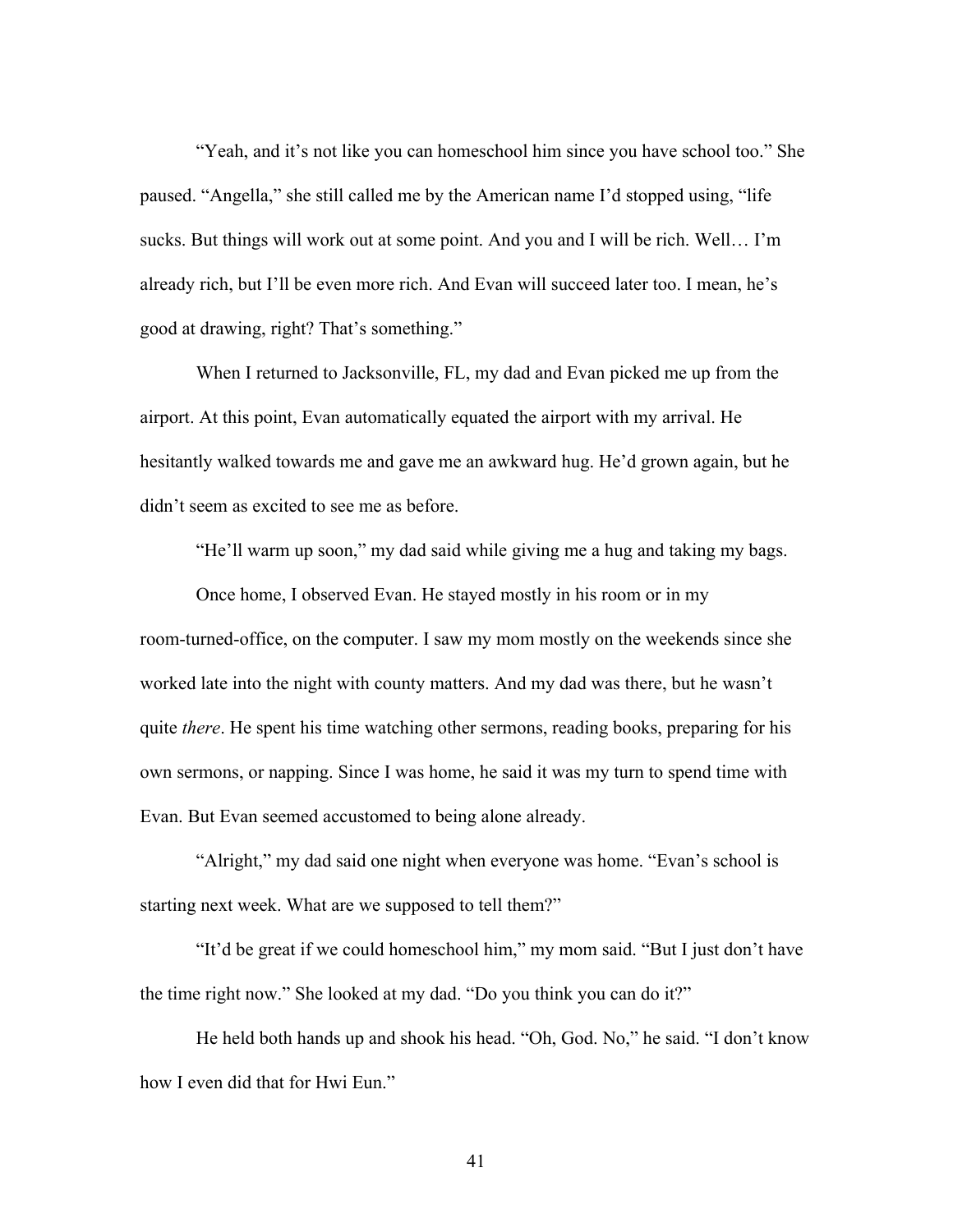"That's because you didn't," I said. "I did everything."

"It'd be perfect if you could just live here and take care of him," my dad said.

"Dad, you do realize that I have a separate life and need to worry about standing on my own. You can't just expect me to match everything to your lives anymore. I'm not a personal helper for you guys. You need to stop thinking of me as a readily-available backup."

"How could you say that?" my mom said. "We are family, and we help each other. You need to stop being so selfish."

"Who's being selfish right now, though?" I said. "You two are just so caught up on how to use me to make your lives easier. You don't even consider my plans or schedules."

"You've become too centered on the individual," my dad said. "This is the problem with American culture. All the young kids just think about themselves now. No one cares about doing what is good for the group."

"That's because they know that they'll get sacrificed for the group," I said. "And what's that good for? Plus, we were talking about Evan. And you're not willing to do anything, so why are you suggesting that I stop my studies and come down to raise your son? You guys gave birth to him. I love him and all, but he is my brother--not my child."

…

There was a time when my mom and I didn't talk for three months. We lived under the same roof while only conversing with my dad--never each other. She said it was my fault. I told her she was to blame.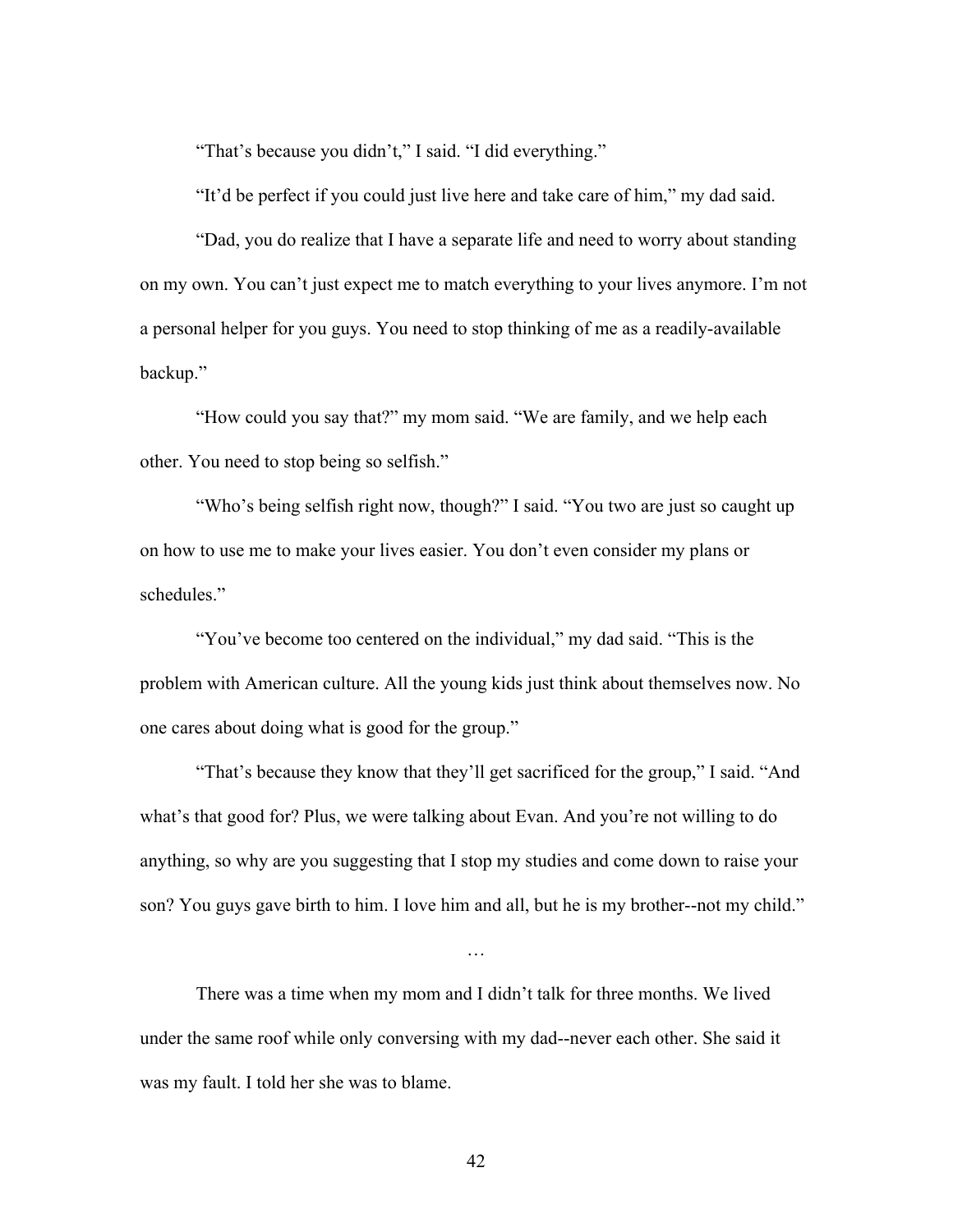I was a senior in high school then. I don't remember the exact details of how the fight started, but it probably involved my little brother. My mom might have told me to watch him while she and my dad went out to lunch with some church members. She likely used a demanding tone. I swear that my parents purposely waited 14 years to have another child to have a permanent babysitter.

That day, she probably said, "Watch your brother."

And I probably said, "Why don't you ask nicely? You're asking for a favor, you know."

I would hate to have me as a daughter. My mom probably thought the same about herself before she had me. I'm both my parents--bossy like my mom and persuasive like my baptist preacher dad who always has three points for every sermon. Basically, I have a big head and talk back a lot. My mom said that raising me helped her to understand her mom more. She apparently called my grandmother to apologize and thank her and said that I will do the same when I have a kid. I believe her.

I do remember my mom saying, "Forget it" and leaving with my brother. She slammed the door behind her for dramatic effect. Though my mom wasn't the best at verbally expressing herself, she made sure that my dad and I knew how she felt. I watched a youtube video before in which a man joked that no one ever cares if the dad is unhappy. But if the mom is unhappy, then nobody is happy.

When my parents returned from their lunch, I was in my room. I heard my mom's footsteps come up the stairs and down the hallway. She swung my door open with my brother on her hip and said, "You don't have to ever watch your brother again. In fact,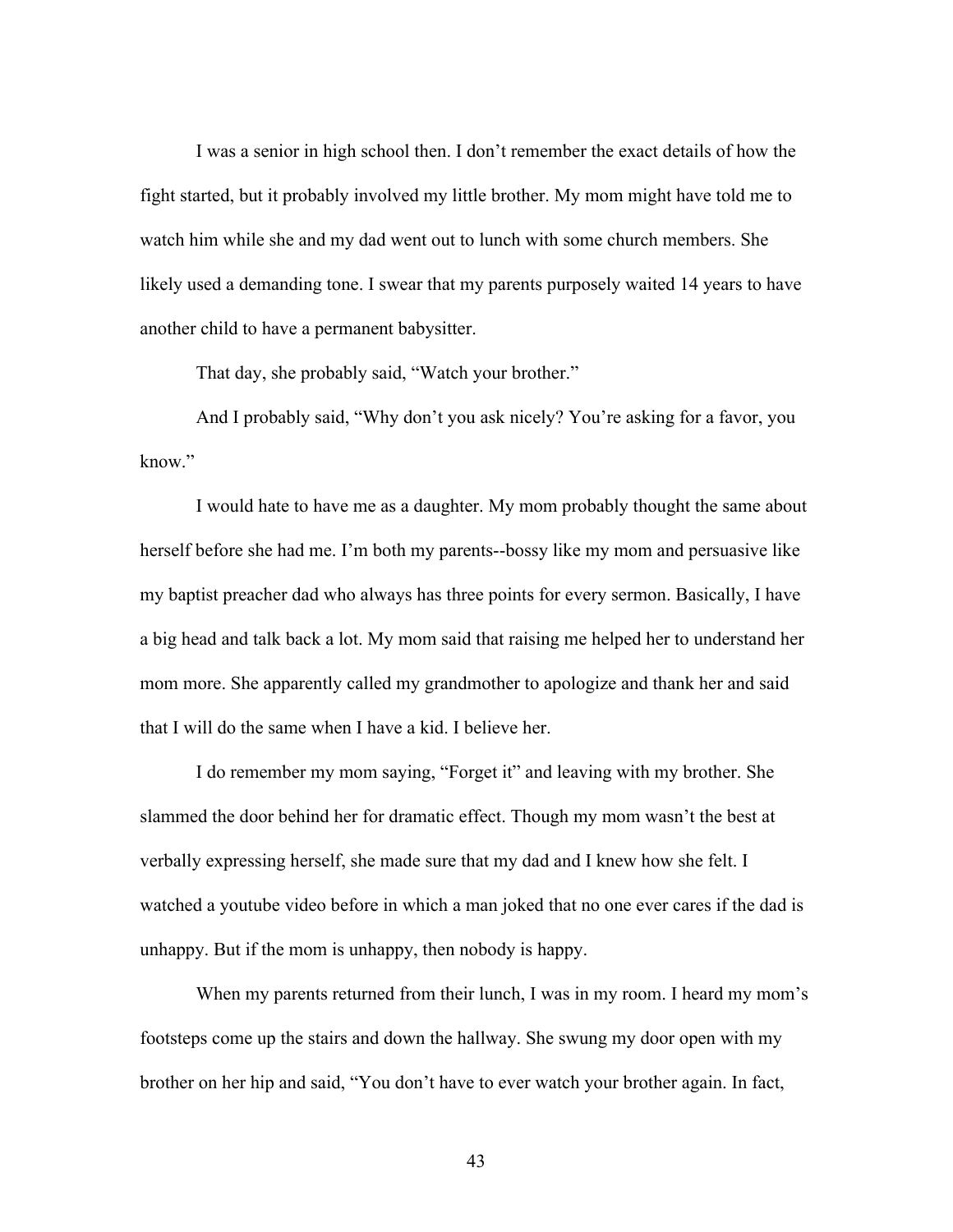don't even consider yourself a part of this family. You just go on living your life alone. I don't need a daughter like you." Then she left. As she walked away, she mumbled on--as she often does--about how ungrateful and unhelpful a daughter I was. She spoke as if talking to herself, but she meant for me to hear every word. In Korea, we'd call that "being a fox." The closest southern equivalents to it would be "passive-aggressive" or "manipulative," but that's not as subtle.

I yelled across the hall. "Fine! I don't need a selfish mom like you either." I should have responded faster--before she'd left. But I always threw my punches late. My mom, though, never hesitated.

My dad came up the stairs. "How is that any way to talk to your mother?" he said. My father has spanked me twice in my life--both times because I'd talked back to him.

"She treats me as if I have no life," I said. I wanted my mom to hear me. "Is it so hard to ask for a favor? Why does she have to just assume that I have nothing else to do with my life? I'm busy too, you know. I make schedules for myself, and when you guys do things like this, my whole day just gets messed up."

…

My dad half-stood from the couch. He didn't like to feel disrespected.

"She is right," my mom said. "She has to go to school." Education is something my mom holds above all else. "For Evan, maybe we can get someone from the American church to help him with his reading?" Two churches--American and Indian--leased our church building for services since they were just starting and had no funds to buy property yet.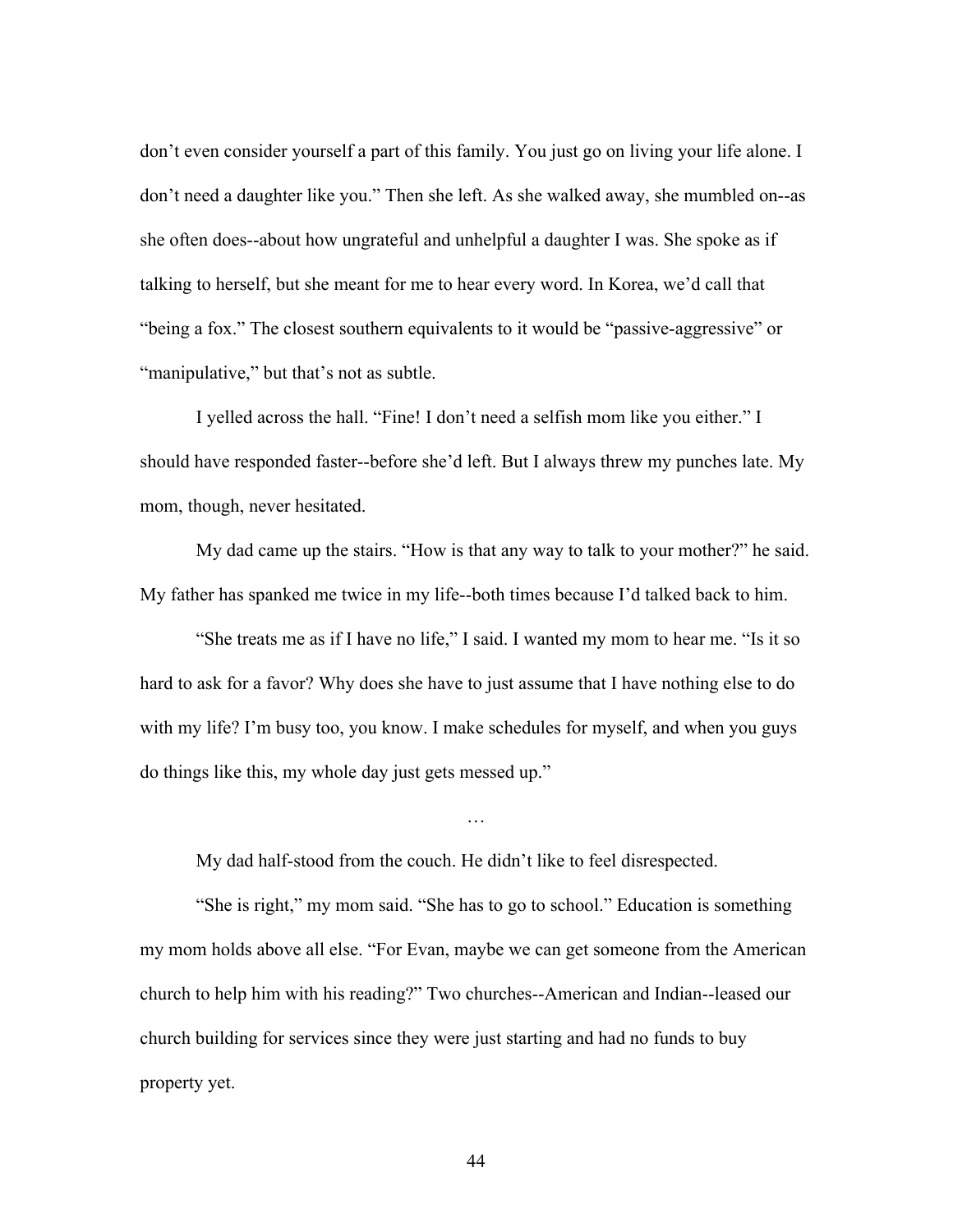"No," I said. "You mean that old lady that teaches Sunday school? You've already tried her before, and Evan hasn't improved. Just because they're white doesn't mean they know how to teach English, mom."

"Well, what do we do, then?" she said. "Stop telling us what doesn't work, and start giving ideas."

I sat in silence while my parents complained about Evan's school. I pictured Evan sitting alone in front of the computer. He had no supervision. No limitations. He watched movies on Netflix and videos on Youtube without really knowing what they were about. I'd had to tell him to stop watching something several times during my stay. He also played violent games online. And when I asked him who showed him these, Evan told me that the kids at church had shown him. Those kids had working parents who spent limited hours at home too. Most immigrant families in our church did.

"Maybe, I could."

"Could what?" my mom said.

"Could homeschool Evan."

"What?" my dad said.

"Maybe I can take him to Greenville. I mean… I don't know. It'd be great if I could. Would that even work? I'd have to quit my part-time job and email my professors. But maybe I can find a sitter in Clemson while I take my class. I just don't think this is a good environment for Evan right now." I pointed at my mom. "You're never here." Then I turned to my dad. "And you don't know how to give attention to a kid. You even lost me when I was five."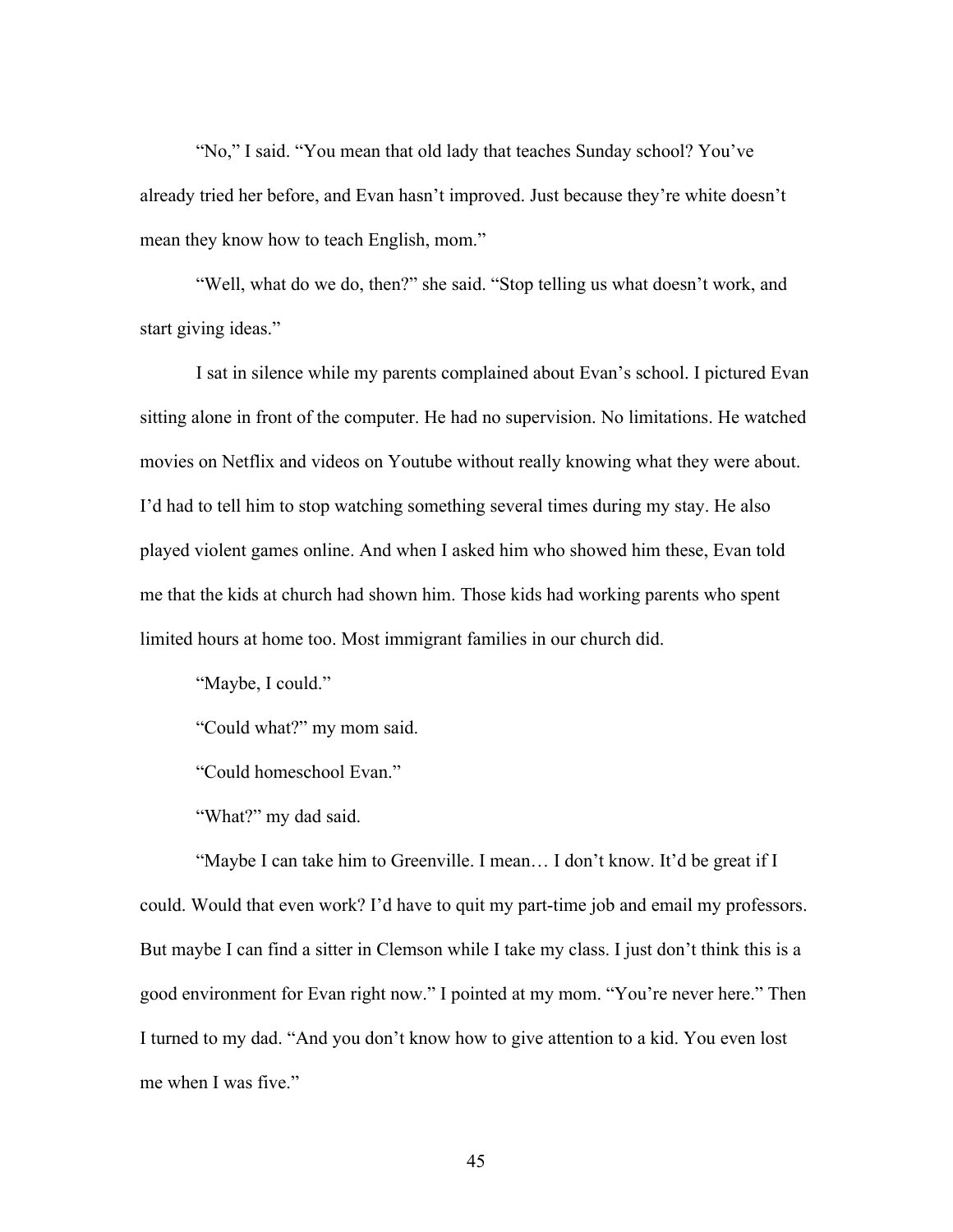"I'll pay you!" my mom said. "I can pay for everything. That's why I work anyways. You can quit and just study and be with Evan. I was honestly sad when you refused to take a dime from me during your undergrad days. But if you homeschool Evan, then wouldn't you be willing to accept my help? Mommy makes a lot of money now, you know." She did. Though she became a housewife after leaving Korea for a short while, she had always been the money-maker. And now, she worked for the county and had a stable managing job. "This is less expensive than the private school option anyways. We can make it work."

"Wait," I said. "We're really doing this?"

"Yes," my mom said. "You and your dad can go to the school tomorrow and take Evan out of the system. I never liked anything here for Evan anyways. I don't like the kids in our Sunday school or his Tae Kwon Do classes. The entire Jacksonville area is mostly families in the lower socio-economic status."

"Well, I guess you won't have to worry about that in Greenville. It's mostly white people over there… even at my gym." My mom likes white people.

…

I remember when my mom told me she was pregnant. I broke down crying. How could they? I imagined them fondling the new baby while I sat in my room by myself. When my mom saw me, she laughed.

"You know, you're going to be so embarrassed that you cried when you're older," she said.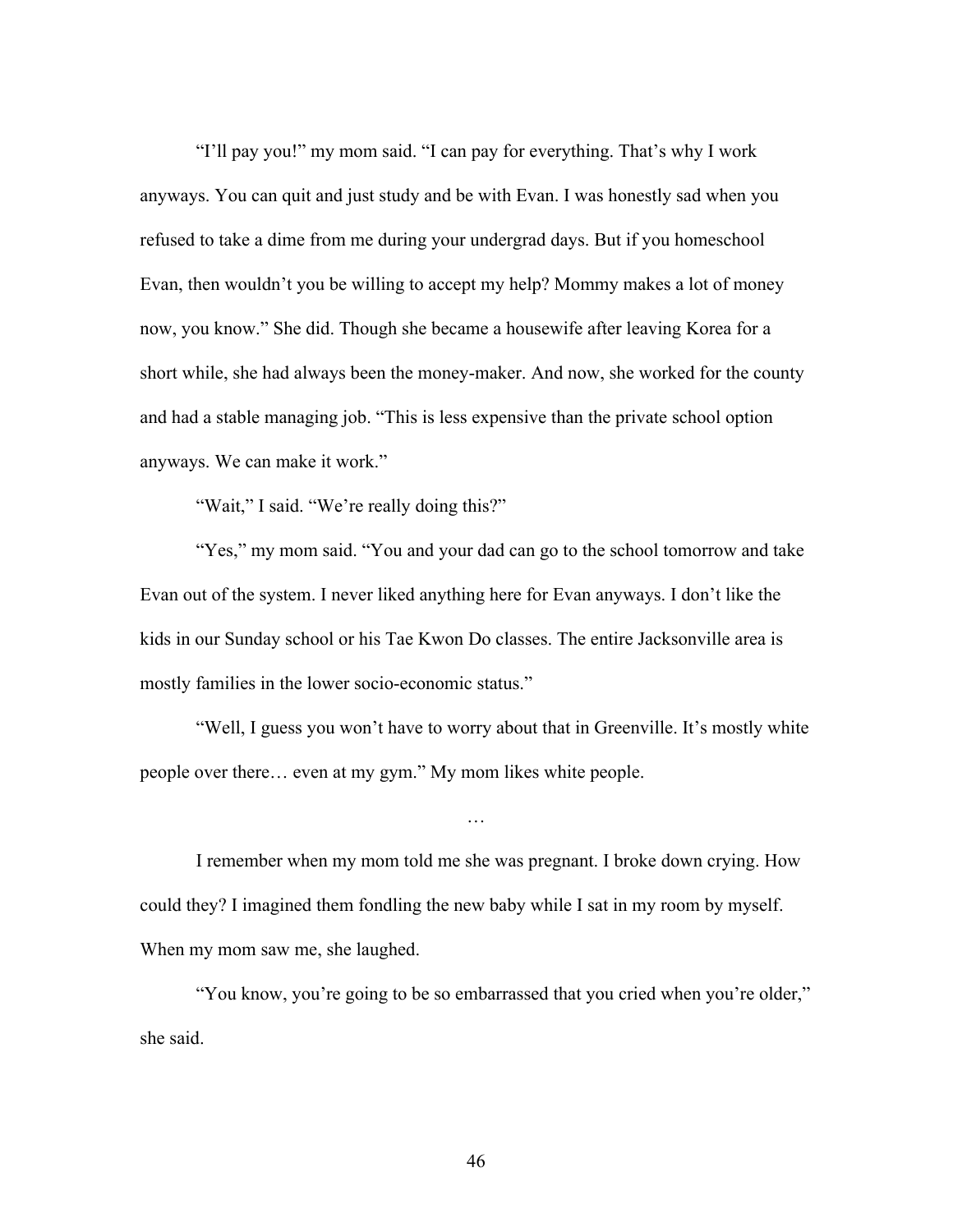"I just don't like it, okay?" I said.What if it was a girl? What if she was prettier than me? Then she'd get more attention than me. These were serious questions. It was hard enough having some unknown presence come and invade my space in the family. But if it happened to be smarter or prettier than me, I'd hate it even more. My mom sat across from me. I glared at her stomach. "It better be a boy."

"You should feel lucky. You got all that love and attention from your grandparents. This baby," she said while fondling her belly, "will never get that same experience you had. Don't you feel sorry for the little one?"

I didn't. Memories from that time were all I had to hold onto. It was mine. On the day I was born, my grandpa quit smoking. When he heard my dad say, "She's finally here," he threw his pack into the river and never held a cigarette again.

"I can't kiss my granddaughter with dirty lips," he'd said.

When they told me Evan was a boy, I was thrilled. I wouldn't have to share my place with another girl. I'd be the only granddaughter. I'd be the prettiest. I would have all my mom's clothes and jewelry when I grew up.

My mom always reminded me of how loved I'd been as a child. But that was the past and all too short. They removed me from my grandparents to go into the mission field, Guam, when I was six. If anything, the feeling of having lost that love filled me.

Before moving to Guam, I remember visiting my grandparents in the countryside. There was a new baby playing with my toys. Let's call him David. I don't remember his name, but it was similar. That's how irrelevant he was to my life. My grandparents sometimes watched David while his single mom worked. I've erased him mostly from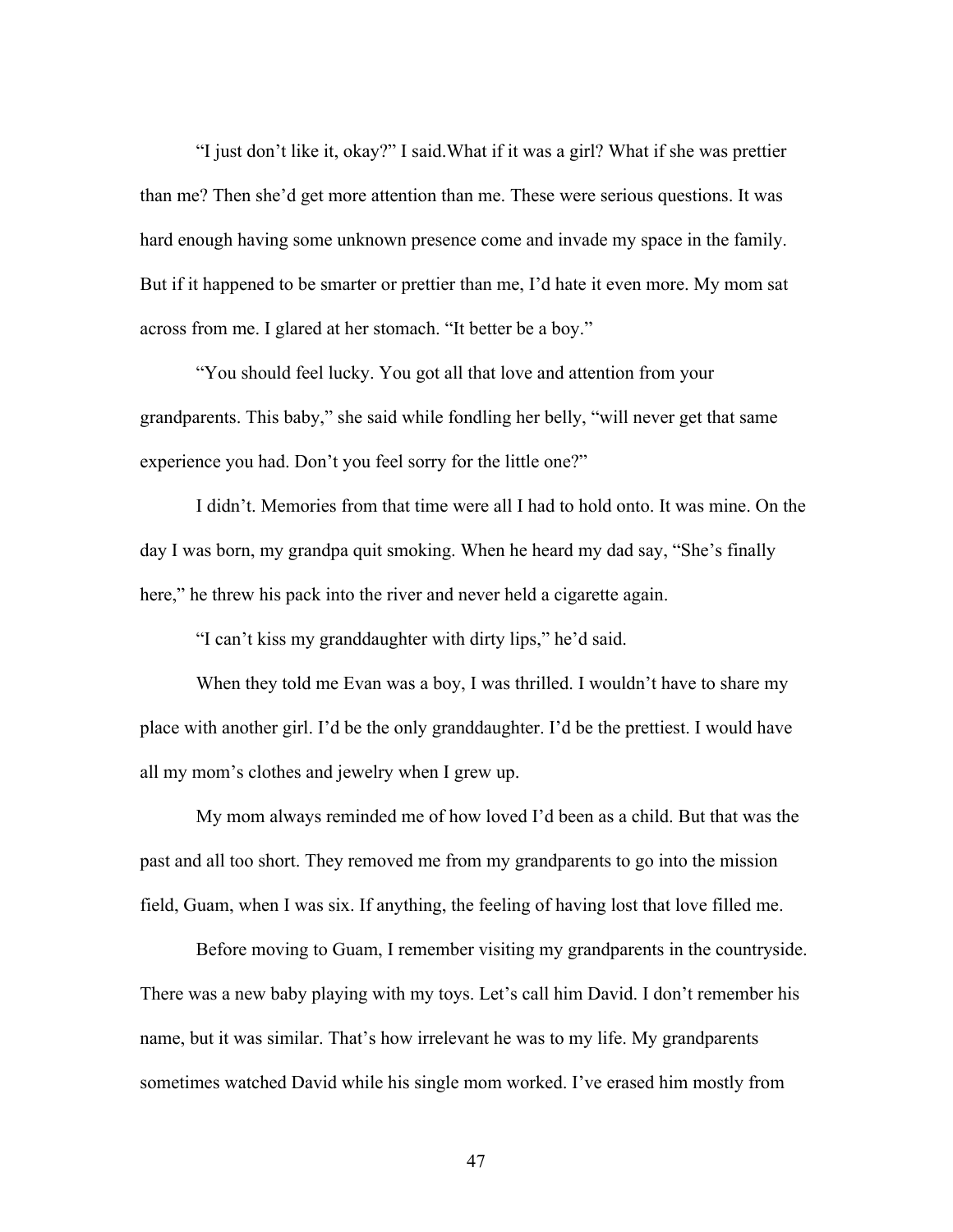my memory, but everyone--my grandparents, my aunts, my parents--tells me that I was jealous. Apparently, I hit and pushed David when I first saw him.

A similar situation happened in Guam. An older girl, Alice, lived with us for a year while her mom worked. I liked her enough. But my mom tells me that I always asked, "What about me?" whenever she complimented Alice. I remember getting scolded often for asking that question.

…

Evan's move was smooth. We explained the situation to him, and he was sad to leave at first. But then he said, "I don't want to fail. Please don't make me repeat third grade. I don't want to fail again." He'd never showed any signs of worry when we had held him back for second grade. So my parents and I were surprised. He cried. "But you can help me. You can help me not fail reading. I don't want to fail."

"Yes," I said. "Noonim can help you, Evan."

I'd given him that name: Evan. My mom told me I could pick his English name. They'd already picked his Korean name: Hwi Young, but the name I picked would become his legal name. I'd always liked E names like Eric, Ethan, and Evan. Eric didn't have a religious meaning, though. And when I thought of the Evans and Ethans in my life, the Evans were usually big, but sweet, athletes. I wanted a sweet little brother who could protect me later. Though Evan was strong, I feared he might be too nice for the world.

Evan cried in the car ride. Unlike me, he hadn't moved much at all. The move from Daytona to Jacksonville was the biggest change in his life. Now, he was moving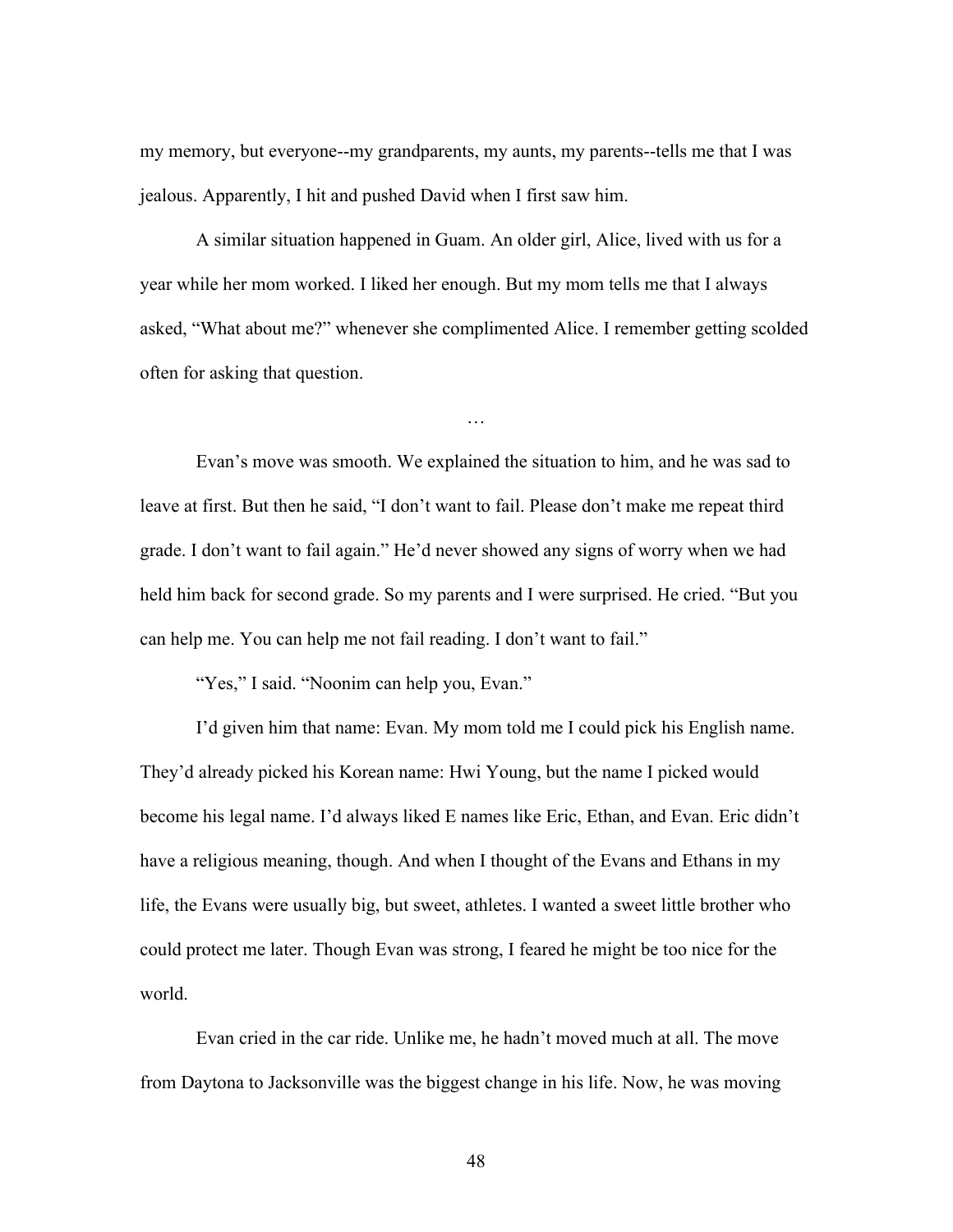states without his parents to live with me until I graduate. He told me later that he hates moving and that he wants us to all live in Florida together as a family.

We soon settled into a pattern. Evan came to the writing center with me to work. Then Emma, his sitter and a junior at Clemson, picked him up. She took Evan on walks around campus. They looked at flowers together, drew together, and read together. Evan really liked Emma and packed early to wait for her. After my classes, we drove back to Greenville and went to my gym. When I'd asked my coach if they had a kids program, he asked me if I'd suddenly decided to adopt a random child. They did have a Jeet Kun Do class for kids. After the first few visits, we realized that most of the kids were also homeschooled. And Evan and I started hanging out with these families outside of the classes as well. The moms joked that I probably spent more time with them on play dates than with the people in my program. But I was happy. Evan had new friends and spent less time with a screen.

Life wasn't all wonderful, though. There was an adjustment period. Spending most of his time with our dad, Evan had picked up the habits of the typical Korean male in the family. He never cleaned, never set the table, never lifted a finger. So I spent the first few months teaching him side-by-side how to wash his own dishes, fold laundry, and make the bed. And he learned to always ask before watching anything.

Being with Evan reminded me of happier times with my mom. In Guam, we'd never been well-off, but she rarely told me no when I wanted something. I remember this special cup I had. It had a heart handle. We had gone on a mother-daughter date to Ross.

…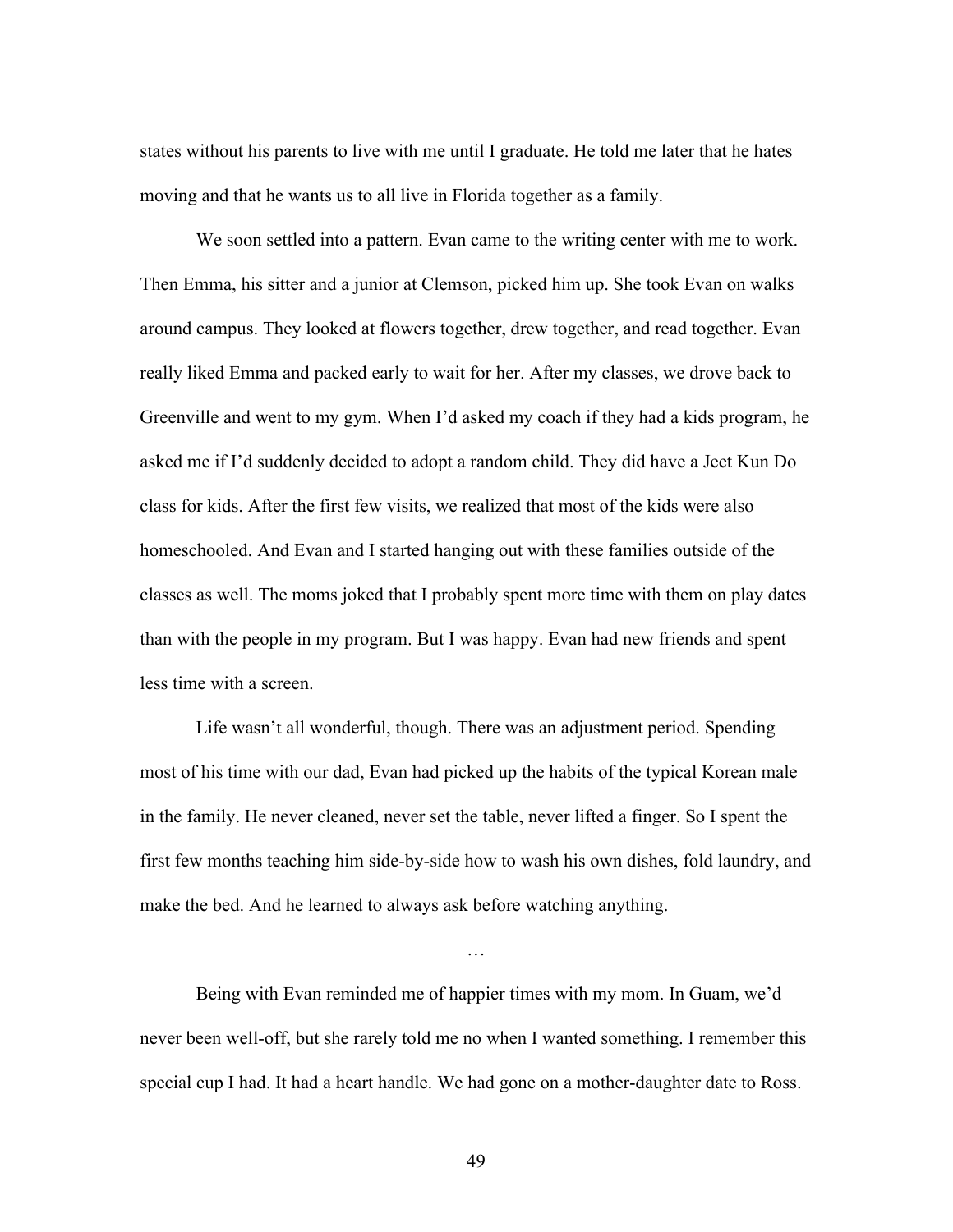The Wallaces, a missionary family from Arkansas who had helped us, had told my mom that Ross and Walmart were popular chains in the States. Oh how they missed Walmart. Arkansas is the home of Walmart, apparently. They were very proud. Anyways, my mom told me to pick a cup. "It'll be a special cup just for you," she said. I don't know why I cling to this cup so much. Perhaps, even as a kindergartener, I'd felt a kind of sadness from my mom that day. They probably had financial concerns. But I was so excited. I took care of that cup until the day the handle broke off several years later. My dad did that.

My mom was a tiger mom and a scary teacher. After quitting her Kumon job in Korea to move, I became her only student. She yelled a lot and smacked my forehead with her knuckle. I remember how she'd make me use a timer and do an hour of piano, an hour of math, an hour of English and Korean each, and an hour of reading each day on top of homework. I'd never realized how scary she was. She was supposed to be out working and just love me during the short times that she was home. But now, she was home all the time.

We even cooked together. She bought me my very own apron and chef's hat, which I wore to make scrambled eggs and ramen. I liked the idea of cooking with her more than actually doing it. I'm scared of heat, which made placing dry noodles into a pot of boiling water a rather terrifying experience. My mom forced me, though. I swore I got a first degree burn. I couldn't see it, but I felt it. It was there.

50

…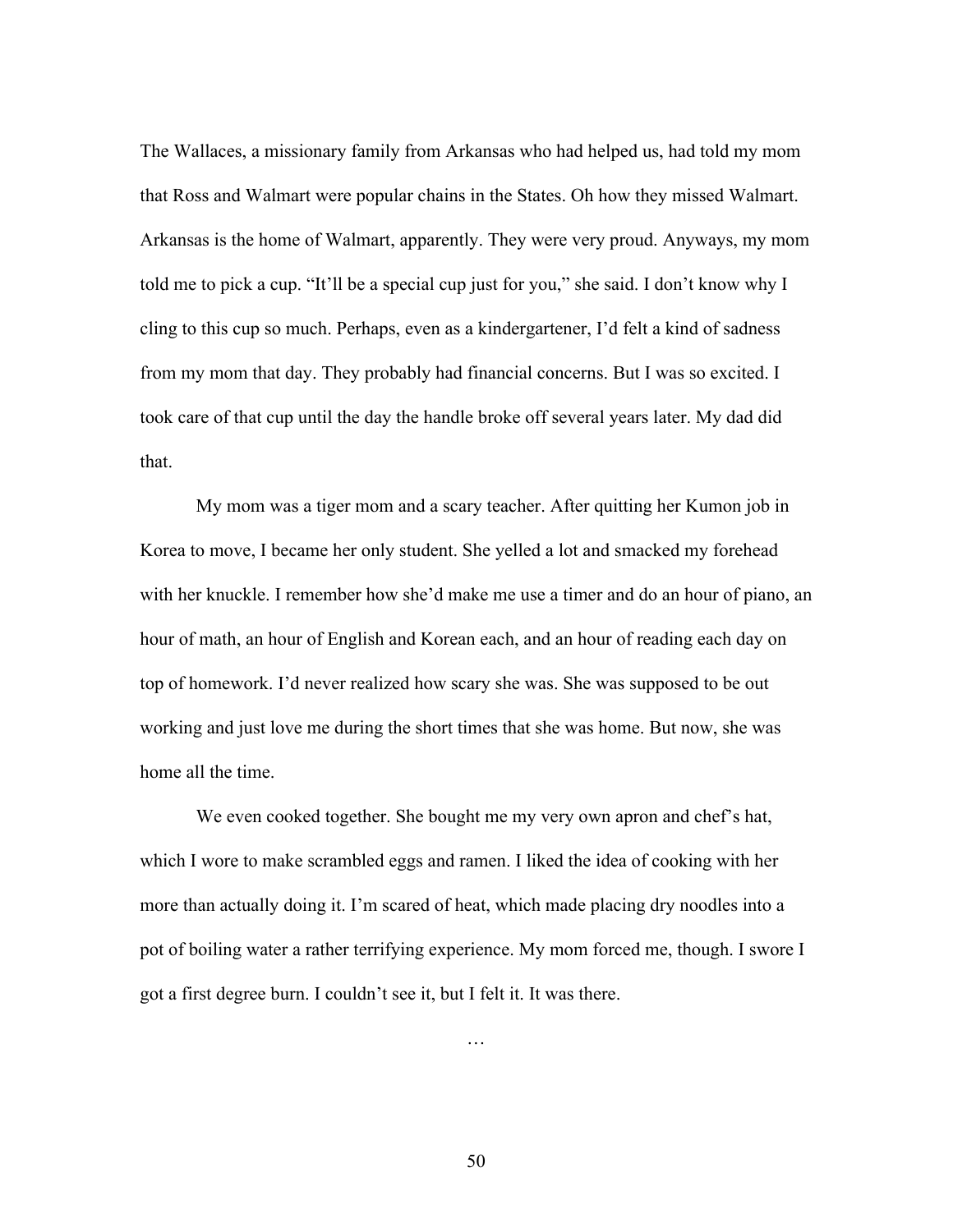One day, Evan decided that he wanted to be a chef. He'd seen a cooking show on TV. I asked him if he knew how to cook. He said, "No, but you can teach me. Right?" We started with scrambled eggs. I even bought him his own set of aprons and chef's hat. The entire experience felt like deja vu. Evan grinned and jumped around like an excited toddler.

"Add the oil first," I said. "Then when it gets hot, you add the eggs. Stir." Evan extended the spatula as far away from him as he could. Egg bits fell out of the pan. Maybe that's why my mom yelled at me. "Get closer to the pan."

"But it'll hurt me," he said. I gave up, telling myself we'll try another day.

Gradually, Evan turned into a mini-me. He turned into a homebody, and we spent most nights watching a movie on Netflix while eating dinner on the couch. We started with G-rated movies like *Winnie the Pooh*. Once Evan started understanding more of the plotlines, we moved on to films like *Willy Wonka and The Chocolate Factory* and *Spider-Man: Homecoming*. This transition took about a year. Though I enjoyed movie nights with Evan, I wished for just one day when I could go to the theater alone to watch a non-children's movie. I felt bad for wanting to be away from him, though.

Evan also became a regular at coffee shops. He'd sit with his hot chocolate doing homeschool while I wrote papers and sipped on coffee. When I put on my glasses, Evan also took out his blue-light repelling glasses. He watched my every move as if looking for hints. When we went to restaurants, he'd wait to see which fork I went for.

…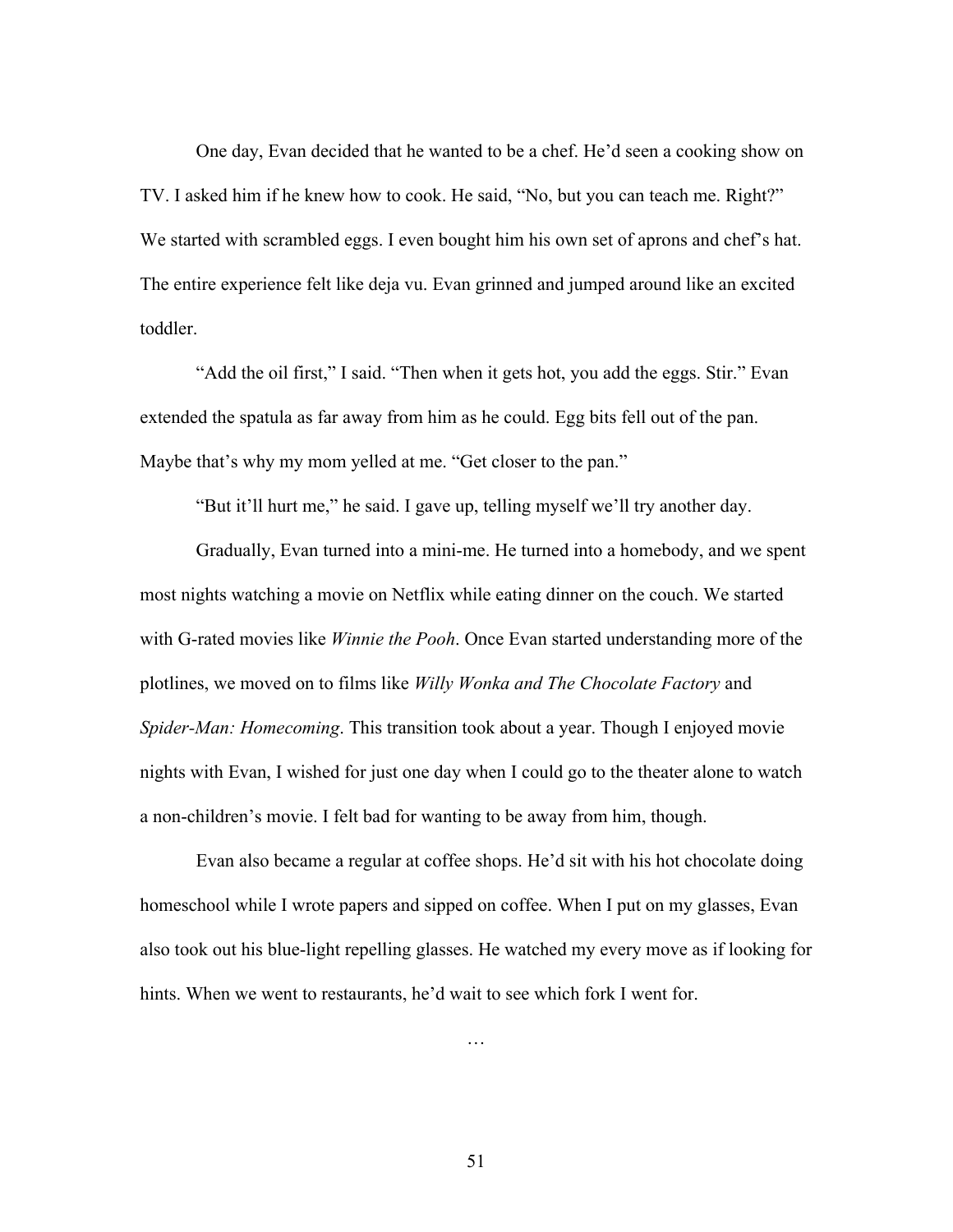I remember how my mom drilled me about manners. When I was nine, my mom forced me to sit in front of the mirror and practice smiling for 30 minutes a day. "Learn how to control your facial expressions," she told me. "If you don't learn to control your emotions, then you'll make your dad and me look bad. Even if you're not happy, you've got to look okay. Look in the mirror. Sit here, and watch yourself. Think, 'What kind of smile will make me look pretty?'"

As part of the ministry, my parents often visited church members' houses or work to pray for them and listen to their problems. They'd take me with them, and I'd be left alone for hours into the night while the adults talked. If I interjected or complained, I received a scolding look or an earful in the car ride home.

During my high school days, I remember being lonely. I thought about the nights I spent in my room upstairs while my mom focused on her young adult ministry. After we moved to Florida, my mom started leading bible study groups among the young adults. It started out as four people but soon grew to over thirty. They were separated into groups based on when they had started. She had a group over at our house nearly every day--at least, that's what it felt like.

She'd cook grand dinners for everyone. She'd talk and laugh with them. And I enjoyed the company too. But then, she'd tell me to leave. "Take your brother, and go upstairs," she'd say. I wanted to stay too. I wanted to talk too.

For hours into the night, I heard them talking, laughing, and praying downstairs. My dad sometimes joined them when he wasn't preparing a sermon. But I was always upstairs, putting the baby to sleep or working on homework.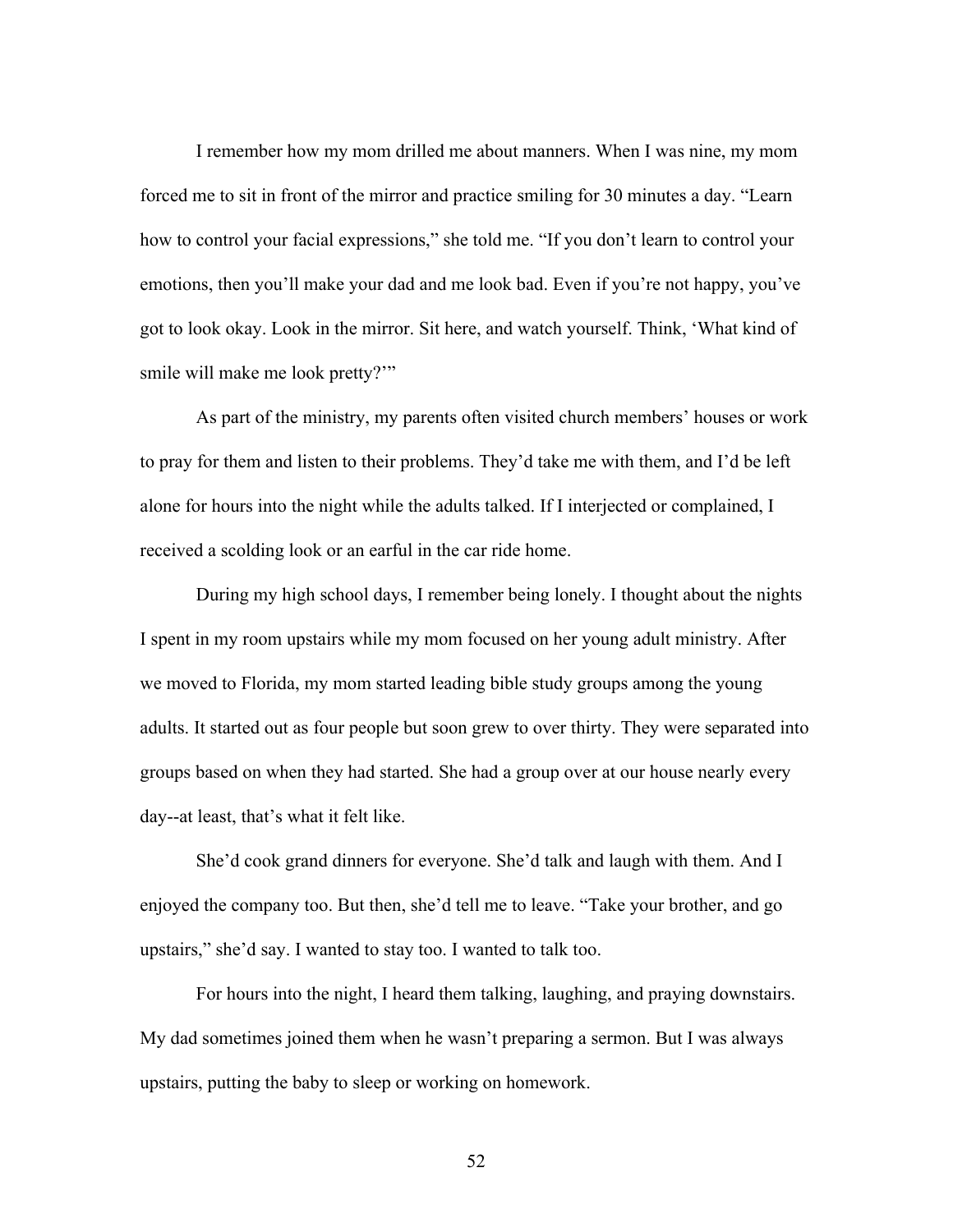Later in college, one of the young adults, Mooseok, came to visit me. While eating dinner, he told me he was sorry. "When I think about it," he said, "I was really fortunate to have been able to do Bible studies with your parents. And it's really a great ministry that they have. We really need it back there, but I always felt sorry towards you. Maybe it wasn't all that great for you, you know."

Moo was like the older brother I never had. He basically lived at our house, and he usually gave me rides to school after finishing early morning prayer services during the weekdays. "You, of all people, don't have to be sorry," I said. "I liked having everyone around. It's just...sometimes, I couldn't tell whose mom my mom was. She was more like a mom to all of you guys than to me."

Evan never complained like me. In fact, he waited in silence. He kept himself occupied in his own thoughts. I saw him laugh by himself in Florida. When I asked him about it, he told me that he just remembered funny parts of a video. He did this for about an hour, and I wondered if he'd also been left alone for the sake of ministry. He'd learned to smile on his own too.

…

In the children's Jeet Kun Do class, Evan sparred with his friend, Kevin. Since the punches are bare-knuckle, no direct physical contact was allowed. Evan knew this because he'd been training separately with my private coach, Aaron, in the same gym. Aaron had watched and trained Evan since he moved in with me. So he understood that Evan needed visual explanations rather than words. But Aaron wasn't there that day.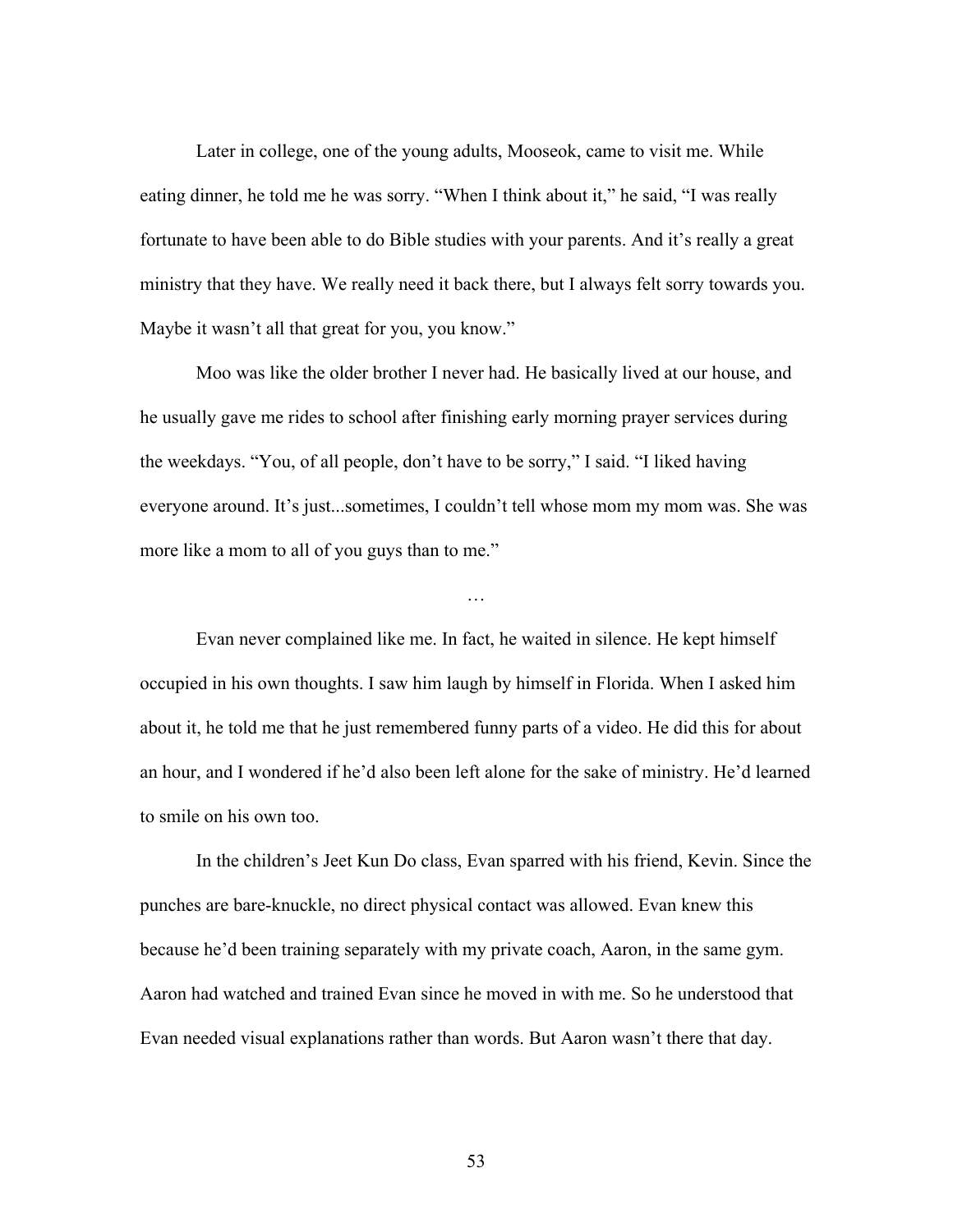Evan later told me that Kevin hit him in the face three times. Evan had looked flustered after class that day, and he forced himself to smile in front of me.

"Honey," I said, "You can cry. It's okay."

"No," he said. "I'm okay. I was not good today. I didn't do my punches right. And I told Kevin sorry."

"Why would you apologize to him? He punched you!"

Evan looked more flustered. "No. I'm sorry. Don't be mad. I won't do it again."

"Evan, I'm not mad at you. You don't have to apologize." I wanted Evan to understand that he'd done nothing wrong. "I'm just sad, honey. I don't want you to let other people hit you or be mean to you. You've got to fight back if that happens. And Kevin should've apologized to you, not the other way around."

"He did," Evan said. I didn't know if I should believe him. Was he telling me this to make me feel better? "I won't get hit again. Noonim, don't worry about me."

Later that night, I called my parents. I was mad. "How low is his self-esteem for him to apologize to a kid that hit him? We have to build Evan's confidence up. This isn't okay."

Evan had become accustomed to a listen-and-obey relationship. He didn't know how to interact with his friends as equals. "It's our fault," my mom said. I'm sure that she cried that night.

…

I remember when I sat in the living room crying a month after my grandfather died. My dad was in his office, and my mom was napping with Evan.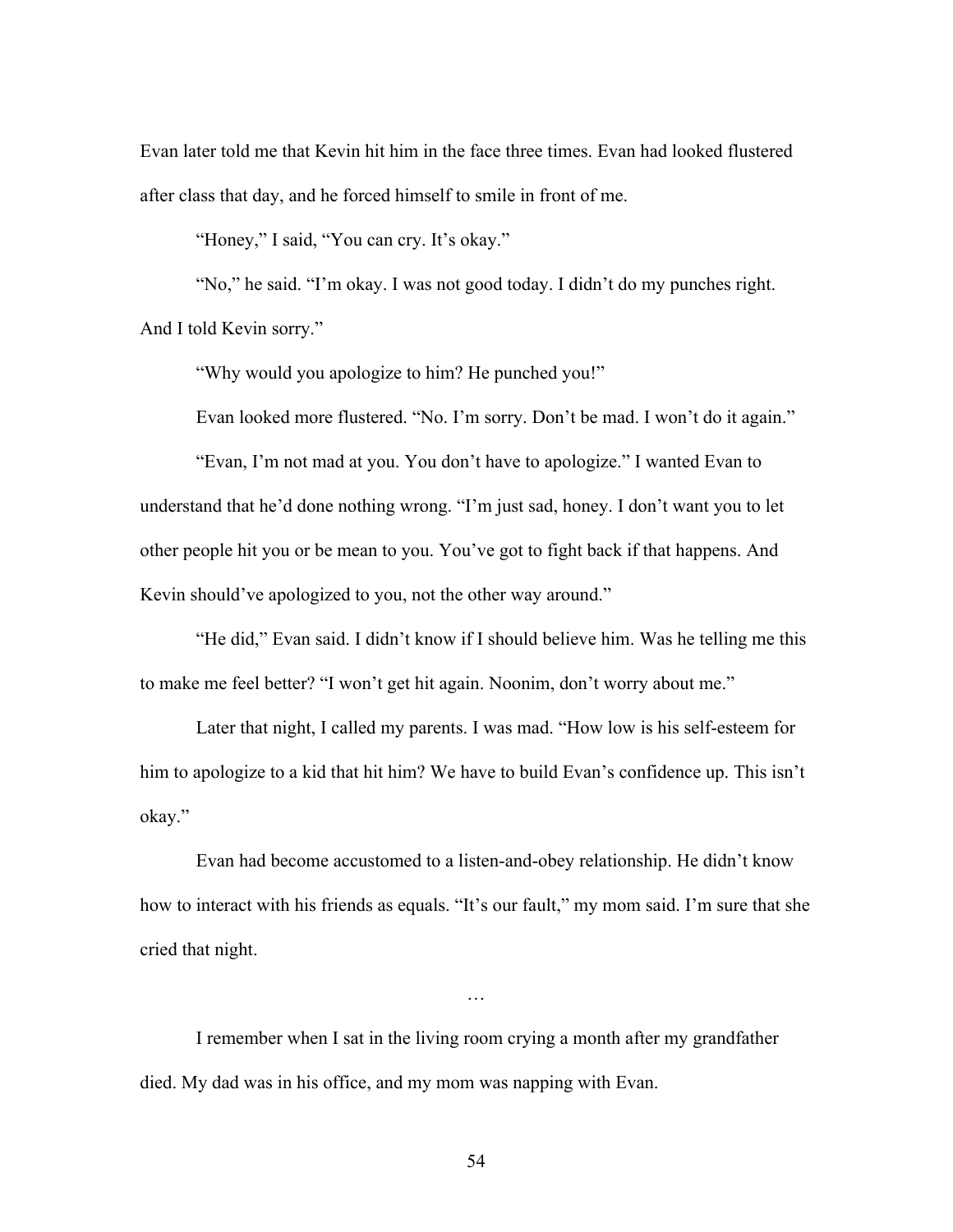I didn't expect much from my parents when I told them I'd gotten all A's again. Just a word acknowledging that I'd worked hard--something more sincere than a "Good job"--would have been nice. I don't know why that bothered me so much then. My grandpa would have been more excited. He would have told me--like he'd always done--that I was "Fan-tas-tic" and "Wonder-ful" in his self-learned english accent.

When my mom appeared, I wiped my eyes. But she knew I'd cried. I wanted her to know. I craved attention and would have settled for a hug. When she asked me why I cried, I told her I was just upset by her response. She sighed.

"You've just got too much time on your hands," she said. "That's why you're overthinking things."

"How could you say that?" I said. "I really feel depressed these days, and you're not helping."

"Depressed?" She scoffed. "If you have time to think about such ridiculous thoughts, then you really have a lot to go before you mature. You've got it easy. You ought to be grateful."

There were times when I exploded at Evan. "Just give me five minutes!" I said. I don't remember what caused those moments--probably stress from my own life. Evan might've spilled orange juice on the carpet. He'd done that several times. Instead of helping to clean it up, his first response was to latch onto me and try to force me to smile.

…

"Smile," he said. "I'm sorry. Do you want to smile now?"

"Evan, stop. Get off of me. You're not helping the problem right now."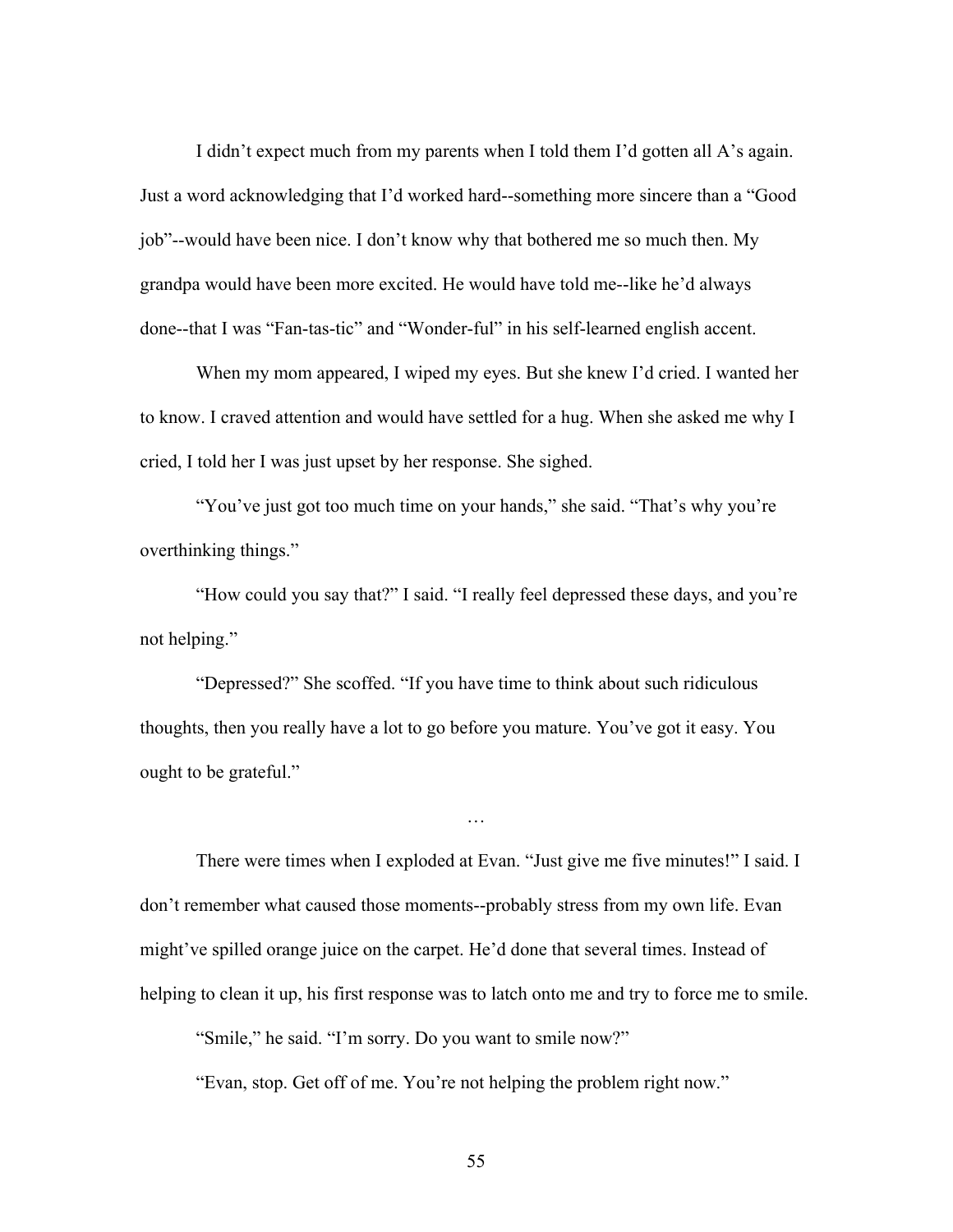"But I'm trying to make you feel better."

"No, you are trying to make yourself feel better. It's selfish. Think about what the other person wants you to do rather than what you want me to do for you right now. I want you to help me clean up first."

"But…"

And I exploded. "Five minutes! Stay quiet and leave me alone for just five minutes. I need you to give me time to calm down. Just stop!"

His eyes widened. "You yelled at me! Calm down, Noonim. Don't be angry!"

"If you don't want me to be angry, then don't talk to me right now. That's how you make me feel better. Give me space."

I worried that I'd hurt him like how my mom hurt me with her bursts of anger. After those five minutes, I apologized to Evan. We talked for over an hour about why I'd blown up and how he had felt. He needed extra hugs to feel better. I realized how similar, yet different, we were. I remember wishing that my mom would have done the same for me too.

…

My grandparents had my pictures plastered all over their walls before Evan. But when I visited last, Evan had replaced my face with the exception of one picture that included me and Evan together. "What is this?" I said to my grandmother. "I'm a little hurt. How could you not have a single picture of me hanging on your walls?"

"There's a picture right there," my grandma said.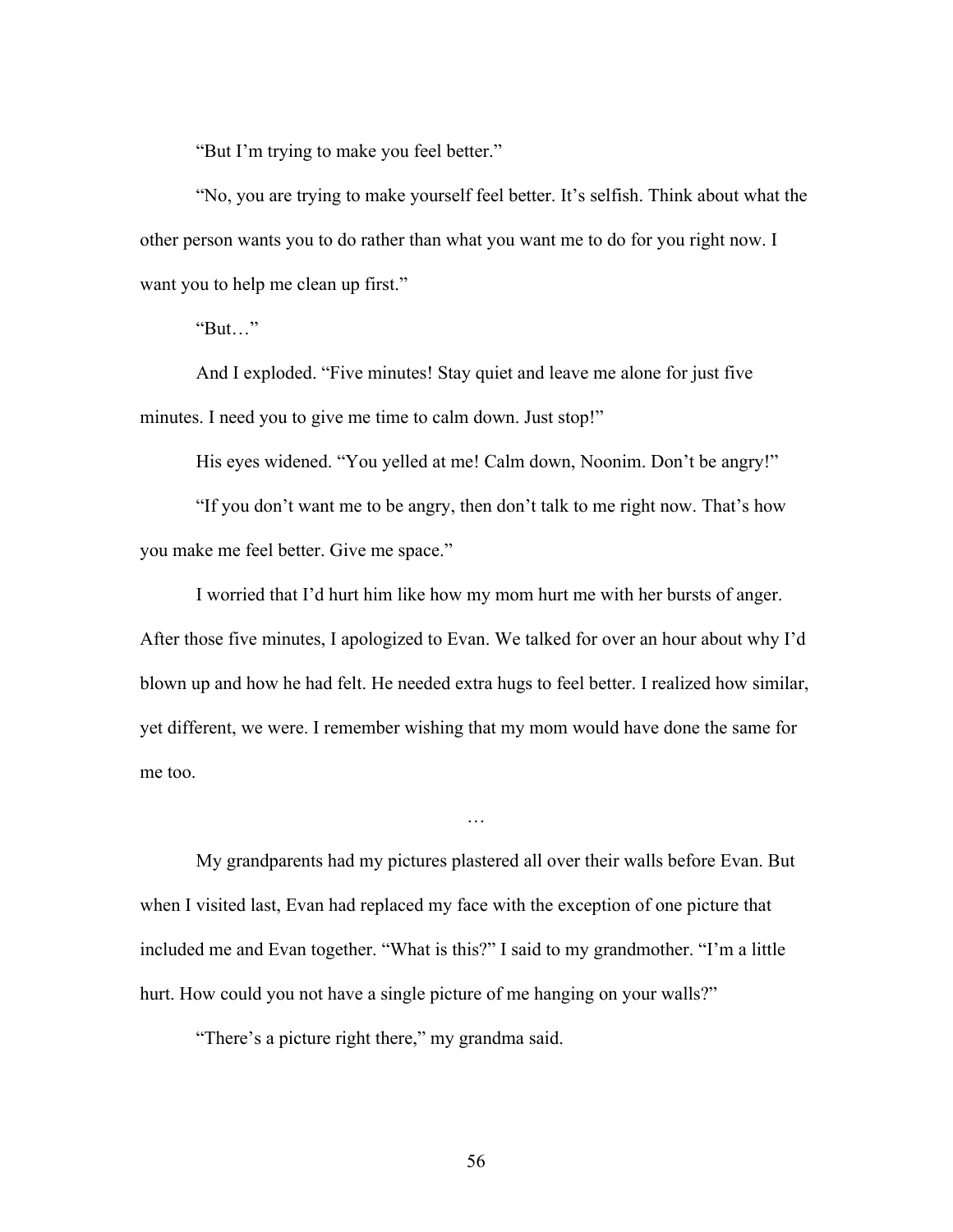"Of me and Evan," I said. "But you should have one of just me too. Where's that cute one of me as a four-year-old wearing that adorable cape. Why did you take that one down? You shouldn't play favorites, you know."

"I don't play favorites. You're being childish. Your brother is a baby. It's normal to have more pictures of babies in the house."

"I'm your baby too. I came first. I'm going to be really sad if you don't put my pictures up there."

"Alright. Alright," she said. "Geez. I feel like I'm walking on glass right now. You're so scary."

"Don't take it personally," my aunt said. She came over to watch me whine. "At least she has a picture of you on there. She doesn't even have any pictures of your cousins. You don't see them complaining." Usually, the male line was preferred over a daughter's children.

I laughed. "I didn't even realize that," I said. "But I'm sure that their other set of grandparents have their faces all over their house."

…

"Yup," my aunt said. "That's true too."

Evan and I spent Christmas with my parents. After we returned to Greenville, Evan cried. He said that he missed Mom and Dad. It must have felt nice having no homeschool or work to do over the break. I wondered if Evan felt something similar to how I felt when visiting my grandparents as a child. My parents pampered him, fattened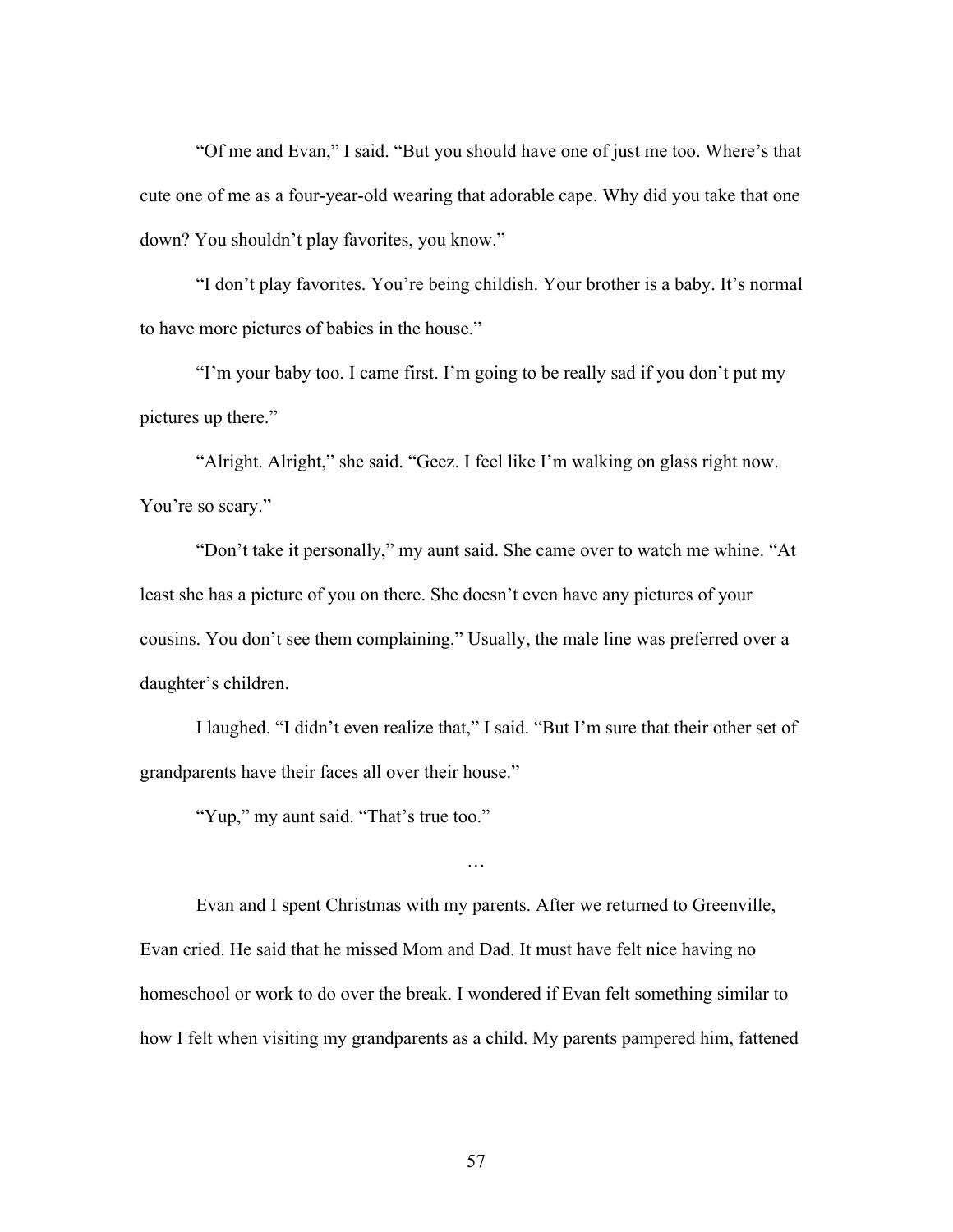him, and took time off to play with him. Their parenting styles for Evan and me were polar opposites. They'd softened into jelly.

Evan cried under the covers. "I know you miss them," I said. "You'll be living with them again soon, though. But you only have a semester left with me. So let's try to make as many memories as we can. Okay?"

He shed tears again.

"What's wrong now?" I said.

"I want you to live with us," he said. "I want you to live with *family* in Florida. All of us."

"But I'm an adult now. You gotta move out when you're old."

"You're not old!"

"Thanks, hun. But I am."

"I don't want you to be all alone. Then you'll be sad."

"That's so sweet," I said. Being alone had never bothered me after moving out. I liked having me-time. I enjoyed the silence. But now, I felt sad too. "I'll visit often," I said.

Evan cried himself to sleep that night. He wouldn't come out of the covers because he didn't want me to see him cry. I hugged him to sleep.

Evan and I are down to our last few months together. What started abruptly feels like a long-term healing process for both of us. Evan's comprehension and social skills have improved considerably, and he's even started speaking some Korean. These are

...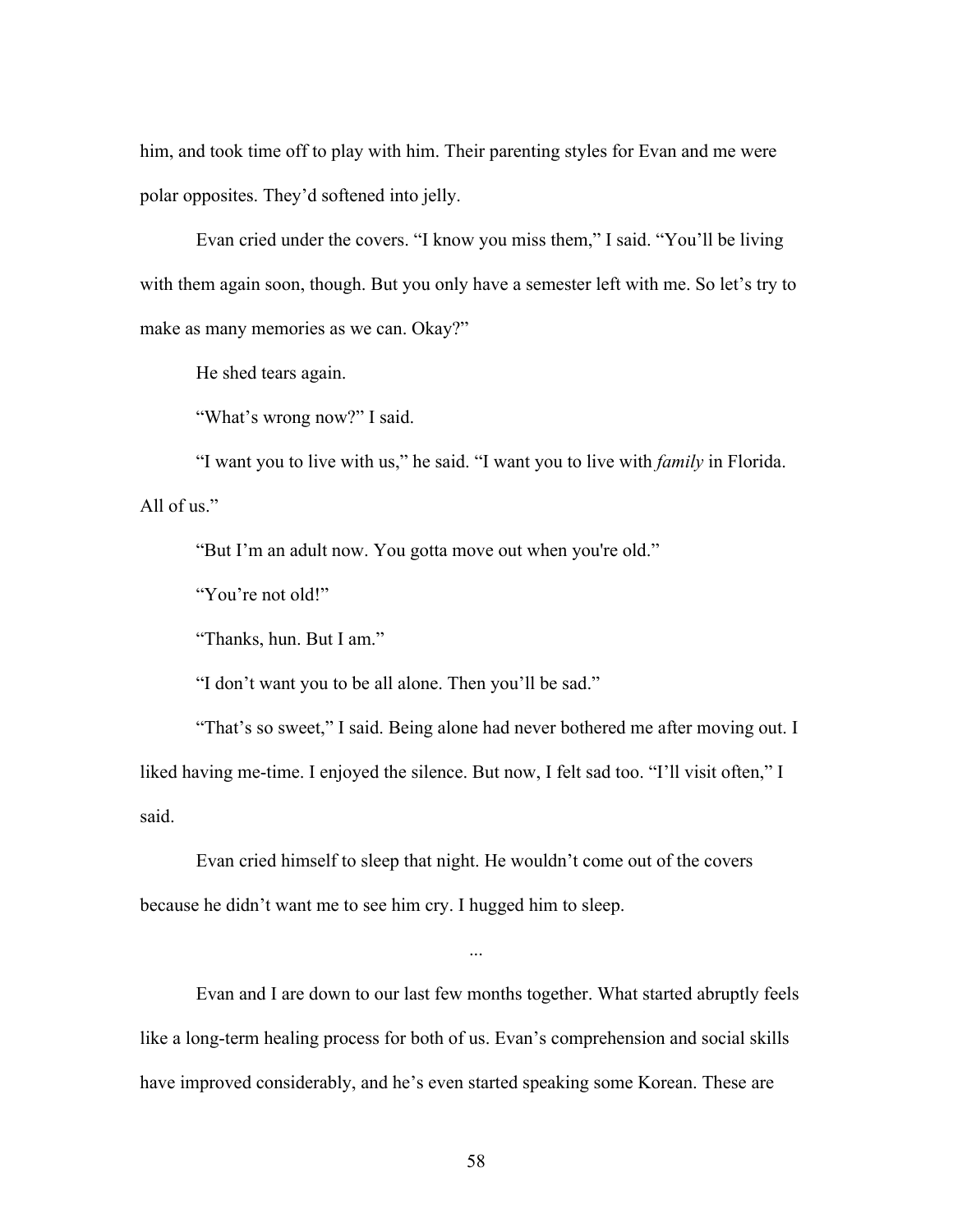slower and smaller steps than other kids his age. But for Evan, they are major strides. He engages more in conversations, and he makes eye contact with people when conversing. When people see me these days, they express admiration and praise as if taking care of Evan should be a task that burdens me. Saying that it's easy is a lie. However, he ended up giving me what I'd feared to lose to him--love and attention. He's filled a part of me that's been rotting for quite some time.

One day, I looked in the mirror and realized that my sunspots were gone. I'd even tried laser treatments in Korea for a year to fix them. Yet they'd magically disappeared. I called my dad.

"Daddy," I said. "My sunspots are gone. You know, the ones that I kept going to the skin clinic for… they're just gone. I think they were from stress."

"What?" my dad said.

"The doctor said that my sunspots were genetic. I mean look at mom and your younger sisters. He said that they were just inside of me. He'd asked me if I was stressed because extreme stress could make these appear at a younger age. Do you remember when we went through all that trouble with the church in Daytona?" I didn't mention how that was also when he and my mom last physically fought.

"Oh God," he said. "Yes."

"Well, you told me to go to an Eastern medicine doctor because I had indigestion and the hospitals couldn't figure it out. The doctor said I had *hwabyung*." This is an illness that's only documented in Korea. Records state that Koreans have a lot of *Han*, meaning built-up anger. This anger creates an overheating that damages organs. I don't